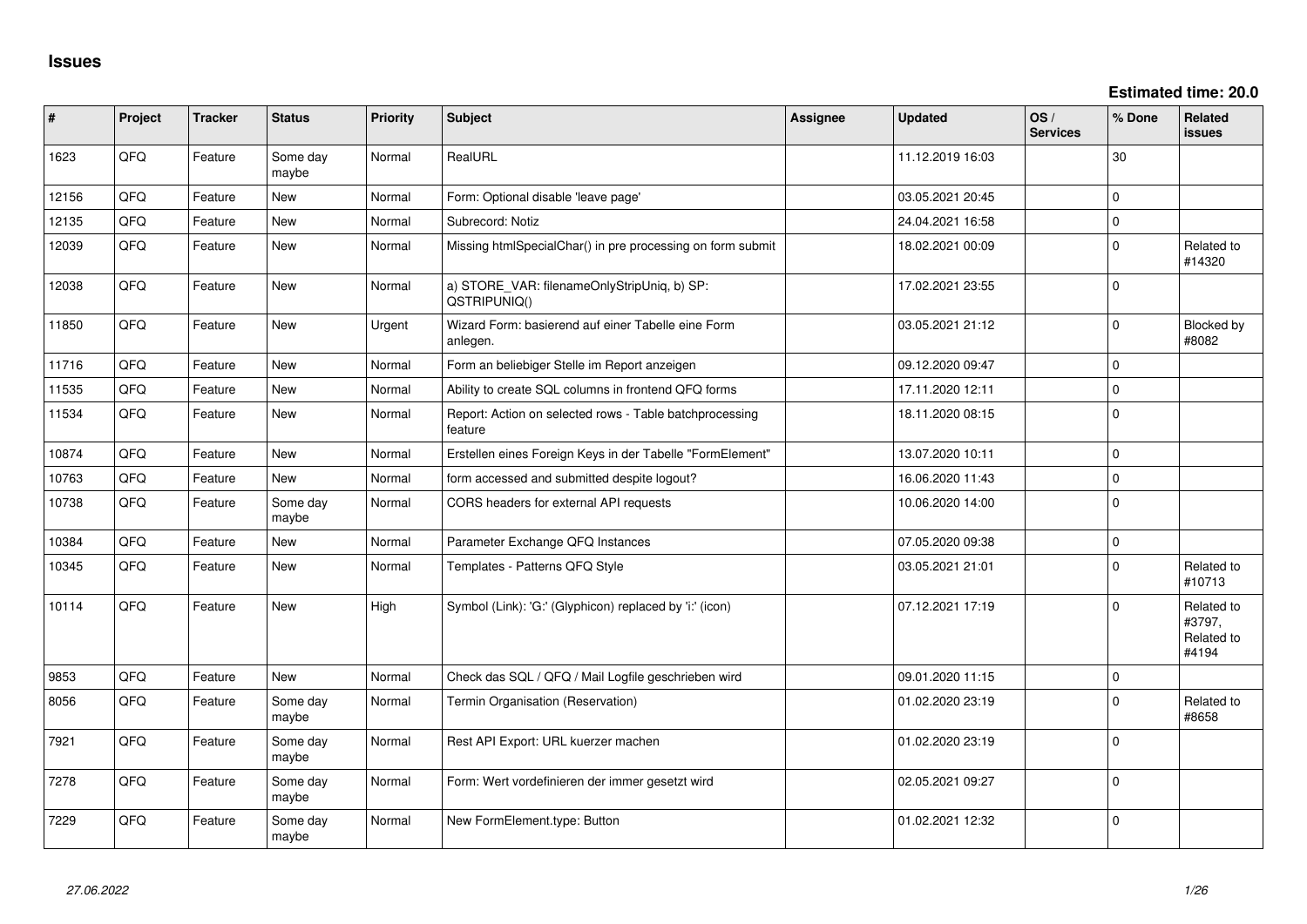| $\pmb{\sharp}$ | Project | <b>Tracker</b> | <b>Status</b>     | <b>Priority</b> | <b>Subject</b>                                                                    | Assignee | <b>Updated</b>   | OS/<br><b>Services</b> | % Done         | Related<br><b>issues</b> |
|----------------|---------|----------------|-------------------|-----------------|-----------------------------------------------------------------------------------|----------|------------------|------------------------|----------------|--------------------------|
| 7108           | QFQ     | Feature        | Some day<br>maybe | Normal          | QFQ Wrap Elements                                                                 |          | 11.12.2019 16:01 |                        | $\Omega$       |                          |
| 7106           | QFQ     | Feature        | Some day<br>maybe | Normal          | Beispiel Nummerierung von Rows in Report                                          |          | 11.12.2019 16:01 |                        | $\mathbf 0$    |                          |
| 7105           | QFQ     | Feature        | Some day<br>maybe | Normal          | Beispiel wie man in einer zweiten Tabelle speichert.                              |          | 11.12.2019 16:01 |                        | $\mathbf 0$    |                          |
| 7104           | QFQ     | Feature        | Some day<br>maybe | Normal          | Manual: hint about escaping if '\r' appears in mail body                          |          | 11.12.2019 16:01 |                        | $\Omega$       |                          |
| 7100           | QFQ     | Feature        | Some day<br>maybe | Normal          | Download: log access, max downloads, time limit                                   |          | 01.02.2020 23:19 |                        | $\overline{0}$ |                          |
| 6992           | QFQ     | Feature        | Some day<br>maybe | Normal          | DB exception: Syntax Highlight                                                    |          | 11.12.2019 16:01 |                        | $\mathbf 0$    | Related to<br>#5450      |
| 6704           | QFQ     | Feature        | Some day<br>maybe | Normal          | Upload Mode: Bilder in Notizen rechts sollen aktuellen<br>Upload repräsentieren.  |          | 01.02.2020 23:19 |                        | $\mathbf 0$    | Related to<br>#3264      |
| 6515           | QFQ     | Feature        | Some day<br>maybe | Normal          | Formular: Felder dynamisch ein/ausblenden                                         |          | 11.12.2019 16:02 |                        | $\mathbf 0$    |                          |
| 6299           | QFQ     | Feature        | Some day<br>maybe | Normal          | Attack detection: log table with invalid SIP access                               |          | 11.12.2019 16:02 |                        | $\mathbf 0$    | Related to<br>#3947      |
| 6288           | QFQ     | Feature        | Some day<br>maybe | Normal          | Best Practice: Erklaeren wie man ein Formular ganz in<br>'weiss' erstellen kann   |          | 11.12.2019 16:02 |                        | $\mathbf 0$    |                          |
| 6084           | QFQ     | Feature        | Some day<br>maybe | Normal          | New escape type: 'D' - convert date                                               |          | 01.02.2020 23:19 |                        | $\mathbf 0$    |                          |
| 6083           | QFQ     | Feature        | Some day<br>maybe | Normal          | Dynamic Update: Value Check via SQL                                               |          | 11.12.2019 16:02 |                        | $\mathbf 0$    |                          |
| 5923           | QFQ     | Feature        | Some day<br>maybe | Normal          | fillStoreSystemBySqlLate                                                          |          | 01.02.2020 23:19 |                        | $\mathbf 0$    |                          |
| 5895           | QFQ     | Feature        | Some day<br>maybe | Normal          | Tutorial: List of all QFQ Features                                                |          | 01.02.2020 23:19 |                        | $\pmb{0}$      |                          |
| 5893           | QFQ     | Feature        | Some day<br>maybe | Normal          | Edit on double-click                                                              |          | 01.02.2020 23:19 |                        | $\Omega$       | Related to<br>#5894      |
| 5892           | QFQ     | Feature        | Some day<br>maybe | Normal          | QFQ should use T3 API to manipulate FE GROUP<br>membership                        |          | 01.02.2020 23:20 |                        | $\mathbf 0$    |                          |
| 5851           | QFQ     | Feature        | Some day<br>maybe | Normal          | Queue System implementieren: MQTT, RabbitMQ                                       |          | 01.02.2020 23:20 |                        | $\mathbf 0$    | Related to<br>#5715      |
| 5850           | QFQ     | Feature        | Some day<br>maybe | Normal          | Deployment: In QFQ Doc best practice fuer zeitgemaesses<br>Deployment beschreiben |          | 01.02.2020 23:20 |                        | $\pmb{0}$      |                          |
| 5805           | QFQ     | Feature        | Some day<br>maybe | Normal          | TypeAHead SQL value instead of key stored                                         |          | 01.02.2020 23:19 |                        | $\Omega$       | Related to<br>#5444      |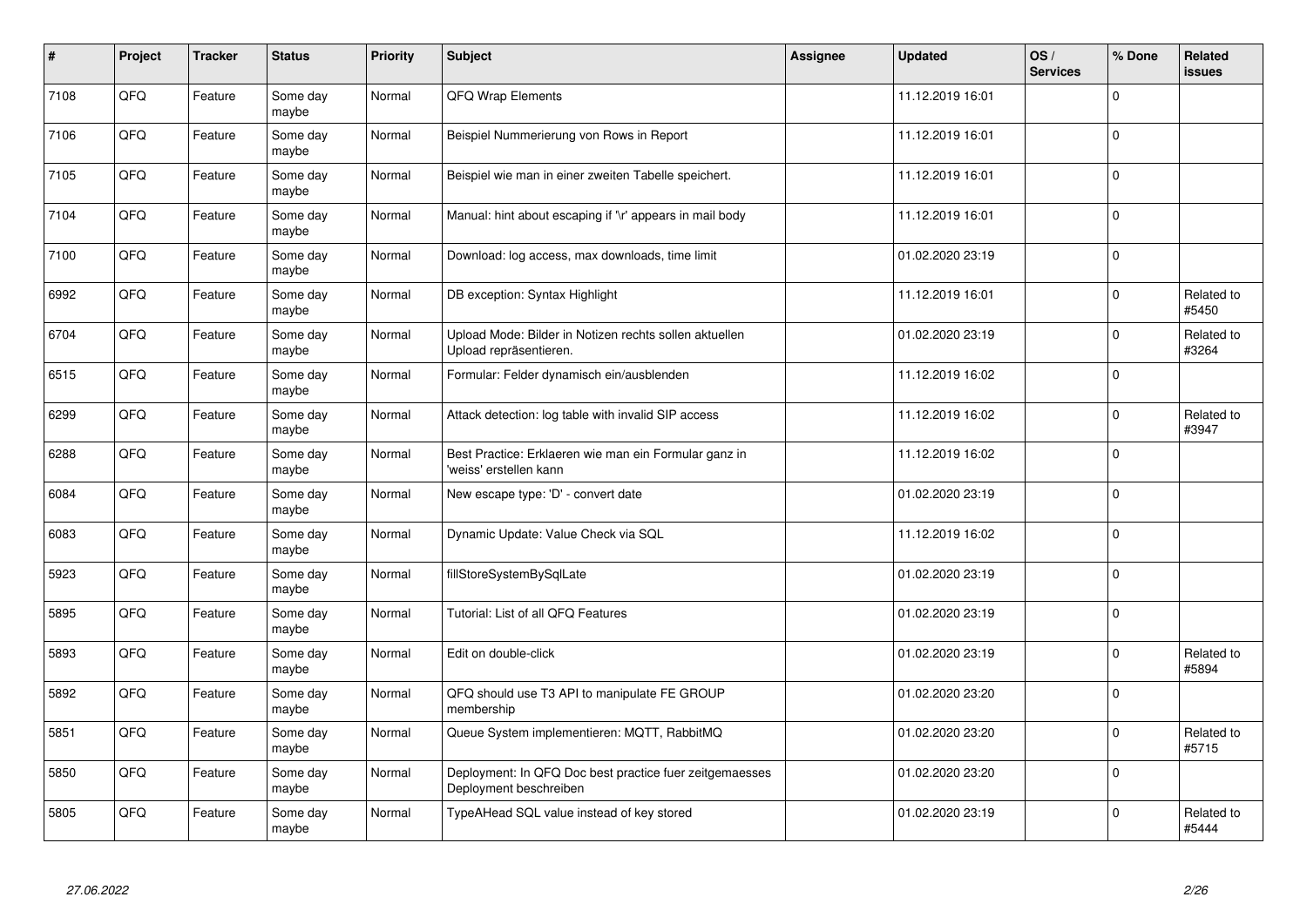| $\pmb{\sharp}$ | Project    | <b>Tracker</b> | <b>Status</b>     | <b>Priority</b> | <b>Subject</b>                                                                                                                                                | Assignee | <b>Updated</b>   | OS/<br><b>Services</b> | % Done         | <b>Related</b><br><b>issues</b> |
|----------------|------------|----------------|-------------------|-----------------|---------------------------------------------------------------------------------------------------------------------------------------------------------------|----------|------------------|------------------------|----------------|---------------------------------|
| 5783           | QFQ        | Feature        | Some day<br>maybe | Normal          | <b>BPMN View/Edit</b>                                                                                                                                         |          | 11.12.2019 16:02 |                        | $\Omega$       |                                 |
| 5455           | QFQ        | Feature        | Some day<br>maybe | Normal          | Mail Redirects grId abhaengig                                                                                                                                 |          | 01.02.2020 23:20 |                        | $\overline{0}$ |                                 |
| 5452           | QFQ        | Feature        | Some day<br>maybe | Normal          | Thumbnails from PDF: bad quality                                                                                                                              |          | 01.02.2020 23:20 |                        | $\mathbf{0}$   |                                 |
| 5342           | QFQ        | Feature        | Some day<br>maybe | Normal          | link - with HTML Attributes                                                                                                                                   |          | 01.02.2020 23:20 |                        | $\mathbf 0$    | Related to<br>#14077            |
| 5160           | QFQ        | Feature        | Some day<br>maybe | Normal          | QFQ collaborative / together.js, ShareJS, y-js, collaborative,                                                                                                |          | 11.12.2019 16:02 |                        | $\overline{0}$ |                                 |
| 5129           | QFQ        | Feature        | Some day<br>maybe | Normal          | Reports: SQL fuer x Achse und y Achse                                                                                                                         |          | 11.12.2019 16:02 |                        | $\mathbf{0}$   |                                 |
| 4974           | QFQ        | Feature        | Some day<br>maybe | Normal          | Long polling - inform all listening clients of changes                                                                                                        |          | 11.12.2019 16:02 |                        | $\overline{0}$ |                                 |
| 4816           | QFQ        | Feature        | Some day<br>maybe | Normal          | Templates for QFQ Reports (Tables, Radios, )                                                                                                                  |          | 01.02.2020 23:20 |                        | $\pmb{0}$      |                                 |
| 4719           | QFQ        | Feature        | Some day<br>maybe | Normal          | Custom Message in Client in case of 'Browser tab close,<br>modification will be lost'                                                                         |          | 01.02.2020 23:20 |                        | $\mathbf{0}$   |                                 |
| 4640           | QFQ        | Feature        | Some day<br>maybe | Normal          | Rename System Forms                                                                                                                                           |          | 01.02.2020 23:20 |                        | $\mathbf{0}$   |                                 |
| 4627           | QFQ        | Feature        | Some day<br>maybe | Normal          | dbupdate: all tables - check 'create', 'modified' if it is possible<br>to change to default 'CURRENT_TIMESTAMP' and modified<br>'ON UPDATE CURRENT_TIMESTAMP' |          | 01.02.2020 23:20 |                        | $\mathbf 0$    |                                 |
| 4626           | QFQ        | Feature        | Some day<br>maybe | Normal          | Mobile View: 'classBody=qfq-form-right' makes no sense                                                                                                        |          | 01.02.2020 23:20 |                        | $\Omega$       |                                 |
| 4551           | QFQ        | Feature        | Some day<br>maybe | Normal          | Set 'pills' via dynamicUpdate to show/hide/disabled                                                                                                           |          | 01.02.2020 23:20 |                        | $\mathbf{0}$   | Related to<br>#3752             |
| 4536           | QFQ        | Feature        | Some day<br>maybe | Normal          | FE upload: problem with delete if mutliple uploads an<br>FE.name="                                                                                            |          | 01.02.2020 23:20 |                        | $\mathbf{0}$   |                                 |
| 4446           | <b>OFO</b> | Feature        | Some day<br>maybe | Normal          | New FE get same feldContainerId as last modifed FE                                                                                                            |          | 01.02.2020 23:20 |                        | $\pmb{0}$      |                                 |
| 4445           | QFQ        | Feature        | Some day<br>maybe | Normal          | template group: Option to simulate fieldset                                                                                                                   |          | 28.06.2021 14:11 |                        | $\mathbf{0}$   |                                 |
| 4444           | QFQ        | Feature        | Some day<br>maybe | Normal          | FE.type=upload: detect mime type                                                                                                                              |          | 11.12.2019 16:02 |                        | $\mathbf{0}$   | Related to<br>#4303             |
| 4443           | QFQ        | Feature        | Some day<br>maybe | Normal          | Form: multiple secondary tables                                                                                                                               |          | 01.02.2020 23:20 |                        | $\Omega$       |                                 |
| 4442           | QFQ        | Feature        | Some day<br>maybe | Normal          | Special Column Name: link - new symbol G (Glyph) to<br>choose any available symbol                                                                            |          | 11.12.2019 16:02 |                        | $\overline{0}$ |                                 |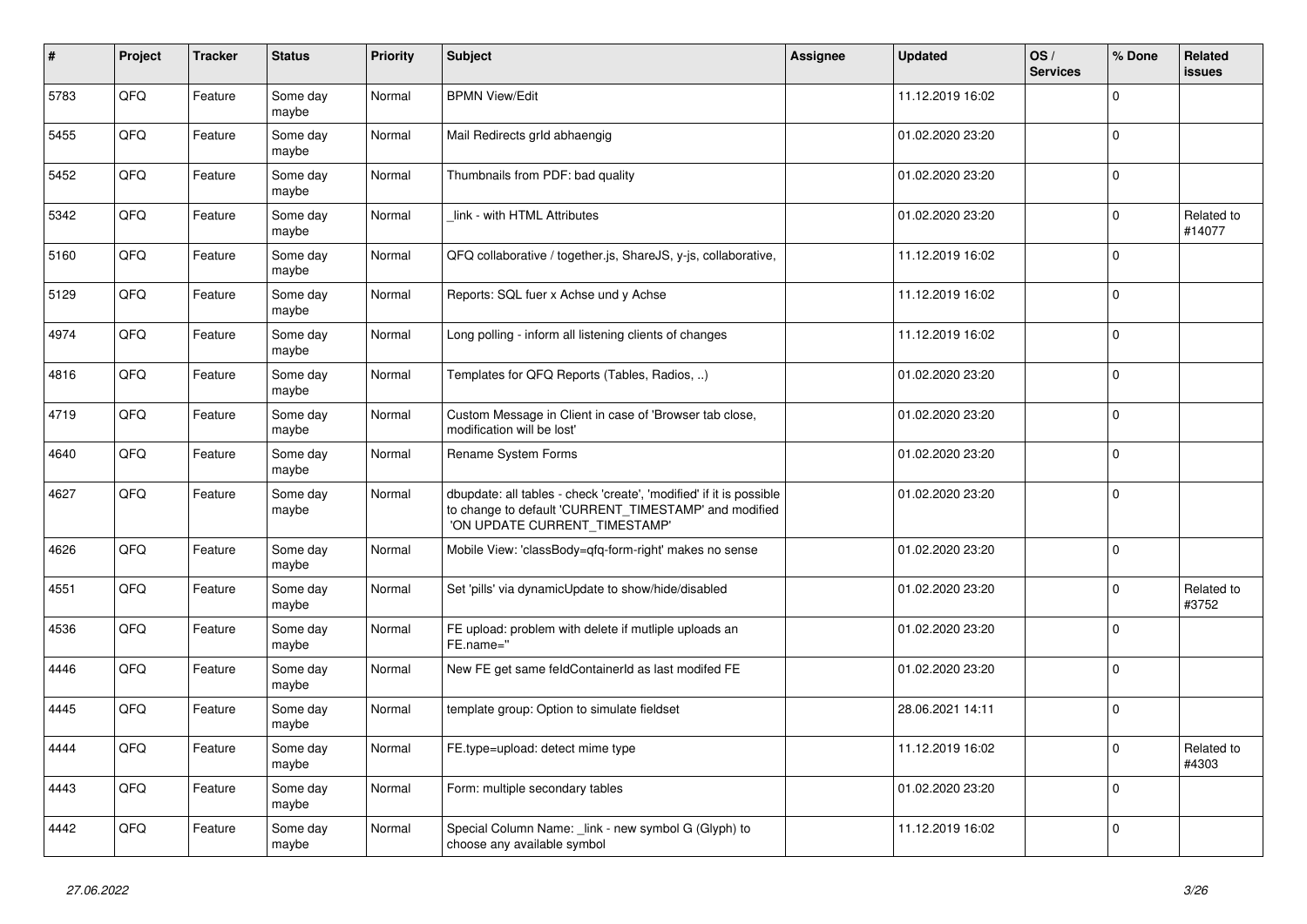| #    | Project | <b>Tracker</b> | <b>Status</b>     | Priority | Subject                                                                                                                                                  | <b>Assignee</b> | <b>Updated</b>   | OS/<br><b>Services</b> | % Done      | Related<br><b>issues</b>                    |
|------|---------|----------------|-------------------|----------|----------------------------------------------------------------------------------------------------------------------------------------------------------|-----------------|------------------|------------------------|-------------|---------------------------------------------|
| 4440 | QFQ     | Feature        | Some day<br>maybe | Normal   | Manual.rst: explain how to. expand PHP Session to 4h                                                                                                     |                 | 11.12.2019 16:02 |                        | $\mathbf 0$ |                                             |
| 4439 | QFQ     | Feature        | Some day<br>maybe | Normal   | Log: report all actions fired by an FE Element, incl. the<br>original directive (slaveld, sqlInsert, )                                                   |                 | 01.02.2020 23:20 |                        | $\mathbf 0$ | Related to<br>#4432,<br>Related to<br>#5458 |
| 4435 | QFQ     | Feature        | Some day<br>maybe | Normal   | Report: striptags - specify allowed tags                                                                                                                 |                 | 01.02.2020 23:20 |                        | $\mathbf 0$ |                                             |
| 4433 | QFQ     | Feature        | Some day<br>maybe | Normal   | Log when SIP will be destroyed by QFQ for any (security)<br>reason                                                                                       |                 | 01.02.2020 23:20 |                        | $\mathbf 0$ | Related to<br>#4432,<br>Related to<br>#5458 |
| 4194 | QFQ     | Feature        | In Progress       | Normal   | Bootstrap 4 ist jetzt offiziel                                                                                                                           |                 | 03.05.2021 20:47 |                        | $\mathbf 0$ | Related to<br>#10114                        |
| 4027 | QFQ     | Feature        | Some day<br>maybe | Normal   | Missing: orange 'check' / 'bullet'                                                                                                                       |                 | 11.12.2019 16:03 |                        | $\mathbf 0$ |                                             |
| 3880 | QFQ     | Feature        | Some day<br>maybe | Normal   | Form 'Form': anlegen einer Tabelle                                                                                                                       |                 | 14.01.2021 10:12 |                        | $\mathbf 0$ |                                             |
| 3879 | QFQ     | Feature        | Some day<br>maybe | Normal   | Form 'FormElement': Beim Feld 'name' rechts in der Notiz<br>einen Link einblenden - a) aktuelle Definition anzeigen, b)<br>Spalte in der Tabelle anlegen |                 | 11.12.2019 16:03 |                        | $\mathbf 0$ |                                             |
| 3878 | QFQ     | Feature        | Some day<br>maybe | Normal   | Form 'FormElement': Spalte 'name' typeAhead mit<br>Spaltennamen der Primarytable.                                                                        |                 | 11.12.2019 16:03 |                        | $\mathbf 0$ |                                             |
| 3646 | QFQ     | Feature        | Some day<br>maybe | Normal   | Moeglichkeit HTML Tags in Reports auszugeben (zu<br>enkodieren: htmlspecialchars)                                                                        |                 | 11.12.2019 16:02 |                        | $\mathbf 0$ | Related to<br>#14320                        |
| 3617 | QFQ     | Feature        | Some day<br>maybe | Normal   | Load javascripts at bottom                                                                                                                               |                 | 11.12.2019 16:02 |                        | $\mathbf 0$ |                                             |
| 3567 | QFQ     | Feature        | Some day<br>maybe | Low      | 'Save', 'Close', 'New' als FormElement                                                                                                                   |                 | 11.12.2019 16:02 |                        | $\mathbf 0$ |                                             |
| 3495 | QFQ     | Feature        | Some day<br>maybe | Normal   | Predifined Parameter werden nicht in '+' (add new record)<br>SIP gerendert.                                                                              |                 | 11.12.2019 16:02 |                        | $\mathbf 0$ |                                             |
| 2950 | QFQ     | Feature        | Some day<br>maybe | Normal   | Inhalt QFQ Records als File                                                                                                                              |                 | 11.12.2019 16:03 |                        | $\mathbf 0$ |                                             |
| 1510 | QFQ     | Feature        | Some day<br>maybe | Normal   | jquery von google laden, falls das nicht geht lokal                                                                                                      |                 | 11.12.2019 16:03 |                        | $\mathbf 0$ |                                             |
| 1253 | QFG     | Feature        | Some day<br>maybe | Normal   | QF: Colorpicker                                                                                                                                          |                 | 11.12.2019 16:03 |                        | $\mathbf 0$ |                                             |
| 1251 | QFQ     | Feature        | Some day<br>maybe | Normal   | QF: Combo                                                                                                                                                |                 | 11.12.2019 16:03 |                        | $\mathbf 0$ |                                             |
| 1234 | QFQ     | Feature        | Some day<br>maybe | Normal   | QF: Record numbering: Im Grid soll in Spalte 1optional die<br>laufende Nummer der Records angezeigt werden.                                              |                 | 01.02.2020 23:20 |                        | $\mathbf 0$ |                                             |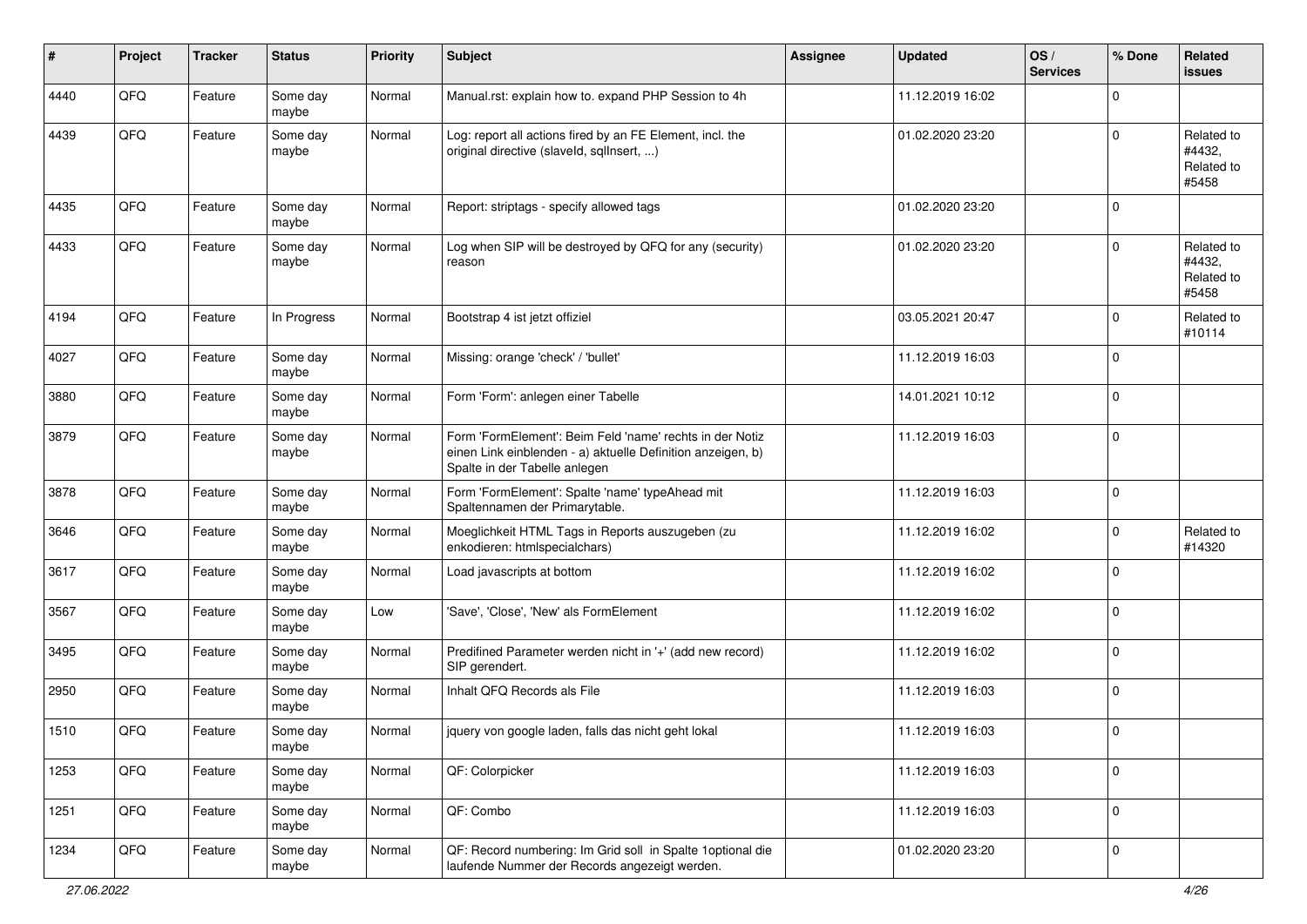| #     | Project | <b>Tracker</b> | <b>Status</b>     | <b>Priority</b> | Subject                                                               | <b>Assignee</b> | <b>Updated</b>   | OS/<br><b>Services</b> | % Done      | Related<br>issues                                                      |
|-------|---------|----------------|-------------------|-----------------|-----------------------------------------------------------------------|-----------------|------------------|------------------------|-------------|------------------------------------------------------------------------|
| 955   | QFQ     | Feature        | Some day<br>maybe | Normal          | QF: Notizen vor/nach dem Form                                         |                 | 01.02.2020 23:20 |                        | $\Omega$    |                                                                        |
| 880   | QFQ     | Feature        | Some day<br>maybe | Urgent          | Security: PHP, SQL Injection, XSS                                     |                 | 03.05.2021 21:14 |                        | $\Omega$    | Related to<br>#14320                                                   |
| 14185 | QFQ     | Feature        | New               | Normal          | External/Autocron.php - better suitable directory                     | Support: System | 28.05.2022 11:03 |                        | $\Omega$    |                                                                        |
| 8522  | QFQ     | Feature        | Some day<br>maybe | Normal          | build QFQ - npm warnings                                              | Benjamin Baer   | 01.02.2020 23:19 |                        | 50          |                                                                        |
| 12556 | QFQ     | Feature        | New               | Normal          | Pills Title: colored = static or dynamic on allrequiredgiven          | Benjamin Baer   | 19.03.2022 17:49 |                        | $\mathbf 0$ |                                                                        |
| 12490 | QFQ     | Feature        | New               | Normal          | Loading Plugins in QFQ - see what tinymce does. (lazy<br>loading)     | Benjamin Baer   | 08.06.2022 10:37 |                        | $\Omega$    | Related to<br>#12611,<br>Related to<br>#10013,<br>Related to<br>#7732  |
| 12476 | QFQ     | Feature        | <b>New</b>        | Normal          | clearMe: a) should trigger 'dirty', b) sticky on textarea resize      | Benjamin Baer   | 04.01.2022 08:40 |                        | $\Omega$    | Related to<br>#9528                                                    |
| 10003 | QFQ     | Feature        | Priorize          | Normal          | fieldset: stronger visualize group                                    | Benjamin Baer   | 12.02.2020 08:13 |                        | $\Omega$    |                                                                        |
| 9548  | QFQ     | Feature        | Feedback          | High            | FormElement: Pattern mismatch - optional report only on<br>focus lost | Benjamin Baer   | 03.05.2021 21:14 |                        | $\Omega$    |                                                                        |
| 9135  | QFQ     | Feature        | Priorize          | Normal          | Progress Bar generic / replace old hourglass download<br>popup        | Benjamin Baer   | 03.01.2022 07:43 |                        | $\mathbf 0$ |                                                                        |
| 9130  | QFQ     | Feature        | Some day<br>maybe | Normal          | tablesorter: Automatic Row numbering / Zeilenummer                    | Benjamin Baer   | 01.02.2020 23:22 |                        | $\Omega$    |                                                                        |
| 7965  | QFQ     | Feature        | Priorize          | Normal          | Input type 'text' with visual format - currency                       | Benjamin Baer   | 03.01.2022 07:45 |                        | 0           |                                                                        |
| 7732  | QFQ     | Feature        | Some day<br>maybe | Normal          | Javascript: Lazy Loading der add on libs                              | Benjamin Baer   | 08.06.2022 10:38 |                        | $\Omega$    | Related to<br>#12611,<br>Related to<br>#12490,<br>Related to<br>#10013 |
| 7730  | QFQ     | Feature        | Priorize          | Normal          | SELECT Box: title in between                                          | Benjamin Baer   | 01.02.2020 23:22 |                        | $\Omega$    |                                                                        |
| 7602  | QFQ     | Feature        | ToDo              | High            | Multi Select: with checkboxes                                         | Benjamin Baer   | 22.03.2022 09:07 |                        | $\Omega$    |                                                                        |
| 6972  | QFQ     | Feature        | Some day<br>maybe | Normal          | Fabric Clipboard / cross browser tab                                  | Benjamin Baer   | 01.02.2020 23:21 |                        | $\Omega$    |                                                                        |
| 6970  | QFQ     | Feature        | Some day<br>maybe | Normal          | tablesorter: default fuer 'sortReset' aendern von 'Ctrl' zu 'Alt'     | Benjamin Baer   | 01.02.2020 23:21 |                        | $\mathbf 0$ |                                                                        |
| 6870  | QFQ     | Feature        | Priorize          | Normal          | Click on '_link' triggers an API call                                 | Benjamin Baer   | 03.01.2022 08:25 |                        | $\mathbf 0$ |                                                                        |
| 6801  | QFQ     | Feature        | Priorize          | Normal          | Fabric: Maximize / FullIscreen                                        | Benjamin Baer   | 21.03.2022 09:56 |                        | 0           |                                                                        |
| 6224  | QFG     | Feature        | Priorize          | Normal          | Dynamic update: fade in/out fields                                    | Benjamin Baer   | 21.03.2022 09:50 |                        | $\pmb{0}$   |                                                                        |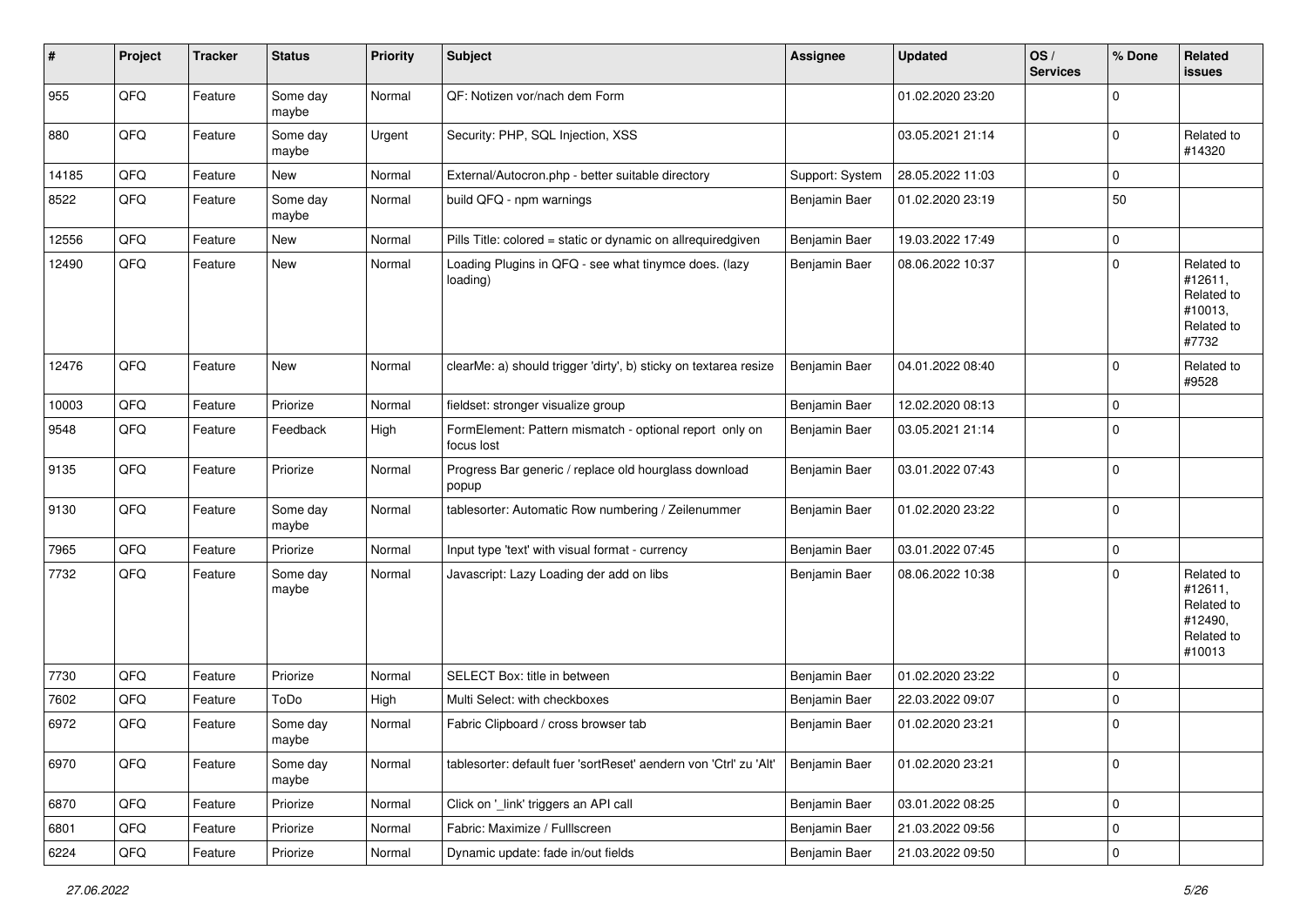| $\vert$ # | Project | <b>Tracker</b> | <b>Status</b>     | Priority | <b>Subject</b>                                                                | Assignee            | <b>Updated</b>   | OS/<br><b>Services</b> | % Done       | Related<br><b>issues</b>                                               |
|-----------|---------|----------------|-------------------|----------|-------------------------------------------------------------------------------|---------------------|------------------|------------------------|--------------|------------------------------------------------------------------------|
| 5562      | QFQ     | Feature        | Priorize          | Normal   | Drag'n'Drop fuer Uploads                                                      | Benjamin Baer       | 21.03.2022 09:52 |                        | $\Omega$     | Related to<br>#9706                                                    |
| 5389      | QFQ     | Feature        | Some day<br>maybe | Normal   | QFQ Design: Multline label / note                                             | Benjamin Baer       | 01.02.2020 23:19 |                        | $\mathbf 0$  |                                                                        |
| 5366      | QFQ     | Feature        | Priorize          | Normal   | Saving with keyboard shortcuts                                                | Benjamin Baer       | 21.03.2022 09:47 |                        | $\pmb{0}$    |                                                                        |
| 5024      | QFQ     | Feature        | Some day<br>maybe | Normal   | Fabric: Generate PDF with edits                                               | Benjamin Baer       | 01.02.2020 23:20 |                        | $\pmb{0}$    | Related to<br>#10704                                                   |
| 4420      | QFQ     | Feature        | Some day<br>maybe | Normal   | Client: Local Storage - store the changes of a form, local in<br>the browser. | Benjamin Baer       | 11.12.2019 16:02 |                        | $\Omega$     |                                                                        |
| 3692      | QFQ     | Feature        | Some day<br>maybe | Normal   | QFQ Webseite                                                                  | Benjamin Baer       | 11.12.2019 16:02 |                        | $\mathbf 0$  | Related to<br>#5033                                                    |
| 3415      | QFQ     | Feature        | Some day<br>maybe | Normal   | FE Login Box Templatefile                                                     | Benjamin Baer       | 11.12.2019 16:02 |                        | $\pmb{0}$    |                                                                        |
| 12632     | QFQ     | Feature        | <b>New</b>        | Normal   | TinyMCE: Prepare CSS classes for images                                       | Carsten Rose        | 04.06.2021 14:35 |                        | 100          | Blocked by<br>#12186                                                   |
| 12584     | QFQ     | Feature        | Feedback          | Normal   | T3 v10 migration script: replace alias-patterns (v11)                         | Carsten Rose        | 28.05.2022 11:12 |                        | 100          |                                                                        |
| 10115     | QFQ     | Feature        | New               | Normal   | TypeAhead: static list                                                        | Carsten Rose        | 26.02.2020 16:42 |                        | 100          |                                                                        |
| 3402      | QFQ     | Feature        | Some day<br>maybe | Normal   | Syntax Highlighting via CodeMirror                                            | Carsten Rose        | 11.12.2019 16:02 |                        | 100          | Related to<br>#3207                                                    |
| 13330     | QFQ     | Feature        | In Progress       | Normal   | Multi Form: Upload                                                            | Carsten Rose        | 07.11.2021 12:40 |                        | 50           | Related to<br>#9706                                                    |
| 12440     | QFQ     | Feature        | In Progress       | Normal   | Typo3 V10 upgrade (durchfuehren und testen)                                   | Carsten Rose        | 21.03.2022 09:53 |                        | 50           | Related to<br>#12357,<br>Related to<br>#12067,<br>Related to<br>#10661 |
| 6609      | QFQ     | Feature        | New               | Normal   | Formlet: JSON API erweitern                                                   | Carsten Rose        | 01.02.2020 23:21 |                        | 50           |                                                                        |
| 9517      | QFQ     | Feature        | In Progress       | High     | Input multiple tags with typeahead                                            | Carsten Rose        | 03.05.2021 21:14 |                        | 40           | Related to<br>#10150                                                   |
| 10793     | QFQ     | Feature        | In Progress       | Normal   | Update NPM Packages                                                           | Carsten Rose        | 07.09.2021 13:25 |                        | 30           |                                                                        |
| 14371     | QFQ     | Feature        | Priorize          | Normal   | LDAP via REPORT                                                               | Carsten Rose        | 19.06.2022 16:37 |                        | $\mathbf 0$  |                                                                        |
| 14290     | QFQ     | Feature        | Priorize          | Normal   | FormEditor: Show Table Definition                                             | Carsten Rose        | 19.06.2022 16:37 |                        | $\pmb{0}$    |                                                                        |
| 14187     | QFQ     | Feature        | New               | High     | gfg.log: show current URL                                                     | <b>Carsten Rose</b> | 28.05.2022 11:02 |                        | $\mathbf{0}$ | Related to<br>#13933,<br>Related to<br>#12532,<br>Related to<br>#11893 |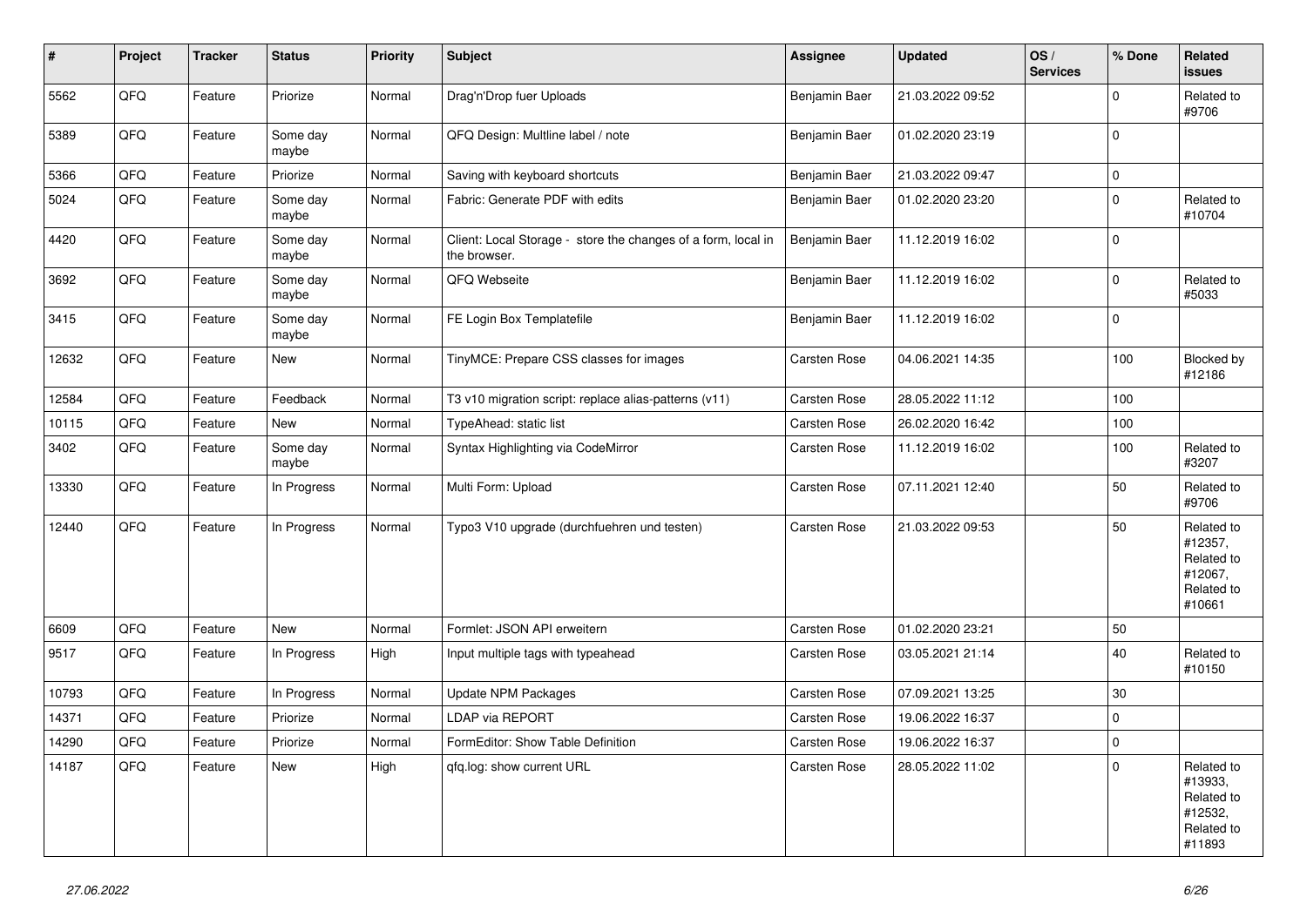| $\pmb{\#}$ | Project | <b>Tracker</b> | <b>Status</b>              | <b>Priority</b> | <b>Subject</b>                                                                                                                        | Assignee            | <b>Updated</b>   | OS/<br><b>Services</b> | % Done      | Related<br>issues                                                     |
|------------|---------|----------------|----------------------------|-----------------|---------------------------------------------------------------------------------------------------------------------------------------|---------------------|------------------|------------------------|-------------|-----------------------------------------------------------------------|
| 14090      | QFQ     | Feature        | <b>New</b>                 | Normal          | Nützliche _script funktionen                                                                                                          | <b>Carsten Rose</b> | 28.05.2022 11:03 |                        | $\Omega$    |                                                                       |
| 13843      | QFQ     | Feature        | New                        | Normal          | Create JWT via QFQ                                                                                                                    | <b>Carsten Rose</b> | 19.03.2022 17:42 |                        | $\mathbf 0$ |                                                                       |
| 13841      | QFQ     | Feature        | <b>New</b>                 | Normal          | Create PDF via iText - evaluate                                                                                                       | <b>Carsten Rose</b> | 19.03.2022 17:42 |                        | 0           |                                                                       |
| 13700      | QFQ     | Feature        | New                        | Normal          | Redesign gfg.io Seite                                                                                                                 | <b>Carsten Rose</b> | 19.03.2022 17:43 |                        | $\pmb{0}$   |                                                                       |
| 13566      | QFQ     | Feature        | Ready to sync<br>(develop) | Normal          | Delete config-example.gfg.php file                                                                                                    | <b>Carsten Rose</b> | 23.12.2021 09:25 |                        | $\mathbf 0$ |                                                                       |
| 13467      | QFQ     | Feature        | New                        | Normal          | ChangeLog Generator                                                                                                                   | Carsten Rose        | 19.03.2022 17:46 |                        | $\mathbf 0$ | Related to<br>#11460                                                  |
| 13354      | QFQ     | Feature        | <b>New</b>                 | Normal          | Using Websocket in QFQ                                                                                                                | <b>Carsten Rose</b> | 10.11.2021 15:47 |                        | 0           |                                                                       |
| 12679      | QFQ     | Feature        | New                        | Normal          | tablesorter: custom column width                                                                                                      | <b>Carsten Rose</b> | 16.06.2021 11:10 |                        | $\pmb{0}$   |                                                                       |
| 12664      | QFQ     | Feature        | <b>New</b>                 | Normal          | TinyMCE: report/remove malicous HTML/JS Code                                                                                          | Carsten Rose        | 19.03.2022 17:47 |                        | $\mathbf 0$ | Related to<br>#14320                                                  |
| 12611      | QFQ     | Feature        | Some day<br>maybe          | Normal          | Refactoring: Bootstrap with Lazy Loading                                                                                              | <b>Carsten Rose</b> | 08.06.2022 10:37 |                        | $\mathbf 0$ | Related to<br>#12490,<br>Related to<br>#10013,<br>Related to<br>#7732 |
| 12603      | QFQ     | Feature        | <b>New</b>                 | Normal          | Dropdown (Select), Radio, checkbox:<br>itemListAlways={{!SELECT key, value}}                                                          | <b>Carsten Rose</b> | 19.03.2022 17:47 |                        | $\mathbf 0$ |                                                                       |
| 12544      | QFQ     | Feature        | <b>New</b>                 | High            | a) ' AS _link' new also as ' AS _format', b) sortierung via<br>'display: none;', c) ' format' benoeitgt nicht zwingend<br>u/U/p/m/z/d | Carsten Rose        | 14.12.2021 16:03 |                        | $\mathbf 0$ |                                                                       |
| 12532      | QFQ     | Feature        | New                        | High            | SIP-Parameter bei Seitenaufruf in Browser-Console<br>anzeigen                                                                         | <b>Carsten Rose</b> | 07.12.2021 17:19 |                        | $\mathbf 0$ | Related to<br>#11893.<br>Related to<br>#14187                         |
| 12504      | QFQ     | Feature        | Priorize                   | Normal          | sgl.log: report fe.id                                                                                                                 | <b>Carsten Rose</b> | 05.05.2021 22:09 |                        | $\Omega$    |                                                                       |
| 12503      | QFQ     | Feature        | Priorize                   | Normal          | Detect dangerous UPDATE statement with missing WHERE                                                                                  | Carsten Rose        | 05.05.2021 22:09 |                        | $\mathbf 0$ |                                                                       |
| 12480      | QFQ     | Feature        | New                        | Normal          | If QFQ upgrade is running, block further request                                                                                      | Carsten Rose        | 03.05.2021 20:45 |                        | $\mathbf 0$ |                                                                       |
| 12477      | QFQ     | Feature        | New                        | Normal          | Support for refactoring: Form, FormElement, diverse<br>Tabellen/Spalten, tt-content Records                                           | Carsten Rose        | 03.05.2021 20:45 |                        | $\pmb{0}$   |                                                                       |
| 12474      | QFQ     | Feature        | <b>New</b>                 | Normal          | Check BaseConfigURL if it is given and the the last char is '/                                                                        | Carsten Rose        | 03.05.2021 20:45 |                        | $\mathbf 0$ |                                                                       |
| 12465      | QFQ     | Feature        | New                        | Normal          | QFQ Function: use in FE to fill StoreRecord                                                                                           | <b>Carsten Rose</b> | 05.05.2021 21:58 |                        | $\pmb{0}$   |                                                                       |
| 12452      | QFQ     | Feature        | Priorize                   | Normal          | BaseURL: alsways with '/' at the end                                                                                                  | <b>Carsten Rose</b> | 19.06.2022 13:45 |                        | $\mathbf 0$ | Related to<br>#10782                                                  |
| 12439      | QFQ     | Feature        | In Progress                | Normal          | TinyMCE Paste from Word & Character Count/Limit                                                                                       | <b>Carsten Rose</b> | 05.05.2021 22:15 |                        | $\mathbf 0$ |                                                                       |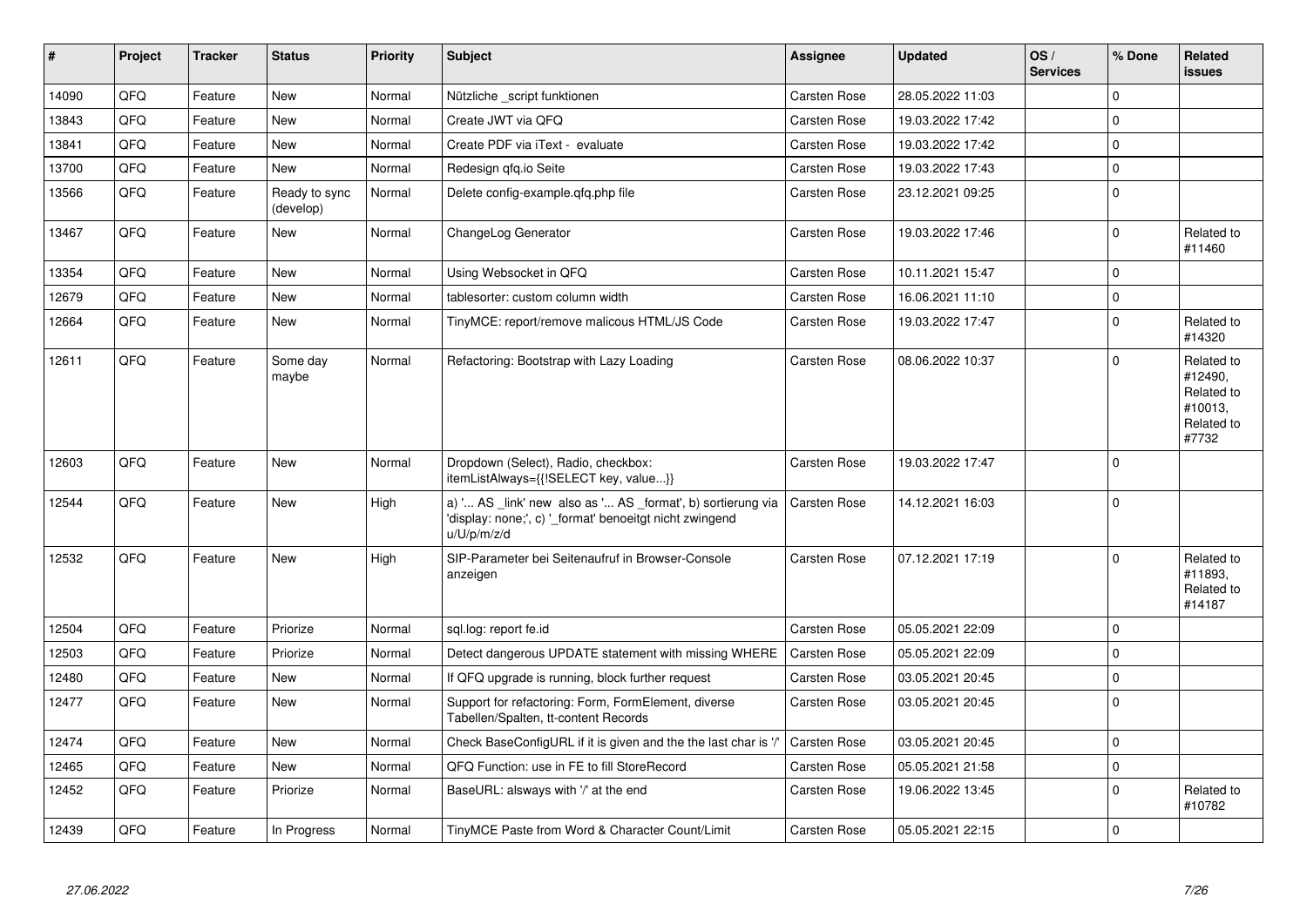| ∦     | Project | <b>Tracker</b> | <b>Status</b>     | <b>Priority</b> | <b>Subject</b>                                                                                                 | Assignee                                               | <b>Updated</b>   | OS/<br><b>Services</b> | % Done      | Related<br><b>issues</b>                      |                      |
|-------|---------|----------------|-------------------|-----------------|----------------------------------------------------------------------------------------------------------------|--------------------------------------------------------|------------------|------------------------|-------------|-----------------------------------------------|----------------------|
| 12413 | QFQ     | Feature        | New               | Normal          | STORE_TYPO3: enhance for {{be_users.email:T}},<br>{{fe users.email:T}}                                         | Carsten Rose                                           | 03.05.2021 20:45 |                        | $\Omega$    | Related to<br>#12412,<br>Related to<br>#10012 |                      |
| 12412 | QFQ     | Feature        | <b>New</b>        | Normal          | Action/Escape qualifier 'e' (empty), '0': if given, an empty<br>string (or '0') will be treated as 'not found' | Carsten Rose                                           | 08.05.2021 09:40 |                        | $\mathbf 0$ | Related to<br>#12413.<br>Related to<br>#10012 |                      |
| 12400 | QFQ     | Feature        | New               | Normal          | Tutorial ist in QFQ Doku, Wird in der Suche gefunden, es<br>gibt aber kein Menupunkt - Inhalt ueberpruefen     | <b>Carsten Rose</b>                                    | 03.05.2021 20:45 |                        | $\Omega$    |                                               |                      |
| 12337 | QFQ     | Feature        | Some day<br>maybe | Normal          | Database.php: better caching                                                                                   | Carsten Rose                                           | 16.09.2021 15:10 |                        | $\Omega$    |                                               |                      |
| 12330 | QFQ     | Feature        | New               | Normal          | Copy to input field / text area / TinyMCE                                                                      | Carsten Rose                                           | 07.04.2021 09:01 |                        | $\mathbf 0$ |                                               |                      |
| 12315 | QFQ     | Feature        | Some day<br>maybe | Normal          | Form History (Diffs) / Backups                                                                                 | Carsten Rose                                           | 16.09.2021 15:10 |                        | $\mathbf 0$ |                                               |                      |
| 12269 | QFQ     | Feature        | New               | Normal          | 2FA - Login                                                                                                    | Carsten Rose                                           | 03.05.2021 20:45 |                        | $\mathbf 0$ |                                               |                      |
| 12186 | QFQ     | Feature        | <b>New</b>        | High            | TinyMCE Config für Objekte                                                                                     | Carsten Rose                                           | 07.12.2021 17:19 |                        | $\mathbf 0$ | <b>Blocks</b><br>#12632                       |                      |
| 12163 | QFQ     | Feature        | <b>New</b>        | Normal          | Checkbox: table wrap                                                                                           | Carsten Rose                                           | 03.05.2021 20:51 |                        | $\mathbf 0$ |                                               |                      |
| 12162 | QFQ     | Feature        | <b>New</b>        | Normal          | FE.type=sendmail: personalized mailing (several mails) via<br>template                                         | Carsten Rose                                           | 03.05.2021 20:45 |                        | $\mathbf 0$ |                                               |                      |
| 12146 | QFQ     | Feature        | New               | Normal          | Autocron Job: Anzeigen wann der naechste Job ausgefuehrt<br>wird, resp das er nicht ausgefuehrt wird           | Carsten Rose                                           | 15.03.2021 15:23 |                        | $\Omega$    |                                               |                      |
| 12119 | QFQ     | Feature        | New               | Normal          | AS paged: error message missing if there ist no 'r' argument.                                                  | <b>Carsten Rose</b>                                    | 03.05.2021 20:51 |                        | $\mathbf 0$ |                                               |                      |
| 12109 | QFQ     | Feature        | New               | Normal          | Donwload Link: Plain, SIP, Persistent Link, Peristent SIP -<br>new notation                                    | <b>Carsten Rose</b>                                    | 03.05.2021 20:45 |                        | $\mathbf 0$ | Related to<br>#12085                          |                      |
| 12024 | QFQ     | Feature        | New               | Normal          | Excel Export: text columns by default decode<br>htmlspeciachar()                                               | Carsten Rose                                           | 17.02.2021 23:55 |                        | $\Omega$    | Related to<br>#12022                          |                      |
| 12023 | QFQ     | Feature        | <b>New</b>        | Normal          | MySQL Stored Precdure: QDECODESPECIALCHAR()                                                                    | Carsten Rose                                           | 16.02.2021 11:16 |                        | $\mathbf 0$ | Related to<br>#12022                          |                      |
| 11980 | QFQ     | Feature        | In Progress       | Normal          | protected verzeichnis MUSS geschützt werden                                                                    | Carsten Rose                                           | 07.09.2021 13:30 |                        | $\pmb{0}$   |                                               |                      |
| 11955 | QFQ     | Feature        | New               | Normal          | subrecord: new title option to set <th> attributes - e.g. to<br/>customize tablesorter options.</th>           | attributes - e.g. to<br>customize tablesorter options. | Carsten Rose     | 03.05.2021 20:47       |             | $\mathbf 0$                                   | Related to<br>#11775 |
| 11893 | QFQ     | Feature        | New               | High            | Broken SIP: a) only report one time, b) only report in main<br>column                                          | Carsten Rose                                           | 12.05.2021 12:13 |                        | $\mathbf 0$ | Related to<br>#12532,<br>Related to<br>#14187 |                      |
| 11775 | QFQ     | Feature        | <b>New</b>        | Normal          | Subrecord Tooltip pro Feld                                                                                     | Carsten Rose                                           | 18.12.2020 15:22 |                        | $\Omega$    | Related to<br>#11955                          |                      |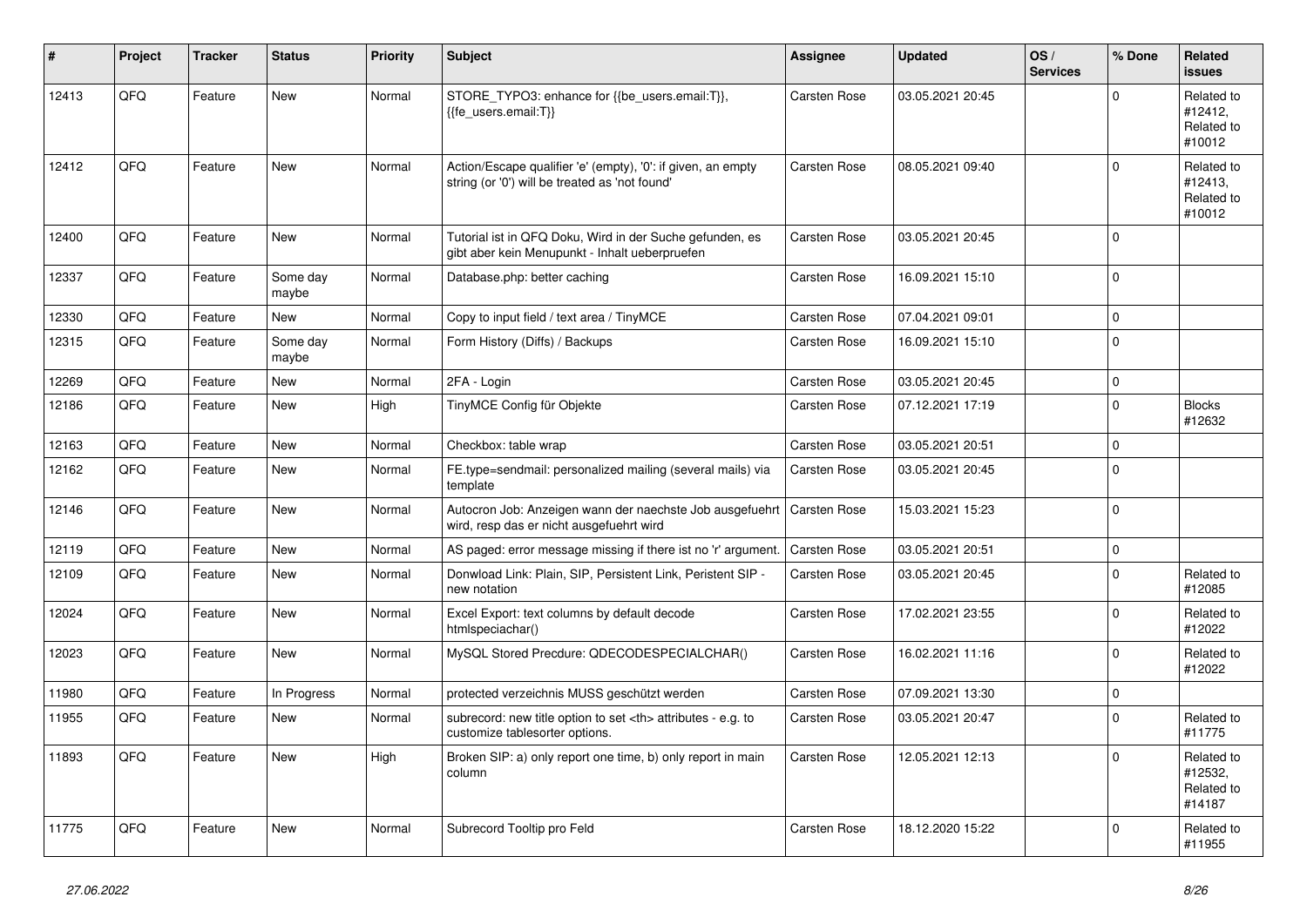| #     | Project | <b>Tracker</b> | <b>Status</b>     | <b>Priority</b> | Subject                                                              | <b>Assignee</b> | <b>Updated</b>   | OS/<br><b>Services</b> | % Done      | Related<br>issues                            |
|-------|---------|----------------|-------------------|-----------------|----------------------------------------------------------------------|-----------------|------------------|------------------------|-------------|----------------------------------------------|
| 11747 | QFQ     | Feature        | New               | Normal          | Maintenance Page with Redirect                                       | Carsten Rose    | 03.05.2021 20:47 |                        | $\mathbf 0$ | Related to<br>#11741                         |
| 11702 | QFQ     | Feature        | New               | Normal          | HTML Special Char makes no sense for 'allbut' if '&' is<br>forbidden | Carsten Rose    | 07.12.2021 16:35 |                        | $\Omega$    | Related to<br>#5112,<br>Related to<br>#14320 |
| 11523 | QFQ     | Feature        | <b>New</b>        | Normal          | Mit dynamic Update erkennen, ob Upload gemacht wurde                 | Carsten Rose    | 13.11.2020 15:07 |                        | $\mathbf 0$ | Related to<br>#9533                          |
| 11516 | QFQ     | Feature        | <b>New</b>        | Normal          | Multi Page Form (Previous/Next Buttons)                              | Carsten Rose    | 16.03.2021 17:52 |                        | $\mathbf 0$ |                                              |
| 11504 | QFQ     | Feature        | <b>New</b>        | Normal          | Dynamic Update: Button text update for 'Save',' Close' &<br>'Delete' | Carsten Rose    | 12.11.2020 23:44 |                        | $\pmb{0}$   |                                              |
| 11460 | QFQ     | Feature        | New               | Normal          | Easier creation of changelog: gitchangelog                           | Carsten Rose    | 12.06.2021 10:20 |                        | $\pmb{0}$   | Related to<br>#13467                         |
| 11323 | QFQ     | Feature        | Some day<br>maybe | Normal          | Report Frontend Editor Modal + Codemirror                            | Carsten Rose    | 16.09.2021 15:10 |                        | $\pmb{0}$   | Related to<br>#11036                         |
| 11322 | QFQ     | Feature        | Some day<br>maybe | Normal          | Form Element JSON - (multiline parameter field)                      | Carsten Rose    | 16.09.2021 15:10 |                        | 0           |                                              |
| 11320 | QFQ     | Feature        | Priorize          | Normal          | Typo3 Version 10 support                                             | Carsten Rose    | 05.05.2021 22:09 |                        | $\pmb{0}$   |                                              |
| 11217 | QFQ     | Feature        | Some day<br>maybe | Normal          | <b>Extend Script Functionality</b>                                   | Carsten Rose    | 16.09.2021 15:10 |                        | 0           |                                              |
| 11080 | QFQ     | Feature        | New               | Normal          | Send MQTT messages                                                   | Carsten Rose    | 29.08.2020 19:49 |                        | $\pmb{0}$   |                                              |
| 11076 | QFQ     | Feature        | In Progress       | Normal          | SELECT  AS _websocket                                                | Carsten Rose    | 30.08.2020 17:49 |                        | $\mathbf 0$ |                                              |
| 11036 | QFQ     | Feature        | Some day<br>maybe | Normal          | inline report editor permissions                                     | Carsten Rose    | 16.09.2021 15:09 |                        | $\mathbf 0$ | Related to<br>#11323                         |
| 10996 | QFQ     | Feature        | <b>New</b>        | Normal          | Download video via sip: no seek                                      | Carsten Rose    | 12.08.2020 14:18 |                        | $\mathbf 0$ |                                              |
| 10979 | QFQ     | Feature        | New               | Normal          | Ajax Calls an API - dataReport                                       | Carsten Rose    | 11.05.2022 12:15 |                        | 0           |                                              |
| 10976 | QFQ     | Feature        | New               | Normal          | Excel Export Verbesserungen                                          | Carsten Rose    | 06.08.2020 10:56 |                        | 0           |                                              |
| 10819 | QFQ     | Feature        | <b>New</b>        | Normal          | Persistent SIP - second try                                          | Carsten Rose    | 29.06.2020 23:02 |                        | 0           | Related to<br>#6261                          |
| 10745 | QFQ     | Feature        | Some day<br>maybe | Normal          | Tablesorter Excel Export                                             | Carsten Rose    | 16.09.2021 15:09 |                        | $\mathbf 0$ |                                              |
| 10716 | QFQ     | Feature        | Some day<br>maybe | Normal          | Business Logic mit Externen Skripten                                 | Carsten Rose    | 16.09.2021 15:10 |                        | $\mathbf 0$ | Related to<br>#10713,<br>Related to<br>#8217 |
| 10714 | QFQ     | Feature        | New               | Normal          | multi Table Form                                                     | Carsten Rose    | 16.03.2021 18:44 |                        | $\pmb{0}$   |                                              |
| 10593 | QFQ     | Feature        | New               | Normal          | label2: text behind input element                                    | Carsten Rose    | 16.05.2020 10:57 |                        | $\pmb{0}$   |                                              |
| 10443 | QFQ     | Feature        | In Progress       | Normal          | Konzept_api / _live                                                  | Carsten Rose    | 07.05.2020 09:39 |                        | $\pmb{0}$   |                                              |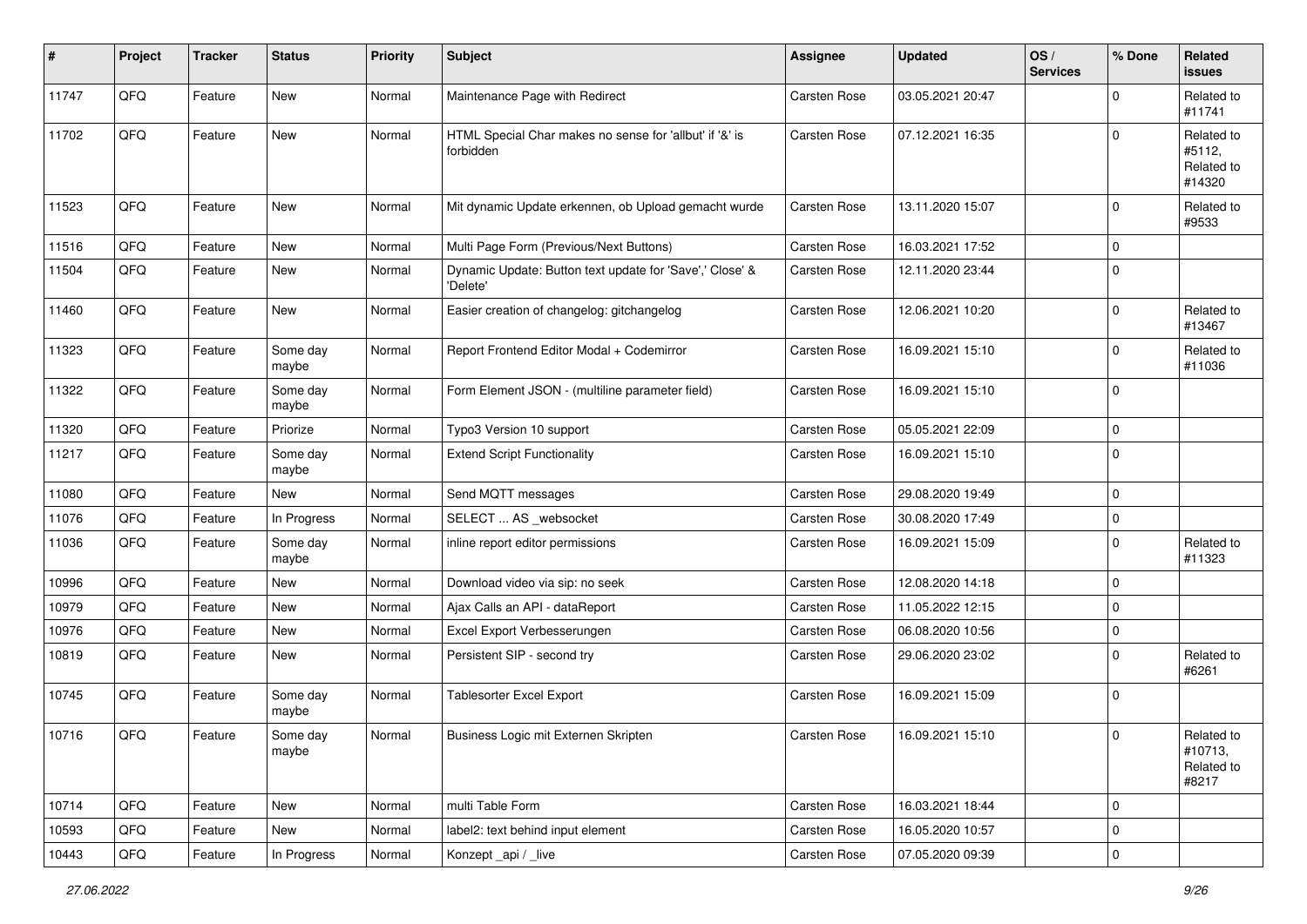| $\sharp$ | Project | <b>Tracker</b> | <b>Status</b>     | <b>Priority</b> | <b>Subject</b>                                                                                                                        | <b>Assignee</b>     | <b>Updated</b>   | OS/<br><b>Services</b> | % Done      | Related<br><b>issues</b>                                               |
|----------|---------|----------------|-------------------|-----------------|---------------------------------------------------------------------------------------------------------------------------------------|---------------------|------------------|------------------------|-------------|------------------------------------------------------------------------|
| 10119    | QFQ     | Feature        | New               | Normal          | Dropdown (selectlist) & TypeAhead: format and catagorize<br>list                                                                      | Carsten Rose        | 07.05.2020 09:36 |                        | $\Omega$    |                                                                        |
| 10116    | QFQ     | Feature        | Some day<br>maybe | Normal          | TypeAhead: Tag - show inside 'input' element                                                                                          | Carsten Rose        | 16.09.2021 15:09 |                        | $\mathbf 0$ |                                                                        |
| 10095    | QFQ     | Feature        | Some day<br>maybe | Normal          | Generic Gitlab Integration into QFQ                                                                                                   | Carsten Rose        | 16.09.2021 15:10 |                        | $\mathbf 0$ |                                                                        |
| 10080    | QFQ     | Feature        | New               | Normal          | Popup on 'save' / 'close': configure dialog (answer<br>yes/no/cancle/)                                                                | Carsten Rose        | 28.03.2021 20:52 |                        | $\mathbf 0$ | Is duplicate<br>of #12262                                              |
| 10015    | QFQ     | Feature        | Priorize          | Normal          | Monospace in Textarea                                                                                                                 | Carsten Rose        | 03.02.2020 13:40 |                        | $\mathbf 0$ |                                                                        |
| 10014    | QFQ     | Feature        | New               | Normal          | Manual.rst: describe behaviour and process order of<br>fillStoreVar, slaveId, sqlBefore,                                              | Carsten Rose        | 01.02.2020 22:31 |                        | $\mathbf 0$ |                                                                        |
| 10013    | QFQ     | Feature        | Some day<br>maybe | Normal          | FE.typ=editor: CodeMirror                                                                                                             | Carsten Rose        | 08.06.2022 10:37 |                        | $\mathbf 0$ | Related to<br>#12611,<br>Related to<br>#12490,<br>Related to<br>#7732  |
| 10012    | QFQ     | Feature        | Priorize          | Normal          | redirectAllMailTo: {{beEmail:T}}                                                                                                      | <b>Carsten Rose</b> | 08.05.2021 09:54 |                        | $\mathbf 0$ | Related to<br>#12412,<br>Related to<br>#12413,<br>Related to<br>#10011 |
| 10011    | QFQ     | Feature        | Priorize          | Normal          | Offer new STORE TYPO3 Variable 'beUser', 'beEmail'                                                                                    | <b>Carsten Rose</b> | 08.05.2021 09:51 |                        | $\mathbf 0$ | Related to<br>#10012,<br>Related to<br>#12511                          |
| 10005    | QFQ     | Feature        | Priorize          | Normal          | Report / special column name:  AS _calendar                                                                                           | Carsten Rose        | 03.06.2020 17:28 |                        | $\mathbf 0$ |                                                                        |
| 9983     | QFQ     | Feature        | New               | Normal          | Report Notation: new keyword 'range'                                                                                                  | Carsten Rose        | 01.02.2020 15:55 |                        | $\mathbf 0$ |                                                                        |
| 9968     | QFQ     | Feature        | Priorize          | Normal          | Tooltip in Links for Developer                                                                                                        | Carsten Rose        | 01.02.2020 23:17 |                        | $\mathbf 0$ |                                                                        |
| 9928     | QFQ     | Feature        | Priorize          | Normal          | SpecialColumnName: a) Deprecated: ' AS "_+tag " ', b)<br>New: ' AS "_ <tag1><tag2>"</tag2></tag1>                                     | Carsten Rose        | 01.02.2020 23:17 |                        | $\mathbf 0$ | Related to<br>#9929                                                    |
| 9927     | QFQ     | Feature        | New               | Normal          | QFQ Update: a) Update nur machen wenn BE User<br>eingeloggt ist., b) Bei Fehler genaue Meldung welcher<br>Updateschritt Probleme hat. | <b>Carsten Rose</b> | 22.01.2020 12:59 |                        | $\mathbf 0$ |                                                                        |
| 9900     | QFQ     | Feature        | Priorize          | Normal          | Generic API Call: tt-content record >> JSON                                                                                           | Carsten Rose        | 01.02.2020 10:13 |                        | 0           |                                                                        |
| 9811     | QFQ     | Feature        | New               | Normal          | Report: tag every n'th row                                                                                                            | Carsten Rose        | 01.02.2020 23:22 |                        | $\mathbf 0$ |                                                                        |
| 9781     | QFQ     | Feature        | New               | Normal          | Button: CSS class to make buttons smaller                                                                                             | Carsten Rose        | 01.02.2020 23:22 |                        | $\pmb{0}$   |                                                                        |
| 9777     | QFQ     | Feature        | New               | Normal          | Logging QFQ Variables                                                                                                                 | Carsten Rose        | 16.12.2019 17:17 |                        | $\mathbf 0$ |                                                                        |
| 9707     | QFQ     | Feature        | New               | Normal          | SIP security: encode pageId and check pageId on decode                                                                                | Carsten Rose        | 01.02.2020 23:22 |                        | $\pmb{0}$   |                                                                        |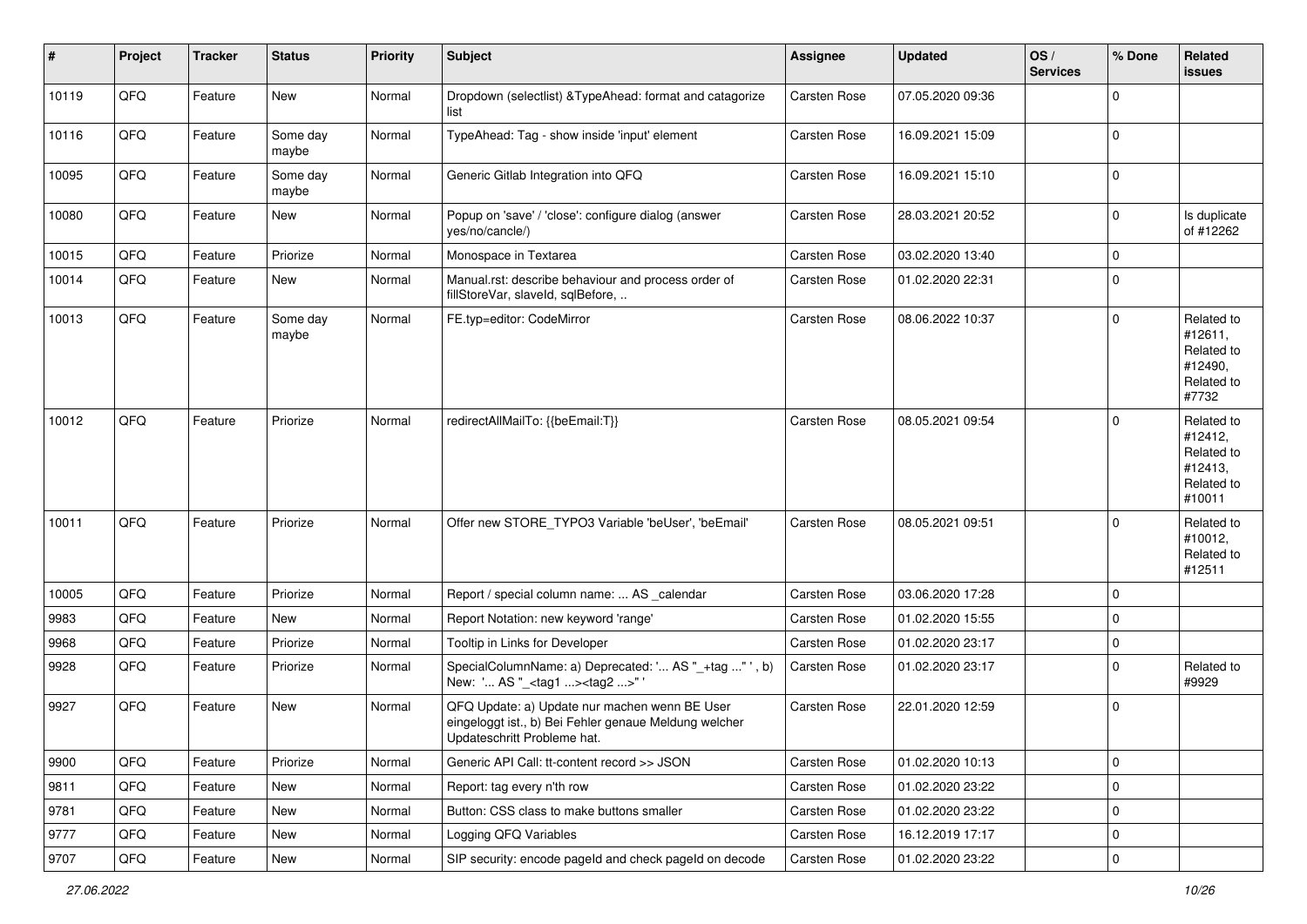| #    | Project | <b>Tracker</b> | <b>Status</b>     | <b>Priority</b> | <b>Subject</b>                                                                 | Assignee     | <b>Updated</b>   | OS/<br><b>Services</b> | % Done      | Related<br><b>issues</b>                                             |
|------|---------|----------------|-------------------|-----------------|--------------------------------------------------------------------------------|--------------|------------------|------------------------|-------------|----------------------------------------------------------------------|
| 9706 | QFQ     | Feature        | <b>New</b>        | Normal          | Multi File Upload (hidden template group)                                      | Carsten Rose | 01.02.2020 23:22 |                        | $\Omega$    | Related to<br>#7521,<br>Related to<br>#5562,<br>Related to<br>#13330 |
| 9704 | QFQ     | Feature        | Some day<br>maybe | Normal          | Thumbnails Generieren beim Splitten von PDF Files                              | Carsten Rose | 11.12.2019 16:01 |                        | $\mathbf 0$ |                                                                      |
| 9668 | QFQ     | Feature        | Priorize          | Normal          | Form.mode: rename 'hidden' to 'hide'                                           | Carsten Rose | 05.05.2021 22:14 |                        | $\mathbf 0$ | Related to<br>#6437                                                  |
| 9602 | QFQ     | Feature        | <b>New</b>        | Normal          | Form definition as JSON                                                        | Carsten Rose | 01.02.2020 23:21 |                        | $\mathbf 0$ | Related to<br>#9600                                                  |
| 9579 | QFQ     | Feature        | Some day<br>maybe | Normal          | Multiform with Process Row                                                     | Carsten Rose | 11.12.2019 16:01 |                        | $\pmb{0}$   |                                                                      |
| 9537 | QFQ     | Feature        | New               | Normal          | FormEditor: Edit fieldset in FrontEnd                                          | Carsten Rose | 01.02.2020 23:22 |                        | $\mathbf 0$ |                                                                      |
| 9394 | QFQ     | Feature        | Priorize          | Normal          | REST: allow for non numerical ids in get requests                              | Carsten Rose | 05.05.2021 22:10 |                        | $\mathbf 0$ |                                                                      |
| 9352 | QFQ     | Feature        | <b>New</b>        | Normal          | FE 'Native' fire slaveld, sqlAfter, sqllns                                     | Carsten Rose | 01.02.2020 23:22 |                        | $\mathbf 0$ |                                                                      |
| 9348 | QFQ     | Feature        | <b>New</b>        | Normal          | defaultThumbnailSize: pre render thumbnails                                    | Carsten Rose | 12.06.2021 09:05 |                        | $\mathbf 0$ |                                                                      |
| 9346 | QFQ     | Feature        | Priorize          | Normal          | beforeSave: check if an upload is given                                        | Carsten Rose | 11.06.2021 21:18 |                        | $\mathbf 0$ |                                                                      |
| 9221 | QFQ     | Feature        | New               | Normal          | typeAhead: Zeichenlimite ausschalten                                           | Carsten Rose | 08.05.2021 17:06 |                        | $\pmb{0}$   |                                                                      |
| 9208 | QFQ     | Feature        | <b>New</b>        | Normal          | Manage 'recent' records                                                        | Carsten Rose | 01.02.2020 23:22 |                        | $\mathbf 0$ |                                                                      |
| 9136 | QFQ     | Feature        | <b>New</b>        | Normal          | Create ZIP files with dynamic PDFs                                             | Carsten Rose | 01.02.2020 23:22 |                        | $\mathbf 0$ |                                                                      |
| 9129 | QFQ     | Feature        | New               | Normal          | sqlValidate: Message as notification, not as error                             | Carsten Rose | 01.02.2020 23:22 |                        | $\mathbf 0$ | Related to<br>#9128                                                  |
| 9128 | QFQ     | Feature        | New               | Normal          | Error Message: not replaced variables- a) replace back to<br>{{', b) underline | Carsten Rose | 01.02.2020 23:22 |                        | $\mathbf 0$ | Related to<br>#9129                                                  |
| 8975 | QFQ     | Feature        | New               | Normal          | Report Notation: 2.0                                                           | Carsten Rose | 01.02.2020 23:22 |                        | $\pmb{0}$   | Related to<br>#8963                                                  |
| 8963 | QFQ     | Feature        | Priorize          | Normal          | Setting values in a store: flexible way                                        | Carsten Rose | 05.05.2021 22:10 |                        | $\mathbf 0$ | Related to<br>#8975                                                  |
| 8962 | QFQ     | Feature        | New               | High            | allow for form fields with identical names                                     | Carsten Rose | 03.05.2021 21:14 |                        | $\pmb{0}$   |                                                                      |
| 8894 | QFQ     | Feature        | Some day<br>maybe | Normal          | Documentation Tags Usable in QFQ Application                                   | Carsten Rose | 11.12.2019 16:01 |                        | $\Omega$    |                                                                      |
| 8892 | QFQ     | Feature        | Some day<br>maybe | Normal          | Display and Edit SQL Comments in Form Editor                                   | Carsten Rose | 11.12.2019 16:01 |                        | $\pmb{0}$   |                                                                      |
| 8806 | QFQ     | Feature        | New               | Normal          | <b>SQL Function nl2br</b>                                                      | Carsten Rose | 01.02.2020 23:22 |                        | $\pmb{0}$   |                                                                      |
| 8719 | QFQ     | Feature        | New               | Normal          | extraButtonLock: add support for 0/1                                           | Carsten Rose | 01.02.2020 23:22 |                        | $\pmb{0}$   |                                                                      |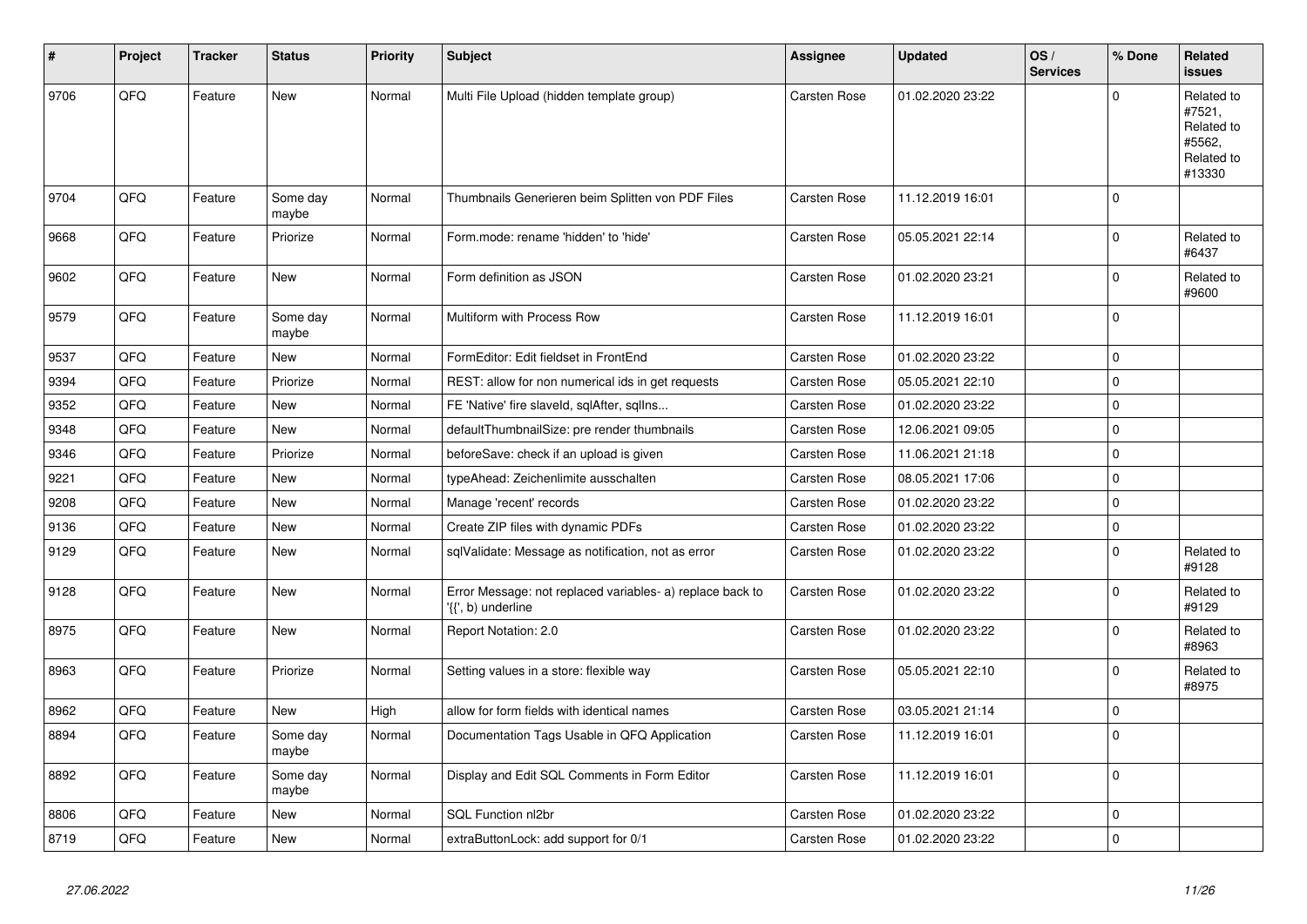| #    | Project | <b>Tracker</b> | <b>Status</b>     | <b>Priority</b> | <b>Subject</b>                                                                                         | <b>Assignee</b>     | <b>Updated</b>   | OS/<br><b>Services</b> | % Done      | <b>Related</b><br>issues                        |
|------|---------|----------------|-------------------|-----------------|--------------------------------------------------------------------------------------------------------|---------------------|------------------|------------------------|-------------|-------------------------------------------------|
| 8702 | QFQ     | Feature        | New               | Normal          | Load Record which is locked: missing user info                                                         | Carsten Rose        | 11.12.2019 16:16 |                        | $\Omega$    | Related to<br>#9789                             |
| 8586 | QFQ     | Feature        | Some day<br>maybe | Normal          | QFQ: Enhance Error message for 'record not found'                                                      | Carsten Rose        | 16.09.2021 15:10 |                        | $\mathbf 0$ |                                                 |
| 8585 | QFQ     | Feature        | Priorize          | Normal          | Enhance Error message for 'unknown form'                                                               | Carsten Rose        | 01.02.2020 10:13 |                        | $\Omega$    |                                                 |
| 8584 | QFQ     | Feature        | Priorize          | Normal          | FE 'Action' - never assign to Container (except Template<br>Group)                                     | <b>Carsten Rose</b> | 01.02.2020 10:13 |                        | $\Omega$    |                                                 |
| 8520 | QFQ     | Feature        | Some day<br>maybe | Normal          | Bring QFQ to Composer                                                                                  | Carsten Rose        | 16.09.2021 15:10 |                        | $\Omega$    |                                                 |
| 8336 | QFQ     | Feature        | New               | Normal          | Form > modified > Close New: a) Optional disable popup, b)<br>custom text, c) mode on save: close stay | Carsten Rose        | 01.02.2020 23:22 |                        | $\mathbf 0$ | Related to<br>#8335                             |
| 8277 | QFQ     | Feature        | Priorize          | Normal          | fe.parameter.default=                                                                                  | Carsten Rose        | 01.02.2020 23:17 |                        | $\mathbf 0$ | Related to<br>#8113                             |
| 8217 | QFQ     | Feature        | New               | Normal          | if-elseif-else construct                                                                               | Carsten Rose        | 16.03.2021 18:41 |                        | $\mathbf 0$ | Related to<br>#10716                            |
| 8204 | QFQ     | Feature        | Priorize          | High            | Position 'required mark'                                                                               | Carsten Rose        | 16.06.2021 13:44 |                        | $\mathbf 0$ |                                                 |
| 8187 | QFQ     | Feature        | New               | Normal          | Subrecord: enable/hide new button - make new/edit/delete<br>customizeable.                             | <b>Carsten Rose</b> | 06.03.2021 18:44 |                        | $\mathbf 0$ | Related to<br>#11326                            |
| 8101 | QFQ     | Feature        | Some day<br>maybe | Normal          | Password hash: support further hashing methods                                                         | Carsten Rose        | 16.09.2021 15:10 |                        | $\Omega$    |                                                 |
| 8089 | QFQ     | Feature        | New               | Normal          | Copy/Paste for FormElements                                                                            | <b>Carsten Rose</b> | 01.02.2020 23:22 |                        | $\mathbf 0$ |                                                 |
| 8082 | QFQ     | Feature        | Priorize          | High            | Contact form without saving record                                                                     | <b>Carsten Rose</b> | 07.12.2021 15:20 |                        | $\Omega$    | Related to<br>#8587,<br><b>Blocks</b><br>#11850 |
| 8044 | QFQ     | Feature        | Priorize          | Normal          | Transaction: a) Form, b) Report                                                                        | Carsten Rose        | 05.05.2021 22:14 |                        | $\mathbf 0$ | Related to<br>#8043                             |
| 8034 | QFQ     | Feature        | Priorize          | Normal          | FormElement 'data': 22.22.2222 should not be accepted                                                  | Carsten Rose        | 01.02.2020 10:13 |                        | $\mathbf 0$ |                                                 |
| 7924 | QFQ     | Feature        | New               | Normal          | Radio/Checkbox with Tooltip                                                                            | Carsten Rose        | 01.02.2020 23:22 |                        | $\Omega$    |                                                 |
| 7920 | QFQ     | Feature        | New               | Normal          | FE: Syntax Highlight, Zeinlenumbruch                                                                   | Carsten Rose        | 01.02.2020 10:03 |                        | $\mathbf 0$ |                                                 |
| 7850 | QFQ     | Feature        | New               | High            | Upload records: non 'pathFileName' column                                                              | Carsten Rose        | 03.05.2021 21:14 |                        | $\mathbf 0$ |                                                 |
| 7812 | QFQ     | Feature        | New               | Normal          | FE 'Subrecord' - new option 'subrecordShowFilter',<br>'subrecordPaging'                                | Carsten Rose        | 01.02.2020 23:22 |                        | $\Omega$    |                                                 |
| 7683 | QFQ     | Feature        | New               | Normal          | Special column names in '{{ SELECT  AS _link }}' should<br>be detected                                 | Carsten Rose        | 01.02.2020 23:21 |                        | $\mathbf 0$ |                                                 |
| 7681 | QFQ     | Feature        | New               | Normal          | Optional switch off 'check for modified record'                                                        | Carsten Rose        | 01.02.2020 23:21 |                        | $\mathbf 0$ |                                                 |
| 7660 | QFQ     | Feature        | New               | Normal          | IMAP: import mails to DB, move / delete mails                                                          | Carsten Rose        | 01.02.2020 09:52 |                        | 0           |                                                 |
| 7630 | QFG     | Feature        | Priorize          | Normal          | detailed error message for simple upload                                                               | Carsten Rose        | 01.02.2020 10:13 |                        | $\mathbf 0$ |                                                 |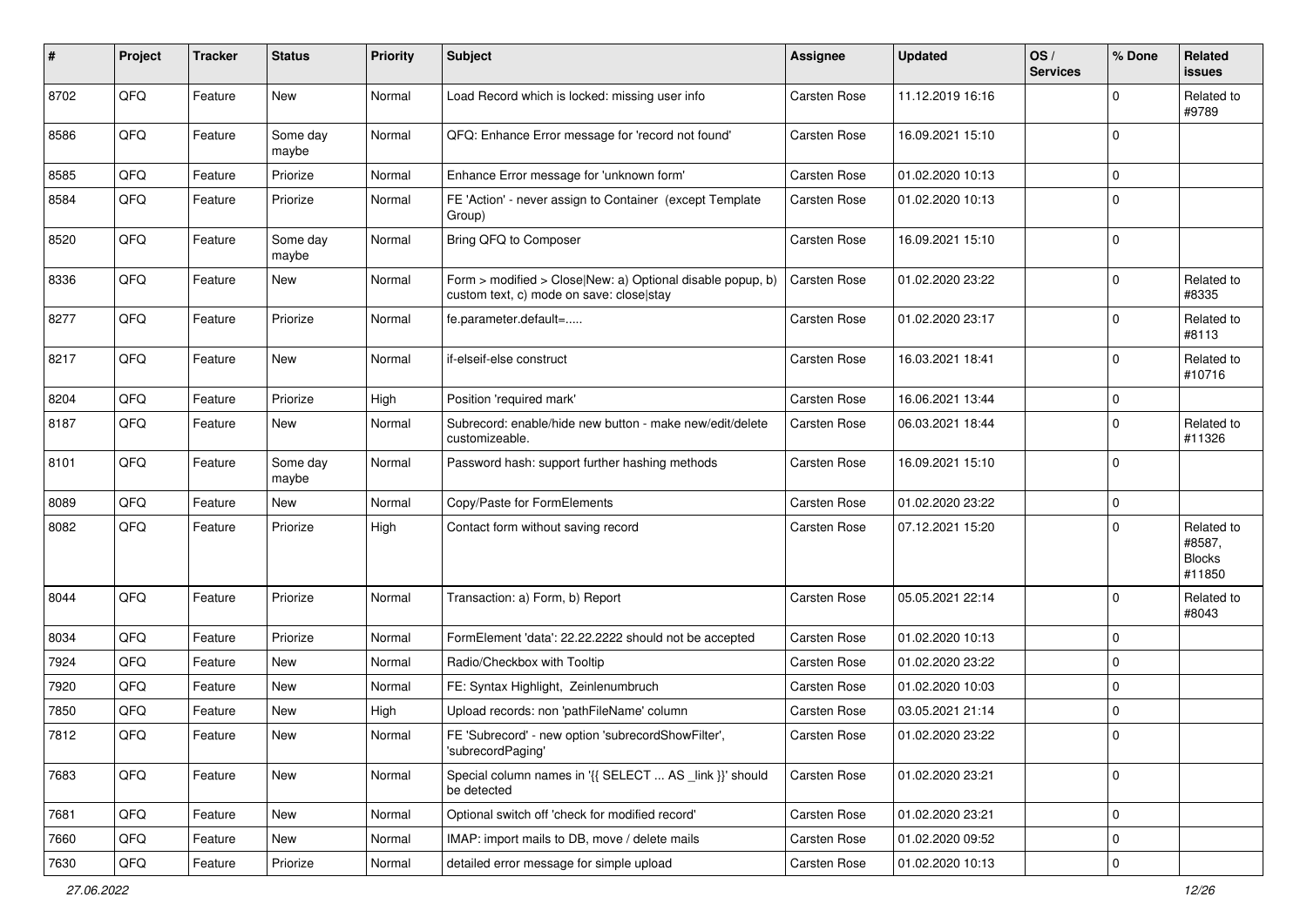| #    | Project | <b>Tracker</b> | <b>Status</b>     | <b>Priority</b> | <b>Subject</b>                                                                                                             | <b>Assignee</b>     | <b>Updated</b>   | OS/<br><b>Services</b> | % Done         | Related<br><b>issues</b>  |
|------|---------|----------------|-------------------|-----------------|----------------------------------------------------------------------------------------------------------------------------|---------------------|------------------|------------------------|----------------|---------------------------|
| 7522 | QFQ     | Feature        | Priorize          | Normal          | Inserting default index.html to folder (Avoid Apache<br>Indexing)                                                          | Carsten Rose        | 01.02.2020 10:13 |                        | $\mathbf 0$    |                           |
| 7521 | QFQ     | Feature        | New               | Normal          | TemplateGroup: fe.type=upload                                                                                              | Carsten Rose        | 01.02.2020 23:21 |                        | $\overline{0}$ | Related to<br>#9706       |
| 7520 | QFQ     | Feature        | <b>New</b>        | Normal          | QR Code:  AS _qr ( AS _link)                                                                                               | Carsten Rose        | 01.02.2020 23:22 |                        | $\mathbf 0$    |                           |
| 7519 | QFQ     | Feature        | New               | Normal          | Select: Multi                                                                                                              | Carsten Rose        | 01.02.2020 23:22 |                        | $\pmb{0}$      |                           |
| 7481 | QFQ     | Feature        | New               | Normal          | Detect 'BaseUrl' automatically                                                                                             | Carsten Rose        | 01.02.2020 23:21 |                        | $\mathbf 0$    |                           |
| 7480 | QFQ     | Feature        | New               | Normal          | Record History (Undo / Redo)                                                                                               | Carsten Rose        | 11.12.2019 16:16 |                        | $\mathbf 0$    | Related to<br>#2361       |
| 7453 | QFQ     | Feature        | Some day<br>maybe | Normal          | import / export forms QFQ                                                                                                  | Carsten Rose        | 16.09.2021 15:10 |                        | $\mathbf 0$    |                           |
| 7452 | QFQ     | Feature        | Some day<br>maybe | Normal          | automate deployment new QFQ version                                                                                        | Carsten Rose        | 16.09.2021 15:10 |                        | $\mathbf 0$    |                           |
| 7342 | QFQ     | Feature        | New               | Normal          | add content $=$ hide this                                                                                                  | Carsten Rose        | 01.02.2020 23:21 |                        | $\mathbf 0$    |                           |
| 7336 | QFQ     | Feature        | Some day<br>maybe | Normal          | PDF Upload: disallow PDFs with specific Meta information                                                                   | Carsten Rose        | 11.12.2019 16:01 |                        | $\mathbf 0$    |                           |
| 7290 | QFQ     | Feature        | Priorize          | Normal          | FormEditor: title as textarea if LEN(title)>60                                                                             | Carsten Rose        | 01.02.2020 10:13 |                        | $\mathbf 0$    | Blocked by<br>#7682       |
| 7280 | QFQ     | Feature        | <b>New</b>        | Normal          | recently used table                                                                                                        | Carsten Rose        | 01.02.2020 23:21 |                        | $\mathbf 0$    |                           |
| 7239 | QFQ     | Feature        | New               | Normal          | TinyMCE: html tag whitelist                                                                                                | Carsten Rose        | 01.02.2020 23:21 |                        | $\mathbf 0$    | Related to<br>#14320      |
| 7217 | QFQ     | Feature        | Priorize          | Normal          | Download: notice User if `_sip=?` is missing                                                                               | Carsten Rose        | 01.02.2020 10:13 |                        | $\mathbf 0$    |                           |
| 7175 | QFQ     | Feature        | New               | Normal          | Upload: md5 hash as filename                                                                                               | Carsten Rose        | 01.02.2020 23:21 |                        | $\mathbf 0$    |                           |
| 7119 | QFQ     | Feature        | New               | Normal          | Upload: scaleDownWidth, scaleDownHeight                                                                                    | Carsten Rose        | 01.02.2020 23:21 |                        | $\mathbf 0$    |                           |
| 7109 | QFQ     | Feature        | New               | Normal          | Dynamic Updates: row/element hide                                                                                          | Carsten Rose        | 01.02.2020 23:22 |                        | $\overline{0}$ | Has<br>duplicate<br>#4081 |
| 7107 | QFQ     | Feature        | Some day<br>maybe | Normal          | Showcase Registration Tool: Anmeldung / Administration :<br>Liste Anmeldungen / Emaileinaldung                             | Carsten Rose        | 11.12.2019 16:01 |                        | $\mathbf 0$    |                           |
| 7102 | QFQ     | Feature        | New               | Normal          | Comment sign in report: '#' and '--'                                                                                       | Carsten Rose        | 01.02.2020 23:21 |                        | $\mathbf 0$    |                           |
| 7099 | QFQ     | Feature        | New               | Normal          | Redesign FormEditor                                                                                                        | Carsten Rose        | 01.02.2020 23:21 |                        | $\mathbf 0$    |                           |
| 6998 | QFQ     | Feature        | Priorize          | Normal          | Form: with debug=on show column information as tooltip of<br>column label                                                  | Carsten Rose        | 01.02.2020 10:13 |                        | $\mathbf 0$    |                           |
| 6855 | QFG     | Feature        | New               | Normal          | With {{feUser:U}}!={{feUser:T}}: Save / Delete: only possible<br>with {{feUserSave:U}}='yes' and '{{feUserDelete:U}}='yes' | Carsten Rose        | 01.02.2020 23:21 |                        | $\mathbf 0$    |                           |
| 6765 | QFQ     | Feature        | New               | Normal          | Moeglichkeit via QFQ eigene Logs zu schreiben                                                                              | Carsten Rose        | 01.02.2020 23:21 |                        | $\mathbf 0$    |                           |
| 6723 | QFQ     | Feature        | New               | Normal          | Report QFQ Installation and Version                                                                                        | <b>Carsten Rose</b> | 12.06.2021 09:07 |                        | $\mathbf 0$    |                           |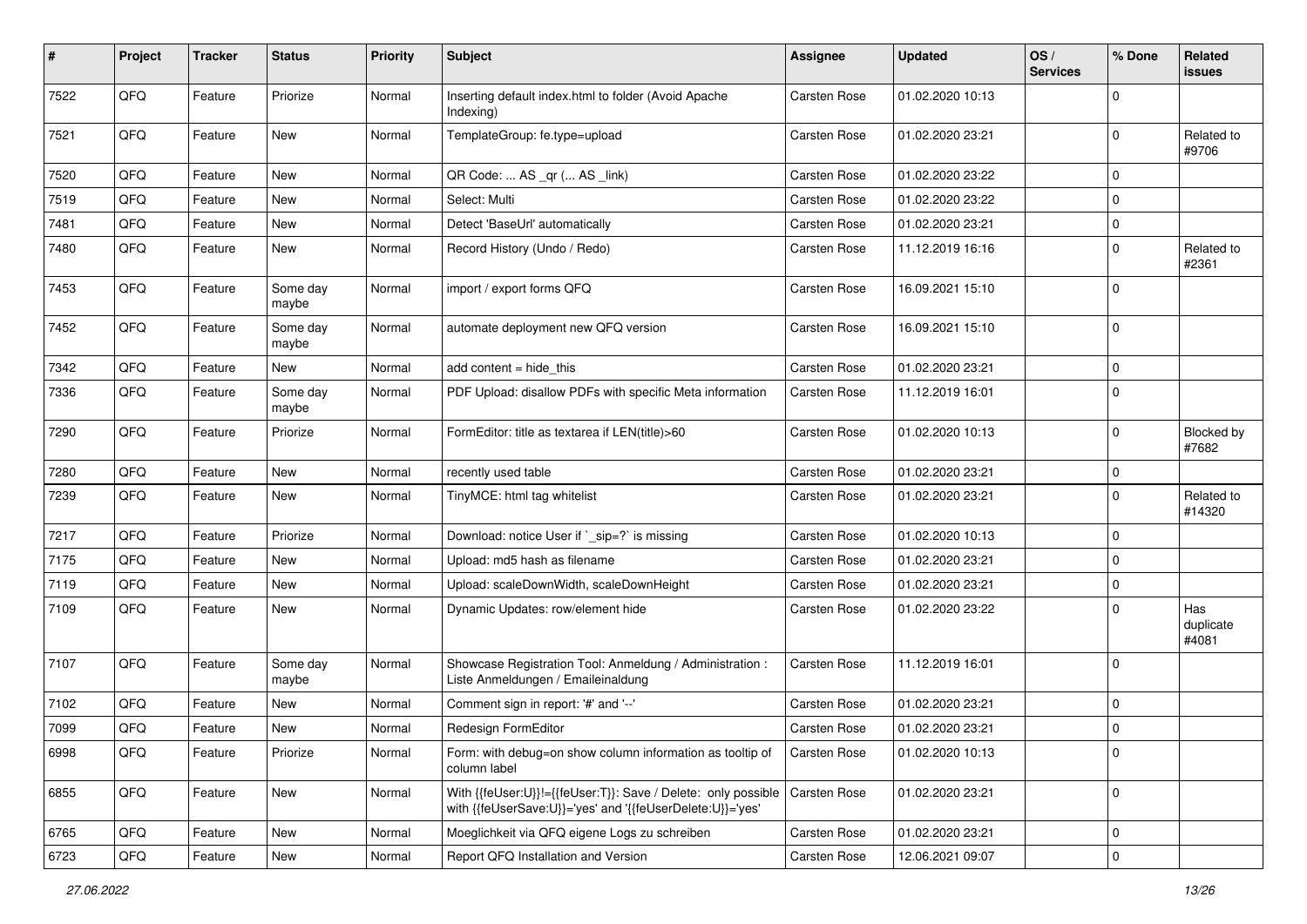| $\vert$ # | Project | <b>Tracker</b> | <b>Status</b>     | <b>Priority</b> | <b>Subject</b>                                                                                        | <b>Assignee</b>     | <b>Updated</b>   | OS/<br><b>Services</b> | % Done      | Related<br>issues                           |
|-----------|---------|----------------|-------------------|-----------------|-------------------------------------------------------------------------------------------------------|---------------------|------------------|------------------------|-------------|---------------------------------------------|
| 6715      | QFQ     | Feature        | Some day<br>maybe | Normal          | Code-Refactoring: dbArray vereinheitlichen                                                            | Carsten Rose        | 11.12.2019 16:02 |                        | $\mathbf 0$ |                                             |
| 6602      | QFQ     | Feature        | <b>New</b>        | Normal          | Formlet: in Report auf Mausklick ein mini-form oeffnen                                                | <b>Carsten Rose</b> | 11.12.2019 16:16 |                        | $\pmb{0}$   |                                             |
| 6594      | QFQ     | Feature        | New               | Normal          | Excel: on download, check if there is a valid sip                                                     | <b>Carsten Rose</b> | 01.02.2020 23:21 |                        | $\pmb{0}$   |                                             |
| 6437      | QFQ     | Feature        | New               | Normal          | Neuer Mode Button bei FormElementen                                                                   | Carsten Rose        | 01.02.2020 23:21 |                        | $\pmb{0}$   | Related to<br>#9668.<br>Blocked by<br>#9678 |
| 6292      | QFQ     | Feature        | New               | Normal          | Download: File speichern mit Hash aber original Filename in<br>der Datenbank vermerken fuer Downloads | <b>Carsten Rose</b> | 01.02.2020 23:21 |                        | $\pmb{0}$   |                                             |
| 6289      | QFQ     | Feature        | New               | Normal          | Form: Log                                                                                             | Carsten Rose        | 01.02.2020 23:21 |                        | $\pmb{0}$   |                                             |
| 6261      | QFQ     | Feature        | New               | Normal          | Persistent SIP                                                                                        | Carsten Rose        | 12.06.2021 09:07 |                        | $\pmb{0}$   | Related to<br>#10819                        |
| 6250      | QFQ     | Feature        | In Progress       | Normal          | Enhance layout: a) Subrecord, b) Subrecord-Title                                                      | Carsten Rose        | 01.02.2020 23:22 |                        | $\pmb{0}$   | Related to<br>#5391                         |
| 5983      | QFQ     | Feature        | Some day<br>maybe | Normal          | Form Submit (save & update): normalize date/-time FE                                                  | Carsten Rose        | 01.02.2020 23:19 |                        | $\pmb{0}$   |                                             |
| 5942      | QFQ     | Feature        | Priorize          | Normal          | 'L' and 'type': append to links, generate via '_link' by using<br>'u:' .                              | <b>Carsten Rose</b> | 01.02.2020 10:13 |                        | $\mathbf 0$ |                                             |
| 5894      | QFQ     | Feature        | Feedback          | Normal          | Typeahead in Report: show/hide rows dynamically                                                       | Carsten Rose        | 18.02.2022 08:50 |                        | $\mathbf 0$ | Related to<br>#5893,<br>Related to<br>#5885 |
| 5852      | QFQ     | Feature        | Some day<br>maybe | Normal          | Logging: mail.log / sql.log - im FE anzeigen und via AJAX<br>aktualisieren                            | Carsten Rose        | 01.02.2020 23:19 |                        | $\pmb{0}$   | Related to<br>#5885                         |
| 5782      | QFQ     | Feature        | <b>New</b>        | Normal          | NextCloud API                                                                                         | <b>Carsten Rose</b> | 01.02.2020 10:02 |                        | $\pmb{0}$   |                                             |
| 5715      | QFQ     | Feature        | New               | High            | PDF Caching                                                                                           | Carsten Rose        | 03.05.2021 21:14 |                        | $\Omega$    | Related to<br>#5851,<br>Related to<br>#6357 |
| 5695      | QFQ     | Feature        | In Progress       | Normal          | <b>Multiform</b>                                                                                      | <b>Carsten Rose</b> | 02.01.2021 18:38 |                        | $\pmb{0}$   |                                             |
| 5665      | QFQ     | Feature        | Some day<br>maybe | Normal          | Versuch das '{{!' nicht mehr noetig ist.                                                              | Carsten Rose        | 01.02.2020 23:20 |                        | $\pmb{0}$   | Related to<br>#7432.<br>Related to<br>#7434 |
| 5579      | QFQ     | Feature        | Some day<br>maybe | Normal          | Enhance Doc / Presentation: variable type 'link column type'                                          | Carsten Rose        | 01.02.2020 23:19 |                        | $\pmb{0}$   |                                             |
| 5548      | QFQ     | Feature        | Some day<br>maybe | Normal          | 801 Textfiles/Scriptfiles als Thumbnail                                                               | <b>Carsten Rose</b> | 07.03.2022 16:26 |                        | $\Omega$    |                                             |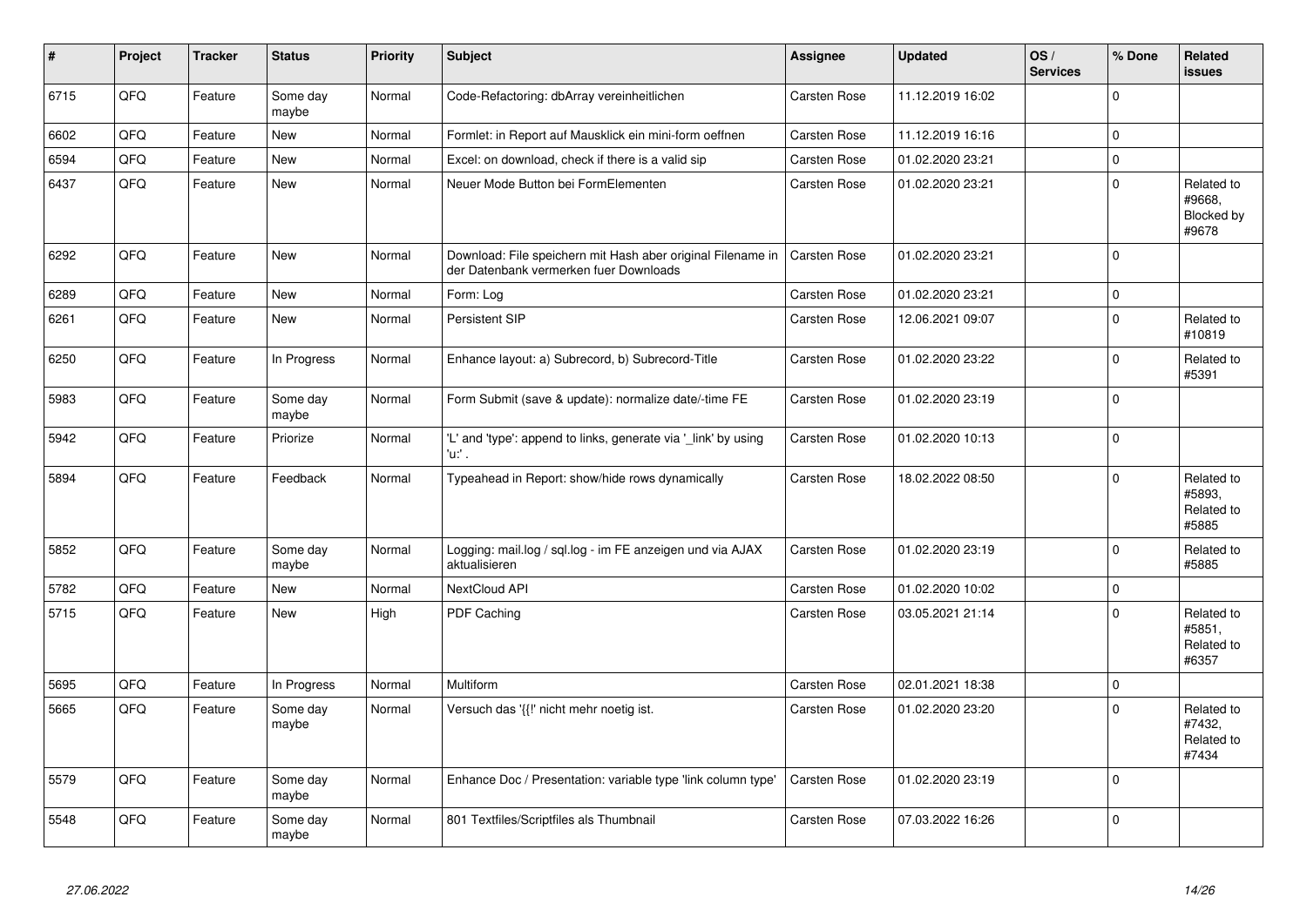| #    | Project | <b>Tracker</b> | <b>Status</b>     | <b>Priority</b> | <b>Subject</b>                                                                                                          | <b>Assignee</b>     | <b>Updated</b>   | OS/<br><b>Services</b> | % Done         | <b>Related</b><br><b>issues</b> |
|------|---------|----------------|-------------------|-----------------|-------------------------------------------------------------------------------------------------------------------------|---------------------|------------------|------------------------|----------------|---------------------------------|
| 5480 | QFQ     | Feature        | Some day<br>maybe | Normal          | QFQ: Dokumentation mit Screenshots versehen                                                                             | Carsten Rose        | 01.02.2020 23:20 |                        | $\mathbf{0}$   | Related to<br>#9879             |
| 5428 | QFQ     | Feature        | Some day<br>maybe | Normal          | secure thumbnail: late render on access.                                                                                | Carsten Rose        | 01.02.2020 23:20 |                        | $\mathbf{0}$   |                                 |
| 5345 | QFQ     | Feature        | New               | Normal          | Report: UPDATE / INSERT / DELETE statements should<br>trigger subqueries, depending on the result.                      | Carsten Rose        | 27.05.2020 16:11 |                        | $\mathbf 0$    |                                 |
| 5132 | QFQ     | Feature        | Some day<br>maybe | Normal          | Error Message sendmail missing attachment: more details                                                                 | Carsten Rose        | 01.02.2020 23:19 |                        | $\overline{0}$ |                                 |
| 5131 | QFQ     | Feature        | <b>New</b>        | Normal          | Activate Spin Gear ('wait/busy' indicator) via LINK attribute                                                           | Carsten Rose        | 01.02.2020 23:21 |                        | $\mathbf 0$    |                                 |
| 4956 | QFQ     | Feature        | Some day<br>maybe | Normal          | Sendmail: Benutzerdefinierte Headers                                                                                    | Carsten Rose        | 11.12.2019 16:02 |                        | $\mathbf{0}$   |                                 |
| 4872 | QFQ     | Feature        | Some day<br>maybe | Normal          | Fields of Typo3 page available in STORE TYPO3                                                                           | Carsten Rose        | 01.02.2020 23:19 |                        | $\mathbf 0$    |                                 |
| 4869 | QFQ     | Feature        | Some day<br>maybe | Normal          | Dynamic Update (show, hide, readonly?, required?) for<br><b>Template Group Elements</b>                                 | Carsten Rose        | 01.02.2020 23:19 |                        | $\mathbf{0}$   | Related to<br>#4865             |
| 4839 | QFQ     | Feature        | Some day<br>maybe | Normal          | qfq-handle in <head> Abschnitt</head>                                                                                   | Carsten Rose        | 11.12.2019 16:02 |                        | $\mathbf{0}$   |                                 |
| 4757 | QFQ     | Feature        | Some day<br>maybe | Normal          | Test subrecord: download links ok? Links ok?                                                                            | Carsten Rose        | 01.02.2020 23:20 |                        | $\mathbf{0}$   |                                 |
| 4652 | QFQ     | Feature        | Some day<br>maybe | Normal          | UZH CD: Weiterleitung auf benutzerdefinierte 403/404 Seite                                                              | <b>Carsten Rose</b> | 01.02.2020 23:20 |                        | $\mathbf{0}$   |                                 |
| 4650 | QFQ     | Feature        | Some day<br>maybe | Normal          | Convert html to doc/rtf                                                                                                 | Carsten Rose        | 01.02.2020 23:20 |                        | $\Omega$       | Related to<br>#10704            |
| 4606 | QFQ     | Feature        | Some day<br>maybe | Normal          | link: qualifier to render bootstrap button                                                                              | Carsten Rose        | 01.02.2020 23:19 |                        | $\mathbf{0}$   |                                 |
| 4413 | QFQ     | Feature        | <b>New</b>        | Normal          | fieldset: show/hidden, modeSql, dynamicUpdate                                                                           | Carsten Rose        | 09.02.2022 15:19 |                        | $\mathbf{0}$   |                                 |
| 4365 | QFQ     | Feature        | Some day<br>maybe | Normal          | Multi Language: new way of config                                                                                       | <b>Carsten Rose</b> | 01.02.2020 23:20 |                        | $\mathbf 0$    |                                 |
| 4349 | QFQ     | Feature        | Some day<br>maybe | Normal          | link download: downloaded external URL to<br>deliver/concatenate - check mimetipe and handle it correctly               | Carsten Rose        | 11.12.2019 16:02 |                        | $\overline{0}$ |                                 |
| 4343 | QFQ     | Feature        | Some day<br>maybe | Normal          | Link: Classifier to add 'attributes'                                                                                    | Carsten Rose        | 01.02.2020 23:20 |                        | $\Omega$       | Related to<br>#14077            |
| 4330 | QFQ     | Feature        | Some day<br>maybe | Normal          | Error Message: report missing {{ / }} in sqlUpdate, sqlInsert,<br>sglDelete, sglAfter, sglBefore in FE action elements. | Carsten Rose        | 01.02.2020 23:20 |                        | $\mathbf 0$    |                                 |
| 4259 | QFQ     | Feature        | Some day<br>maybe | Normal          | Instant trigger a cron job                                                                                              | Carsten Rose        | 11.12.2019 16:03 |                        | $\mathbf{0}$   |                                 |
| 4258 | QFQ     | Feature        | Some day<br>maybe | High            | <b>System Defaults: Forms</b>                                                                                           | Carsten Rose        | 03.05.2021 21:14 |                        | $\overline{0}$ |                                 |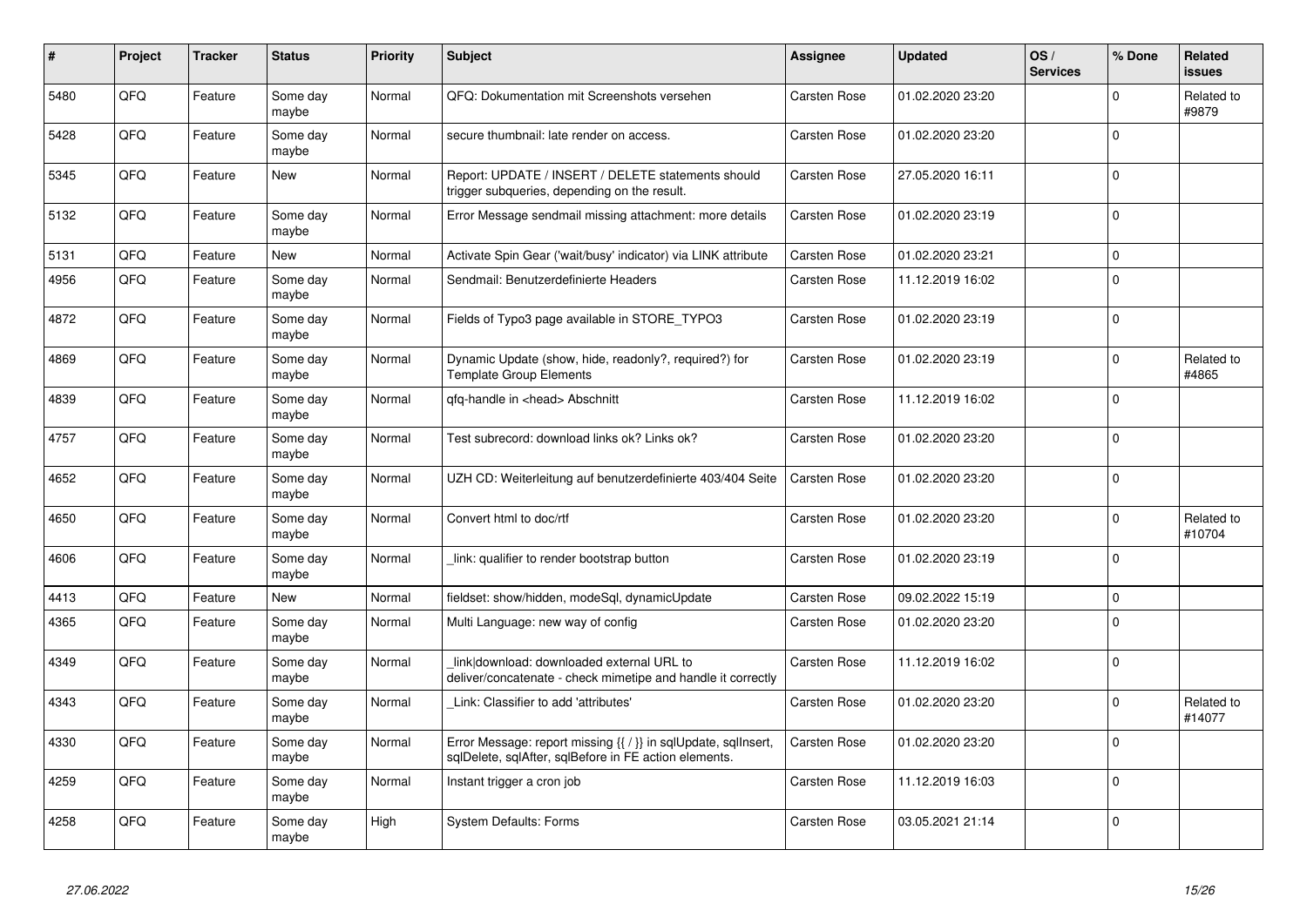| #    | Project | <b>Tracker</b> | <b>Status</b>     | <b>Priority</b> | <b>Subject</b>                                                                                                                      | Assignee     | <b>Updated</b>   | OS/<br><b>Services</b> | % Done      | Related<br><b>issues</b>                    |
|------|---------|----------------|-------------------|-----------------|-------------------------------------------------------------------------------------------------------------------------------------|--------------|------------------|------------------------|-------------|---------------------------------------------|
| 4250 | QFQ     | Feature        | <b>New</b>        | Normal          | AutoCron in QFQ via PHP                                                                                                             | Carsten Rose | 01.02.2020 23:21 |                        | $\Omega$    | Related to<br>#3292,<br>Related to<br>#3291 |
| 4197 | QFQ     | Feature        | Some day<br>maybe | Normal          | Unit Test fuer JSON Stream von QuickFormQuery.php ><br>doForm()                                                                     | Carsten Rose | 11.12.2019 16:03 |                        | $\mathbf 0$ |                                             |
| 4082 | QFQ     | Feature        | New               | Normal          | Dynamic Update: modeSql - useful default                                                                                            | Carsten Rose | 01.02.2020 23:22 |                        | $\pmb{0}$   |                                             |
| 4050 | QFQ     | Feature        | <b>New</b>        | Normal          | sgl.log: 1) FormElement ID which causes a specific action,<br>2) Result in the same row.                                            | Carsten Rose | 15.04.2020 11:35 |                        | $\mathbf 0$ | Related to<br>#5458                         |
| 4026 | QFQ     | Feature        | Some day<br>maybe | Normal          | sqlLog.sql: log number of FE.id                                                                                                     | Carsten Rose | 11.12.2019 16:03 |                        | $\Omega$    | Related to<br>#5458                         |
| 4023 | QFQ     | Feature        | New               | Normal          | prepared statements - FE action: salveld, sqllnsert,<br>sqlUpdate, sqlDelete, sqlBefore, sqlAfter                                   | Carsten Rose | 11.12.2019 16:15 |                        | $\Omega$    |                                             |
| 4018 | QFQ     | Feature        | Some day<br>maybe | Normal          | typeahead: solve problem with potential long query<br>parameter                                                                     | Carsten Rose | 11.12.2019 16:03 |                        | $\mathbf 0$ |                                             |
| 3991 | QFQ     | Feature        | Some day<br>maybe | Normal          | report: Columnname ' skipWrap' skips 'fbeg', 'fend'                                                                                 | Carsten Rose | 11.12.2019 16:03 |                        | $\mathbf 0$ |                                             |
| 3990 | QFQ     | Feature        | Some day<br>maybe | High            | custom class definition: add space automatically                                                                                    | Carsten Rose | 03.05.2021 21:14 |                        | $\mathbf 0$ |                                             |
| 3967 | QFQ     | Feature        | Some day<br>maybe | High            | Report: Checkbox, Radio, Dropdown, Input welches ohne<br>Submit funktioniert - 'Inline-Form'                                        | Carsten Rose | 03.05.2021 21:14 |                        | $\mathbf 0$ |                                             |
| 3947 | QFQ     | Feature        | Some day<br>maybe | Normal          | Attack detectect: logout current user                                                                                               | Carsten Rose | 11.12.2019 16:03 |                        | $\Omega$    | Related to<br>#5458.<br>Related to<br>#6299 |
| 3942 | QFQ     | Feature        | Some day<br>maybe | Normal          | Action Elemente: neu generierte IDs via FE weitergeben                                                                              | Carsten Rose | 11.12.2019 16:03 |                        | $\mathbf 0$ | Related to<br>#3941                         |
| 3941 | QFQ     | Feature        | Some day<br>maybe | Normal          | sqlAfter: es sollten mehrere moeglich sein                                                                                          | Carsten Rose | 11.12.2019 16:03 |                        | $\mathbf 0$ | Related to<br>#3942                         |
| 3905 | QFQ     | Feature        | Some day<br>maybe | Normal          | Documentation: Best Practice anhand eines Online<br>Bewerbungstools                                                                 | Carsten Rose | 11.12.2019 16:03 |                        | $\mathbf 0$ |                                             |
| 3900 | QFQ     | Feature        | Some day<br>maybe | Normal          | Extend documentation of 'Copy / Paste'                                                                                              | Carsten Rose | 11.12.2019 16:03 |                        | $\Omega$    | Related to<br>#3899                         |
| 3877 | QFQ     | Feature        | Some day<br>maybe | Normal          | FormEditor: die Felder die aktuell nicht gebraucht werden<br>nur auf readonly/disabled setzen (nicht ausblenden > das<br>irritiert. | Carsten Rose | 11.12.2019 16:03 |                        | $\mathbf 0$ |                                             |
| 3867 | QFQ     | Feature        | Priorize          | Normal          | Readonly Formular: Template Groups add/delete<br>ausbeldnen                                                                         | Carsten Rose | 05.05.2021 22:12 |                        | $\mathbf 0$ |                                             |
| 3864 | QFQ     | Feature        | New               | Normal          | Encrypt / decrypt field                                                                                                             | Carsten Rose | 08.03.2021 18:08 |                        | $\pmb{0}$   |                                             |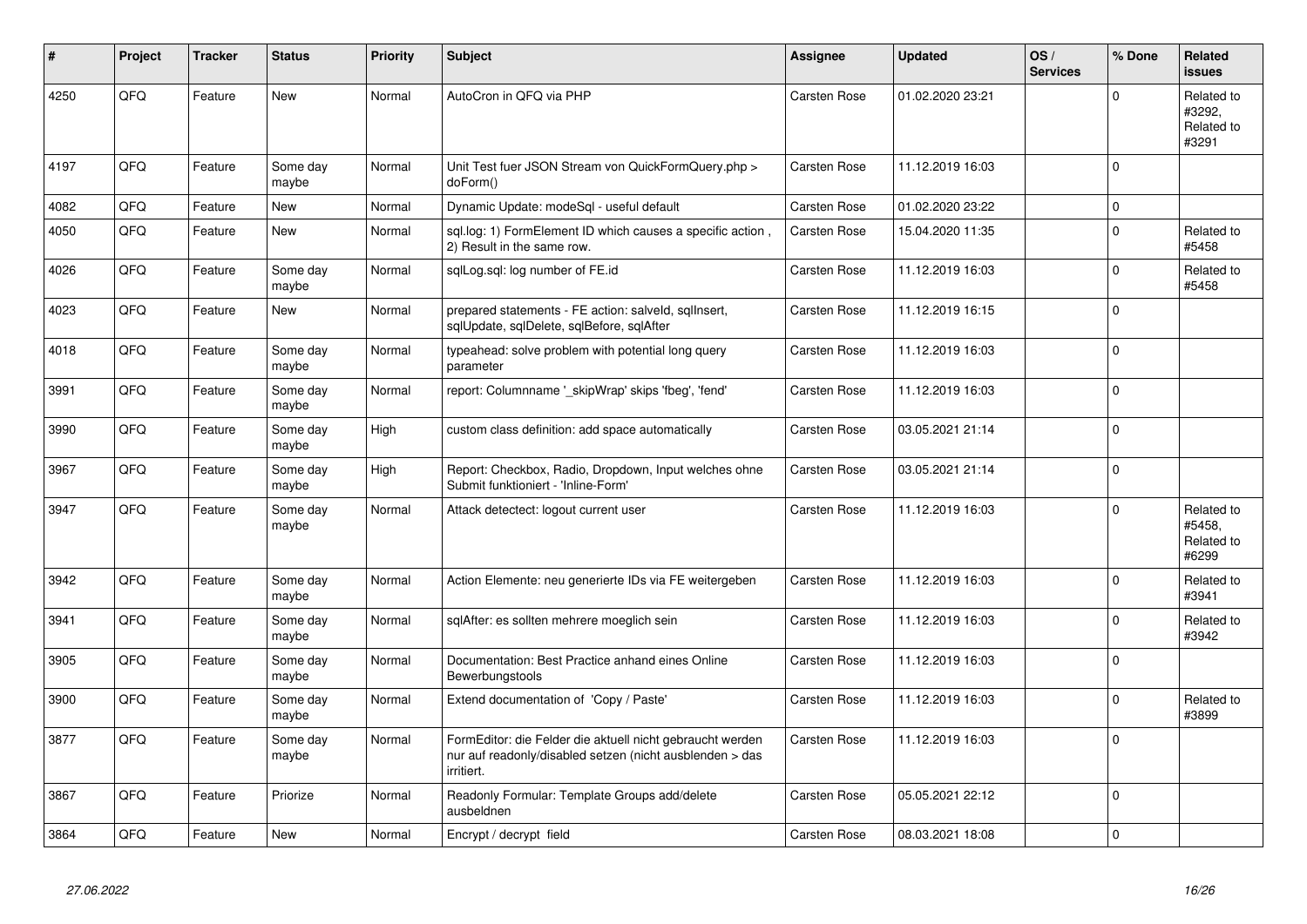| #    | Project | <b>Tracker</b> | <b>Status</b>     | Priority | <b>Subject</b>                                                                                                                               | <b>Assignee</b>     | <b>Updated</b>   | OS/<br><b>Services</b> | % Done      | Related<br><b>issues</b>                    |
|------|---------|----------------|-------------------|----------|----------------------------------------------------------------------------------------------------------------------------------------------|---------------------|------------------|------------------------|-------------|---------------------------------------------|
| 3848 | QFQ     | Feature        | Some day<br>maybe | High     | Antivirus check fuer Upload files in qfq?                                                                                                    | <b>Carsten Rose</b> | 03.05.2021 21:14 |                        | $\mathbf 0$ | Related to<br>#4131                         |
| 3727 | QFQ     | Feature        | New               | High     | Security: Session Hijacking erschweren                                                                                                       | Carsten Rose        | 03.05.2021 21:14 |                        | $\mathbf 0$ |                                             |
| 3708 | QFQ     | Feature        | Some day<br>maybe | Normal   | Form: input - 'specialchars', 'none'  gewisse tags<br>erlauben, andere verbieten                                                             | Carsten Rose        | 11.12.2019 16:02 |                        | $\mathbf 0$ | Related to<br>#14320                        |
| 3677 | QFQ     | Feature        | Some day<br>maybe | Normal   | wkhtmltopdf: FE User access prohibited, if client IP changes<br>- \$TYPO3_CONF_VARS[FE][lockIP]                                              | Carsten Rose        | 11.12.2019 16:02 |                        | $\mathbf 0$ |                                             |
| 3666 | QFQ     | Feature        | Some day<br>maybe | Normal   | a) Performance Messung: mysql_real_escape_string() im<br>Vergleich zu str_replace(), b) doppeltes Aufrufen von<br>mysql_real_escape_string() | Carsten Rose        | 11.12.2019 16:02 |                        | $\mathbf 0$ |                                             |
| 3537 | QFQ     | Feature        | Some day<br>maybe | Low      | SHOW COLUMNS FROM tableName - Extend '{{!'<br>definition                                                                                     | <b>Carsten Rose</b> | 11.12.2019 16:02 |                        | $\mathbf 0$ |                                             |
| 3504 | QFQ     | Feature        | New               | Normal   | Logging: welche Action FEs werden wann wie ausgefuehrt                                                                                       | Carsten Rose        | 01.02.2020 23:21 |                        | $\mathbf 0$ | Related to<br>#5458,<br>Related to<br>#4092 |
| 3458 | QFQ     | Feature        | Some day<br>maybe | Normal   | Display 'Edit Form Element'-Checkbox on form: should<br>depend on FE Group                                                                   | Carsten Rose        | 11.12.2019 16:02 |                        | $\mathbf 0$ | Related to<br>#3447                         |
| 3457 | QFQ     | Feature        | Some day<br>maybe | Normal   | LDAP: concat multi values to one single entry                                                                                                | Carsten Rose        | 11.12.2019 16:02 |                        | $\mathbf 0$ |                                             |
| 3432 | QFQ     | Feature        | New               | Normal   | subrecord: dynamicUpdate                                                                                                                     | Carsten Rose        | 11.06.2020 21:10 |                        | $\mathbf 0$ | Related to<br>#5691                         |
| 3385 | QFQ     | Feature        | Some day<br>maybe | Normal   | templateGroup: insert/update/delete non primary records                                                                                      | Carsten Rose        | 11.12.2019 16:02 |                        | $\mathbf 0$ |                                             |
| 3350 | QFQ     | Feature        | Some day<br>maybe | Normal   | FormEditor: Hilfetext hinter 'checktype'                                                                                                     | Carsten Rose        | 11.12.2019 16:02 |                        | $\mathbf 0$ |                                             |
| 3332 | QFQ     | Feature        | Some day<br>maybe | Normal   | Uploads: Thumbnails, Details zum hochgeladenen File                                                                                          | Carsten Rose        | 11.12.2019 16:02 |                        | $\mathbf 0$ | Related to<br>#3264,<br>Related to<br>#5333 |
| 3331 | QFQ     | Feature        | Some day<br>maybe | Normal   | Default Tooltip fuer _page? Links: mit Form und Record ID                                                                                    | Carsten Rose        | 11.12.2019 16:02 |                        | $\mathbf 0$ |                                             |
| 3291 | QFQ     | Feature        | Some day<br>maybe | Normal   | AutoCron websiteToken                                                                                                                        | <b>Carsten Rose</b> | 11.12.2019 16:02 |                        | $\mathbf 0$ | Related to<br>#4250                         |
| 3285 | QFG     | Feature        | Some day<br>maybe | Normal   | Zeichenlimit pro Feld: textarea / editor                                                                                                     | Carsten Rose        | 11.12.2019 16:02 |                        | $\pmb{0}$   |                                             |
| 3273 | QFQ     | Feature        | Some day<br>maybe | Low      | Dirty Flag in Form                                                                                                                           | Carsten Rose        | 11.12.2019 16:02 |                        | $\pmb{0}$   |                                             |
| 3267 | QFG     | Feature        | Some day<br>maybe | Normal   | 2 Forms auf einer Seite: real + Read only                                                                                                    | Carsten Rose        | 11.12.2019 16:03 |                        | $\mathbf 0$ |                                             |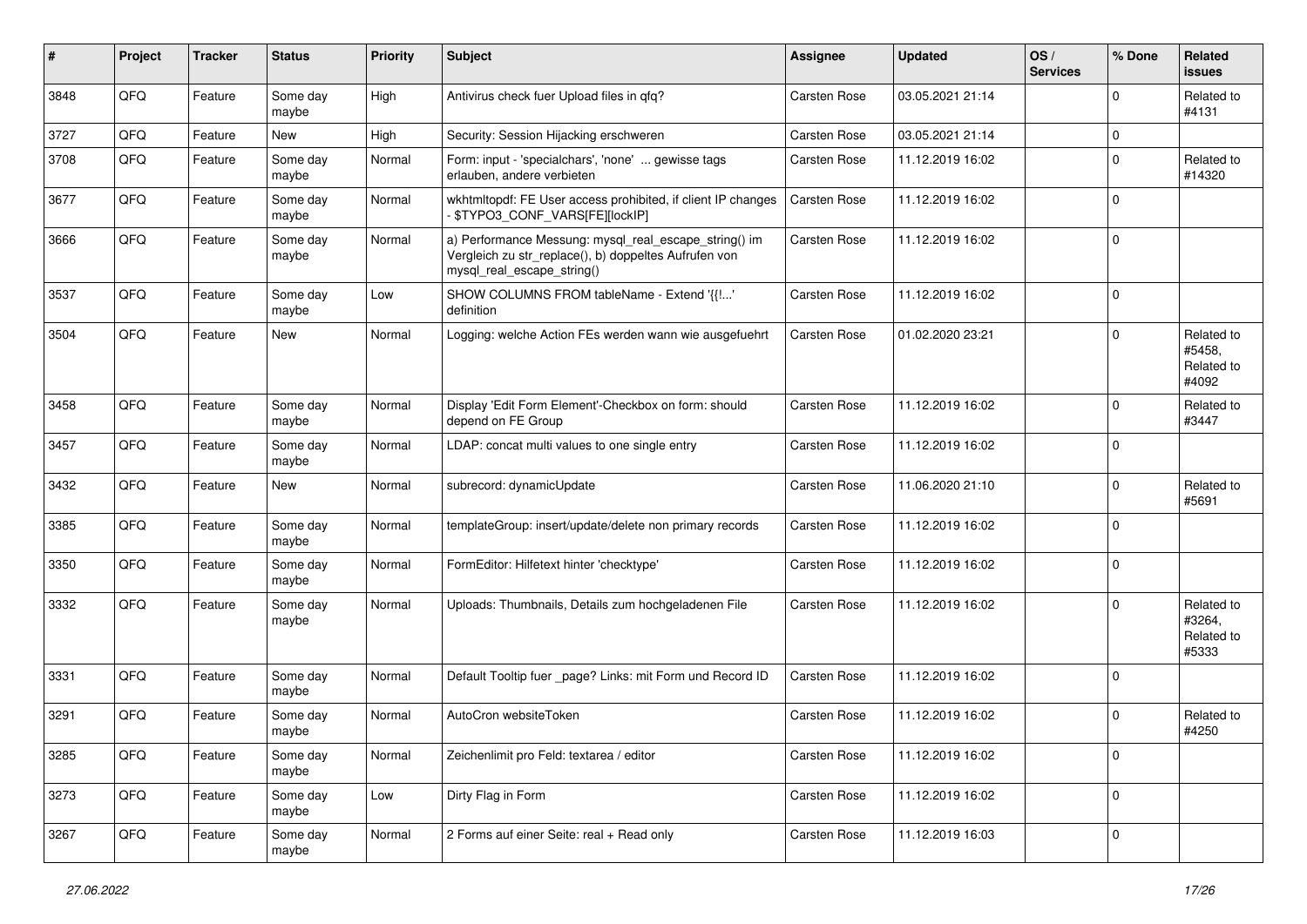| $\sharp$ | Project | <b>Tracker</b> | <b>Status</b>     | <b>Priority</b> | <b>Subject</b>                                                                                                     | Assignee      | <b>Updated</b>   | OS/<br><b>Services</b> | % Done      | Related<br><b>issues</b>                                                                                                                                              |
|----------|---------|----------------|-------------------|-----------------|--------------------------------------------------------------------------------------------------------------------|---------------|------------------|------------------------|-------------|-----------------------------------------------------------------------------------------------------------------------------------------------------------------------|
| 3216     | QFQ     | Feature        | Some day<br>maybe | Normal          | dynamic update für checkbox label2                                                                                 | Carsten Rose  | 11.12.2019 16:03 |                        | $\mathbf 0$ | Related to<br>#2081                                                                                                                                                   |
| 2995     | QFQ     | Feature        | Some day<br>maybe | Normal          | Dropdown JQuery Plugin: 'chosen' - Moeglichkeit um Select<br>Listen mehr Funktion zu geben. Kein Bootstrap noetig. | Carsten Rose  | 11.12.2019 16:03 |                        | $\mathbf 0$ |                                                                                                                                                                       |
| 2361     | QFQ     | Feature        | New               | Normal          | Logging wer/wann/wo welches Formular aufgerufen hat                                                                | Carsten Rose  | 11.12.2019 16:15 |                        | $\mathbf 0$ | Related to<br>#4432,<br>Related to<br>#7480                                                                                                                           |
| 2084     | QFG     | Feature        | Some day<br>maybe | Normal          | Mailto mit encryption: Subrecord                                                                                   | Carsten Rose  | 11.12.2019 16:03 |                        | $\mathbf 0$ | Related to<br>#2082                                                                                                                                                   |
| 1946     | QFQ     | Feature        | Some day<br>maybe | Normal          | Kontrolle ob der ReadOnly Modus bei den<br>Formularelementen korrekt implementiert ist                             | Carsten Rose  | 11.12.2019 16:03 |                        | $\mathbf 0$ |                                                                                                                                                                       |
| 1635     | QFQ     | Feature        | Some day<br>maybe | Normal          | QFQ Extension content record: weitere Optionen<br>einblenden.                                                      | Carsten Rose  | 11.12.2019 16:03 |                        | $\mathbf 0$ |                                                                                                                                                                       |
| 13572    | QFQ     | Feature        | Feedback          | Normal          | Form Load: misleading error message on trying to load non<br>existent primary record                               | Enis Nuredini | 16.05.2022 23:16 |                        | 100         |                                                                                                                                                                       |
| 14376    | QFQ     | Feature        | <b>New</b>        | Normal          | QFQ Bootstrap: if missing, create stored procedures                                                                | Enis Nuredini | 19.06.2022 16:37 |                        | $\mathbf 0$ |                                                                                                                                                                       |
| 14320    | QFQ     | Feature        | ToDo              | Normal          | Allow specific HTML Tags and Attributes: general, TinyMCE                                                          | Enis Nuredini | 17.06.2022 10:44 |                        | $\mathbf 0$ | Related to<br>#12664,<br>Related to<br>#12039,<br>Related to<br>#11702,<br>Related to<br>#7239,<br>Related to<br>#3708,<br>Related to<br>#3646,<br>Related to<br>#880 |
| 14227    | QFQ     | Feature        | <b>New</b>        | Normal          | Selenium Konkurrenz: cypress.io                                                                                    | Enis Nuredini | 28.05.2022 11:02 |                        | $\mathbf 0$ |                                                                                                                                                                       |
| 14028    | QFQ     | Feature        | <b>New</b>        | Normal          | Required notification: visual nicer                                                                                | Enis Nuredini | 28.05.2022 11:01 |                        | $\mathbf 0$ |                                                                                                                                                                       |
| 13945    | QFQ     | Feature        | New               | Normal          | As link: content before/after link                                                                                 | Enis Nuredini | 28.05.2022 11:01 |                        | $\pmb{0}$   | Related to<br>#12262                                                                                                                                                  |
| 13900    | QFQ     | Feature        | Priorize          | Normal          | Selenium: Check das Cookie/PDF funktioniert                                                                        | Enis Nuredini | 25.03.2022 12:45 |                        | $\mathbf 0$ |                                                                                                                                                                       |
| 13757    | QFQ     | Feature        | New               | High            | QR / Bar-Code Plugin                                                                                               | Enis Nuredini | 19.03.2022 17:43 |                        | $\pmb{0}$   |                                                                                                                                                                       |
| 13608    | QFQ     | Feature        | Some day<br>maybe | Normal          | Automatic Browser Language Redirect                                                                                | Enis Nuredini | 17.06.2022 08:35 |                        | $\pmb{0}$   |                                                                                                                                                                       |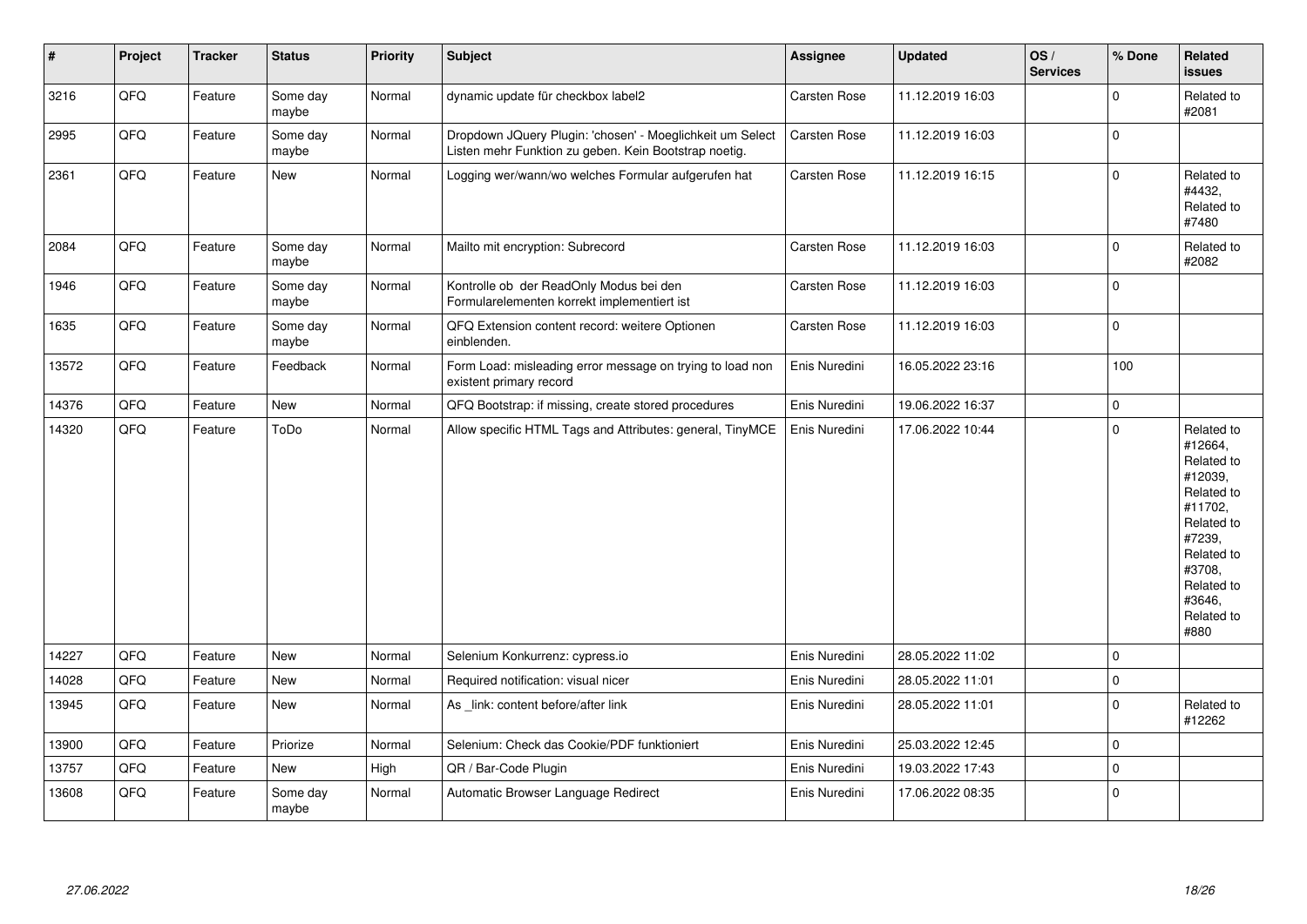| ∦     | Project | <b>Tracker</b> | <b>Status</b>     | <b>Priority</b> | <b>Subject</b>                                                                        | <b>Assignee</b>        | <b>Updated</b>   | OS/<br><b>Services</b> | % Done       | Related<br><b>issues</b>                                                    |
|-------|---------|----------------|-------------------|-----------------|---------------------------------------------------------------------------------------|------------------------|------------------|------------------------|--------------|-----------------------------------------------------------------------------|
| 12630 | QFQ     | Feature        | In Progress       | Normal          | Input: date[time]: min / max values                                                   | Enis Nuredini          | 20.06.2022 18:31 |                        | $\mathbf{0}$ | Related to<br>#10096,<br>Related to<br>#14302,<br>Related to<br>#14303      |
| 12262 | QFQ     | Feature        | ToDo              | Normal          | Form buttons on top: more customable                                                  | Enis Nuredini          | 17.06.2022 10:44 |                        | $\mathbf 0$  | Related to<br>#13945, Has<br>duplicate<br>#4046, Has<br>duplicate<br>#10080 |
| 11892 | QFQ     | Feature        | <b>New</b>        | Normal          | tablesorter: columns with links are hard to order - new<br>qualifier 'Y: <ord>'</ord> | Enis Nuredini          | 23.03.2022 09:22 |                        | $\mathbf{0}$ |                                                                             |
| 10782 | QFQ     | Feature        | Feedback          | Normal          | Tiny MCE: Image Upload                                                                | Enis Nuredini          | 16.05.2022 23:16 |                        | $\pmb{0}$    | Related to<br>#12452                                                        |
| 10569 | QFQ     | Feature        | Priorize          | Normal          | link blank more safe                                                                  | Enis Nuredini          | 25.03.2022 12:44 |                        | $\pmb{0}$    |                                                                             |
| 10463 | QFQ     | Feature        | New               | Normal          | Report link: expliztes setzen von HTML Tags (Bedarf fuer<br>'data-selenium' & 'id')   | Enis Nuredini          | 23.03.2022 09:23 |                        | $\pmb{0}$    | Related to<br>#7648                                                         |
| 9052  | QFQ     | Feature        | Feedback          | High            | Report: CodeMirror with SQL Syntax Highlight in FE                                    | Enis Nuredini          | 08.06.2022 10:25 |                        | $\mathbf{0}$ |                                                                             |
| 10124 | QFQ     | Feature        | Feedback          | Normal          | qfq AAI-Login                                                                         | Karin Niffeler         | 07.05.2020 09:36 |                        | $\pmb{0}$    |                                                                             |
| 13609 | QFQ     | Feature        | <b>New</b>        | Normal          | QFQ Introduction: Seite aufloesen                                                     | Philipp<br>Gröbelbauer | 28.05.2022 11:02 |                        | $\mathbf{0}$ |                                                                             |
| 11715 | QFQ     | Bug            | New               | Normal          | acceptZeroAsRequired and requiredOffButMark do not<br>coincide                        |                        | 08.12.2020 12:13 |                        | $\pmb{0}$    |                                                                             |
| 11522 | QFQ     | <b>Bug</b>     | New               | Normal          | Aus/Einblenden von Reitern                                                            |                        | 13.11.2020 14:58 |                        | $\pmb{0}$    |                                                                             |
| 11195 | QFQ     | <b>Bug</b>     | <b>New</b>        | Low             | Dynamic Update: Note not updated if new text is empty<br>(v20.4)                      |                        | 25.09.2020 11:14 |                        | $\pmb{0}$    |                                                                             |
| 10890 | QFQ     | Bug            | New               | Normal          | AutoCron hangs                                                                        |                        | 20.07.2020 13:56 |                        | $\pmb{0}$    |                                                                             |
| 10766 | QFQ     | <b>Bug</b>     | <b>New</b>        | High            | Radiobutton / parameter.buttonClass=btn-default: dynamic<br>update                    |                        | 03.05.2021 21:12 |                        | $\mathbf{0}$ | Related to<br>#11237                                                        |
| 10759 | QFQ     | <b>Bug</b>     | New               | Normal          | emptyMeansNull - Feld falsch aktualisiert                                             |                        | 12.11.2020 23:45 |                        | 0            |                                                                             |
| 10324 | QFQ     | Bug            | New               | Normal          | Excel Export mit Template funktioniert nur, wenn Template<br>vor uid kommt            |                        | 30.03.2020 11:20 |                        | $\mathbf{0}$ | Related to<br>#10257                                                        |
| 9855  | QFQ     | <b>Bug</b>     | <b>New</b>        | Normal          | <b>Required Check</b>                                                                 |                        | 01.02.2020 15:56 |                        | $\pmb{0}$    |                                                                             |
| 9126  | QFQ     | <b>Bug</b>     | Some day<br>maybe | Normal          | hidden Form elements are present in page source                                       |                        | 02.01.2021 18:41 |                        | $\pmb{0}$    |                                                                             |
| 9024  | QFQ     | Bug            | Some day<br>maybe | Normal          | QFQ Einarbeitung                                                                      |                        | 01.02.2020 15:56 |                        | $\mathbf{0}$ |                                                                             |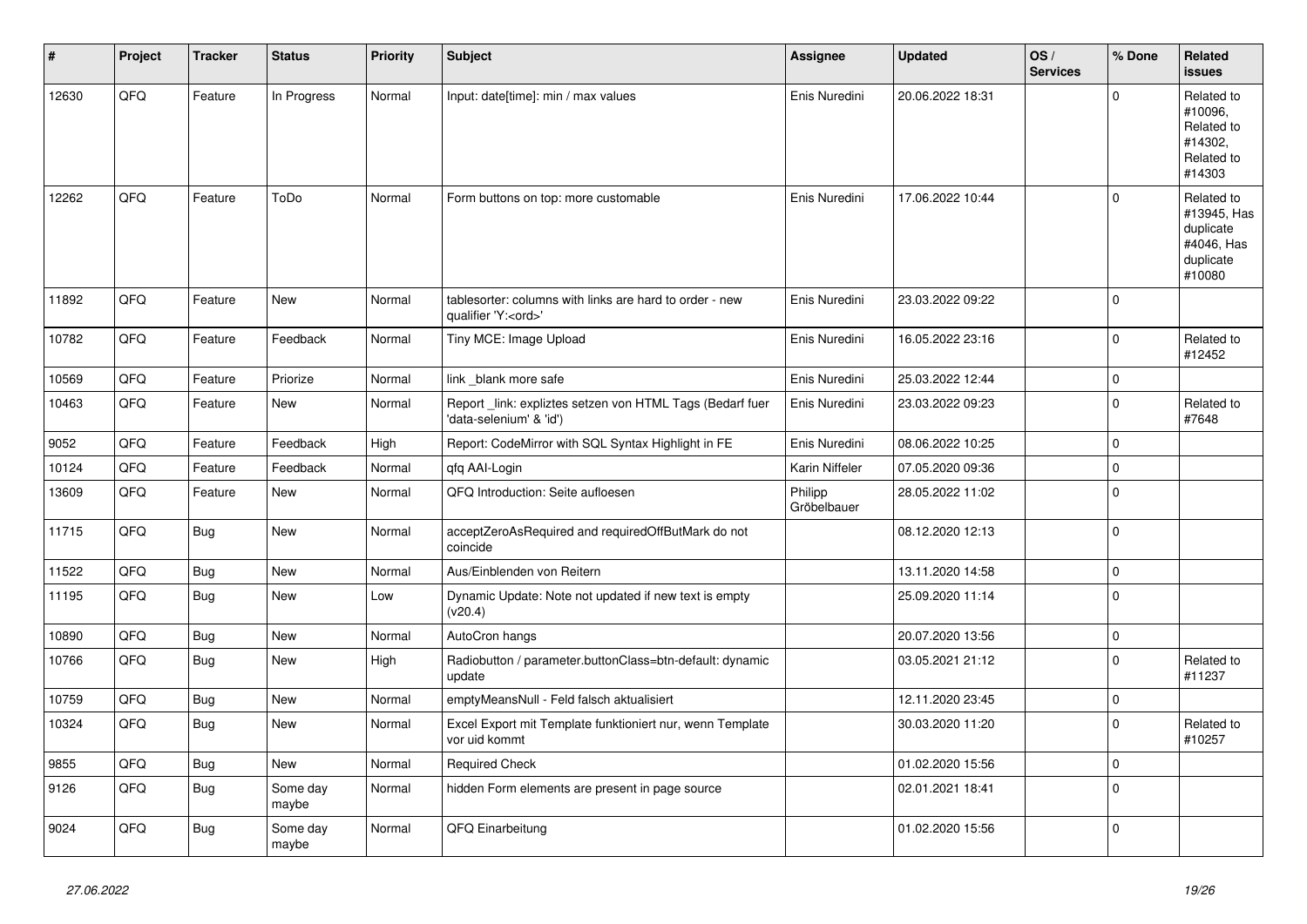| #     | Project | <b>Tracker</b> | <b>Status</b>     | <b>Priority</b> | <b>Subject</b>                                                                                                                                           | <b>Assignee</b> | <b>Updated</b>   | OS/<br><b>Services</b> | % Done         | Related<br><b>issues</b> |
|-------|---------|----------------|-------------------|-----------------|----------------------------------------------------------------------------------------------------------------------------------------------------------|-----------------|------------------|------------------------|----------------|--------------------------|
| 9020  | QFQ     | <b>Bug</b>     | Some day<br>maybe | Normal          | radio mit buttonClass und dynamicUpdate lassen sich nicht<br>kombinieren                                                                                 |                 | 11.12.2019 16:01 |                        | $\mathbf 0$    |                          |
| 7402  | QFQ     | Bug            | Some day<br>maybe | Normal          | thumbnail cache: outdated picture when permission denied<br>and permission resolved.                                                                     |                 | 01.02.2020 23:20 |                        | $\mathbf 0$    |                          |
| 7281  | QFQ     | <b>Bug</b>     | Some day<br>maybe | Normal          | Subrecords: on large screen separator line too short                                                                                                     |                 | 01.02.2020 23:19 |                        | $\mathbf 0$    |                          |
| 7101  | QFQ     | <b>Bug</b>     | Some day<br>maybe | Normal          | 'form' in SIP and 'report' - breaks                                                                                                                      |                 | 01.02.2020 23:20 |                        | $\mathbf 0$    |                          |
| 5877  | QFQ     | <b>Bug</b>     | Some day<br>maybe | Normal          | FE.type=note:bsColumn strange behaviour                                                                                                                  |                 | 01.02.2020 23:19 |                        | $\mathbf 0$    |                          |
| 4546  | QFQ     | <b>Bug</b>     | Some day<br>maybe | Normal          | NH: SIP storage is destroyed                                                                                                                             |                 | 01.02.2020 23:20 |                        | $\mathbf{0}$   |                          |
| 4441  | QFQ     | Bug            | Some day<br>maybe | Normal          | \$_SERVER Vars sollten nur aus dem Store genommen<br>werden - Code entsprechend anpassen.                                                                |                 | 11.12.2019 16:02 |                        | $\mathbf 0$    |                          |
| 4138  | QFQ     | Bug            | Some day<br>maybe | Normal          | _style fehlt                                                                                                                                             |                 | 11.12.2019 16:03 |                        | $\mathbf 0$    |                          |
| 4122  | QFQ     | Bug            | Some day<br>maybe | Normal          | file: Render Mode hat keinen Effekt                                                                                                                      |                 | 11.12.2019 16:03 |                        | $\mathbf 0$    |                          |
| 2665  | QFQ     | Bug            | Priorize          | Normal          | Dynamic Update funktioniert nicht, wenn beim<br>entsprechenden FormElement eine size angegeben ist.                                                      | Benjamin Baer   | 03.01.2022 08:12 |                        | 30             |                          |
| 13647 | QFQ     | Bug            | <b>New</b>        | Normal          | Autofocus funktioniert nicht auf Chrome                                                                                                                  | Benjamin Baer   | 19.03.2022 17:44 |                        | $\mathbf 0$    |                          |
| 13528 | QFQ     | <b>Bug</b>     | <b>New</b>        | Normal          | gfg.io > releases: es wird kein neues Release angelegt                                                                                                   | Benjamin Baer   | 19.03.2022 17:46 |                        | $\mathbf 0$    |                          |
| 11237 | QFQ     | Bug            | <b>New</b>        | High            | Radiobutton / parameter.buttonClass= btn-default - kein dirty<br>Trigger                                                                                 | Benjamin Baer   | 03.05.2021 21:12 |                        | $\mathbf 0$    | Related to<br>#10766     |
| 11057 | QFQ     | Bug            | New               | High            | Checkboxes ohne span.checkmark im Report werden<br>ausgeblendet                                                                                          | Benjamin Baer   | 03.05.2021 21:12 |                        | $\mathbf 0$    | Related to<br>#11039     |
| 9898  | QFQ     | <b>Bug</b>     | Feedback          | Normal          | Formular trotz Timeout gespeichert                                                                                                                       | Benjamin Baer   | 01.02.2020 15:56 |                        | 0              |                          |
| 9535  | QFQ     | Bug            | Feedback          | Normal          | Report:  AS '_vertical' - column to wide - vertical >> rot45,<br>rot90                                                                                   | Benjamin Baer   | 01.02.2020 15:56 |                        | $\overline{0}$ |                          |
| 6566  | QFQ     | Bug            | Priorize          | Normal          | Link Function 'delete': provided parameter missing on page<br>reload                                                                                     | Benjamin Baer   | 03.01.2022 08:08 |                        | $\overline{0}$ |                          |
| 6140  | QFQ     | Bug            | Priorize          | Normal          | QFQ DnD Sort: Locked fields                                                                                                                              | Benjamin Baer   | 21.03.2022 09:56 |                        | $\mathbf 0$    |                          |
| 4457  | QFG     | Bug            | Priorize          | Normal          | typeahead: pressing return to select an item, saves the form<br>and closes the form.                                                                     | Benjamin Baer   | 03.01.2022 08:01 |                        | $\mathbf 0$    | Related to<br>#4398      |
| 4454  | QFG     | <b>Bug</b>     | Some day<br>maybe | Normal          | Required Elements: multiple elements in a row - whole row<br>marked if only one input is empty.                                                          | Benjamin Baer   | 01.02.2020 23:20 |                        | $\mathbf 0$    |                          |
| 4398  | QFQ     | Bug            | Some day<br>maybe | Normal          | Typeahead: mouse click in a prefilled input opens a single<br>item dropdown with the current value - click on it seems to<br>set the value, not the key. | Benjamin Baer   | 01.02.2020 23:20 |                        | $\mathbf 0$    | Related to<br>#4457      |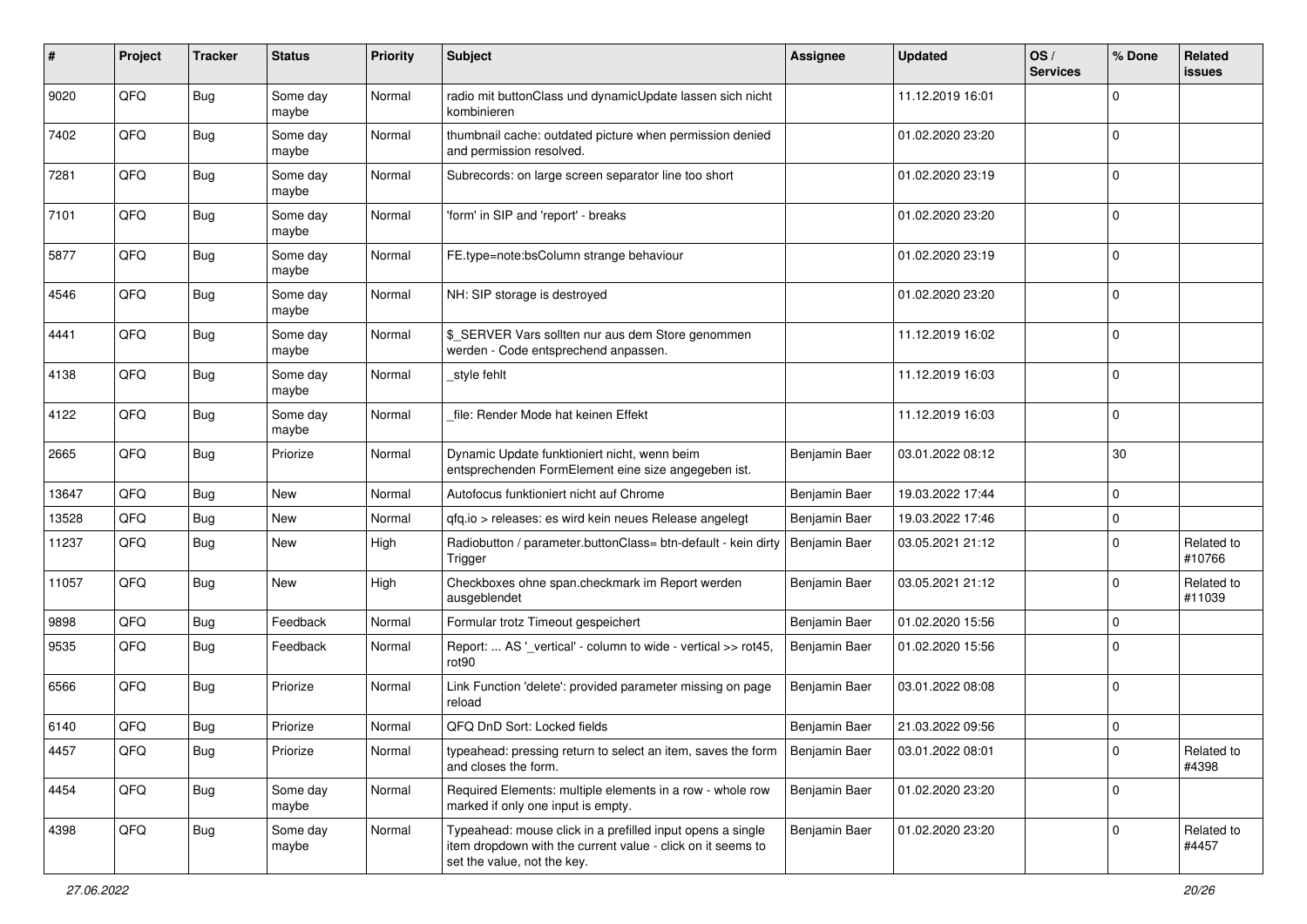| #     | Project | <b>Tracker</b> | <b>Status</b>     | <b>Priority</b> | <b>Subject</b>                                                                           | <b>Assignee</b>     | <b>Updated</b>   | OS/<br><b>Services</b> | % Done      | Related<br><b>issues</b>                                             |
|-------|---------|----------------|-------------------|-----------------|------------------------------------------------------------------------------------------|---------------------|------------------|------------------------|-------------|----------------------------------------------------------------------|
| 2063  | QFQ     | <b>Bug</b>     | Some day<br>maybe | Normal          | Pills auf 'inaktiv' setzen falls keine Element auf dem Pill<br>sichtbar sind.            | Benjamin Baer       | 11.12.2019 16:03 |                        | $\Omega$    | Related to<br>#3752                                                  |
| 9789  | QFQ     | <b>Bug</b>     | In Progress       | High            | Record Lock: release to early on 'leave page'                                            | Carsten Rose        | 10.01.2022 09:25 |                        | 100         | Related to<br>#10081,<br>Related to<br>#9173,<br>Related to<br>#8702 |
| 9275  | QFQ     | <b>Bug</b>     | <b>New</b>        | Normal          | autcron: t3 page, which takes to long to respond, is not<br>reported properly            | Carsten Rose        | 01.02.2020 23:22 |                        | 100         |                                                                      |
| 9691  | QFQ     | <b>Bug</b>     | In Progress       | Normal          | Checkbox: dynamic update > readonly                                                      | Carsten Rose        | 01.02.2020 23:22 |                        | 50          | Related to<br>#9834                                                  |
| 14323 | QFQ     | Bug            | In Progress       | Normal          | Report: render=both single - no impact                                                   | Carsten Rose        | 19.06.2022 18:31 |                        | $\mathbf 0$ |                                                                      |
| 14305 | QFQ     | <b>Bug</b>     | New               | Normal          | Inline Report editing does not create history entries                                    | Carsten Rose        | 10.06.2022 11:55 |                        | $\mathbf 0$ |                                                                      |
| 14304 | QFQ     | <b>Bug</b>     | <b>New</b>        | Normal          | table sorter view safer does not work                                                    | Carsten Rose        | 10.06.2022 11:49 |                        | $\mathbf 0$ |                                                                      |
| 14283 | QFQ     | <b>Bug</b>     | Priorize          | Normal          | HEIC / HEIF convert doesn't trigger                                                      | Carsten Rose        | 19.06.2022 16:37 |                        | $\mathbf 0$ |                                                                      |
| 14233 | QFQ     | Bug            | <b>New</b>        | Normal          | AS link: question - HTML is not rendered                                                 | Carsten Rose        | 28.05.2022 11:02 |                        | $\mathbf 0$ |                                                                      |
| 14175 | QFQ     | <b>Bug</b>     | In Progress       | Normal          | Opening a form with no QFQ Session cookie fails                                          | Carsten Rose        | 03.06.2022 10:40 |                        | $\mathbf 0$ |                                                                      |
| 14091 | QFQ     | <b>Bug</b>     | New               | Normal          | inconsistent template path for twig                                                      | Carsten Rose        | 19.04.2022 18:36 |                        | $\Omega$    |                                                                      |
| 14077 | QFQ     | Bug            | New               | Normal          | As _link: Attribute 'class' missing by r:1 and r:3 - but should<br>set                   | Carsten Rose        | 28.05.2022 11:02 |                        | $\mathbf 0$ | Related to<br>#5342,<br>Related to<br>#4343                          |
| 13706 | QFQ     | Bug            | New               | Normal          | Wrong CheckType in FieldElement LastStatus of Form Cron                                  | <b>Carsten Rose</b> | 21.01.2022 18:20 |                        | $\mathbf 0$ |                                                                      |
| 13659 | QFQ     | <b>Bug</b>     | New               | Normal          | wrong sanitize class applied to R-store                                                  | Carsten Rose        | 15.01.2022 14:23 |                        | $\mathbf 0$ |                                                                      |
| 13592 | QFQ     | <b>Bug</b>     | <b>New</b>        | Normal          | QFQ Build Queue: das vergeben von Tags klappt nicht. Es<br>werden keine Releases gebaut. | Carsten Rose        | 19.03.2022 17:45 |                        | $\mathbf 0$ |                                                                      |
| 13460 | QFQ     | <b>Bug</b>     | New               | Normal          | Doc: Password set/reset  password should not processed<br>with 'html encode'             | Carsten Rose        | 19.03.2022 17:46 |                        | $\mathbf 0$ |                                                                      |
| 13451 | QFQ     | <b>Bug</b>     | <b>New</b>        | Normal          | Character Counter / Max Character: Problem in Safari                                     | Carsten Rose        | 15.04.2022 17:18 |                        | $\mathbf 0$ |                                                                      |
| 13332 | QFQ     | Bug            | New               | Normal          | Multi Form: Required Felder werden visuell nicht markiert.                               | Carsten Rose        | 19.03.2022 17:47 |                        | $\mathbf 0$ |                                                                      |
| 13331 | QFQ     | Bug            | <b>New</b>        | Normal          | Multi Form: Clear Icon misplaced                                                         | Carsten Rose        | 19.03.2022 17:47 |                        | $\mathbf 0$ |                                                                      |
| 12974 | QFQ     | Bug            | <b>New</b>        | High            | Sanitize Queries in Action-Elements                                                      | Carsten Rose        | 07.12.2021 17:19 |                        | $\mathbf 0$ |                                                                      |
| 12716 | QFQ     | Bug            | <b>New</b>        | Normal          | template group: Pattern only applied to first instance                                   | Carsten Rose        | 19.03.2022 17:47 |                        | $\Omega$    |                                                                      |
| 12714 | QFQ     | <b>Bug</b>     | <b>New</b>        | Normal          | Conversion of GIF to PDF broken when GIF contains Alpha.                                 | Carsten Rose        | 19.03.2022 17:49 |                        | $\mathbf 0$ |                                                                      |
| 12702 | QFQ     | <b>Bug</b>     | New               | High            | templateGroup: broken in multiDb Setup                                                   | Carsten Rose        | 14.12.2021 16:02 |                        | $\Omega$    |                                                                      |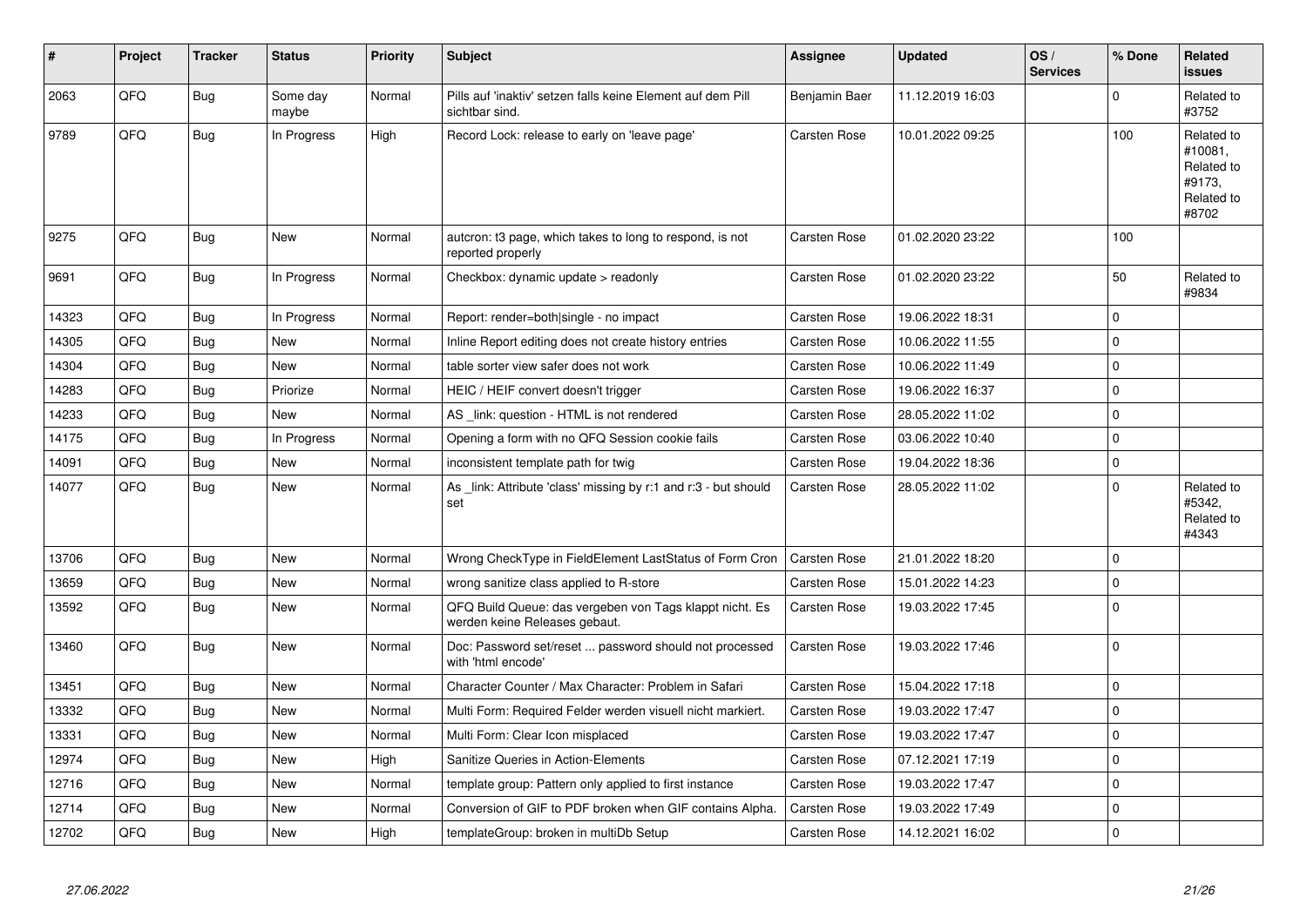| #     | Project | <b>Tracker</b> | <b>Status</b> | <b>Priority</b> | Subject                                                                                                                                             | Assignee            | <b>Updated</b>   | OS/<br><b>Services</b> | % Done         | Related<br><b>issues</b>                      |
|-------|---------|----------------|---------------|-----------------|-----------------------------------------------------------------------------------------------------------------------------------------------------|---------------------|------------------|------------------------|----------------|-----------------------------------------------|
| 12670 | QFQ     | Bug            | <b>New</b>    | High            | Dropdown-Menu classes können nicht mehr angegeben<br>werden                                                                                         | <b>Carsten Rose</b> | 07.12.2021 17:19 |                        | $\mathbf 0$    |                                               |
| 12581 | QFQ     | <b>Bug</b>     | New           | Normal          | Form.forward=close: Record 'new' in new browser tab ><br>save (& close) >> Form is not reloaded with new created<br>record id and stays in mode=new | Carsten Rose        | 19.03.2022 17:48 |                        | $\overline{0}$ |                                               |
| 12546 | QFQ     | Bug            | Feedback      | Normal          | Branch 'Development' - Unit Tests mit dirty workaround<br>angepasst                                                                                 | Carsten Rose        | 19.03.2022 17:48 |                        | $\overline{0}$ |                                               |
| 12545 | QFQ     | <b>Bug</b>     | <b>New</b>    | Urgent          | sql.log not created / updated                                                                                                                       | Carsten Rose        | 14.12.2021 16:02 |                        | $\mathbf 0$    |                                               |
| 12520 | QFQ     | <b>Bug</b>     | <b>New</b>    | Normal          | Switch FE User: still active even FE User session expired                                                                                           | <b>Carsten Rose</b> | 19.03.2022 17:48 |                        | $\mathbf 0$    |                                               |
| 12513 | QFQ     | Bug            | <b>New</b>    | High            | Implement server side check of maxlength                                                                                                            | Carsten Rose        | 07.12.2021 17:19 |                        | $\mathbf{0}$   |                                               |
| 12512 | QFQ     | <b>Bug</b>     | New           | Normal          | Some MySQL Installation can't use 'stored procedures'                                                                                               | Carsten Rose        | 19.03.2022 17:48 |                        | $\mathbf 0$    |                                               |
| 12468 | QFQ     | Bug            | New           | Urgent          | Form: update Form.title after save                                                                                                                  | Carsten Rose        | 03.05.2021 21:12 |                        | $\mathbf 0$    |                                               |
| 12463 | QFQ     | Bug            | ToDo          | High            | QFQ Function: 'function' and 'sql' on same level - output of<br>sal is shown two times.                                                             | Carsten Rose        | 15.12.2021 16:31 |                        | $\Omega$       |                                               |
| 12395 | QFQ     | Bug            | ToDo          | High            | QFQ Function: Result two times shown                                                                                                                | Carsten Rose        | 18.02.2022 08:59 |                        | $\mathsf 0$    |                                               |
| 12327 | QFQ     | Bug            | <b>New</b>    | Normal          | Copy to clipboard: Glyphicon can not be changed                                                                                                     | Carsten Rose        | 27.12.2021 17:59 |                        | $\mathbf 0$    |                                               |
| 12325 | QFQ     | Bug            | Priorize      | Normal          | MultiDB form.dblndex not working for report syntax                                                                                                  | Carsten Rose        | 07.09.2021 13:37 |                        | $\Omega$       | Related to<br>#12145,<br>Related to<br>#12314 |
| 12187 | QFQ     | Bug            | <b>New</b>    | Normal          | Trigger FormAsFile() via Report: probably problem with multi<br>DB setup                                                                            | <b>Carsten Rose</b> | 20.03.2021 21:20 |                        | $\Omega$       |                                               |
| 12133 | QFQ     | <b>Bug</b>     | <b>New</b>    | Normal          | NPM, phpSpreadSheet aktualisieren                                                                                                                   | Carsten Rose        | 15.03.2021 09:04 |                        | $\mathbf{0}$   |                                               |
| 12045 | QFQ     | Bug            | New           | Normal          | templateGroup afterSave FE: Aufruf ohne<br>sglHonorFormElements funktioniert nicht                                                                  | Carsten Rose        | 18.02.2021 16:33 |                        | $\mathbf 0$    |                                               |
| 12040 | QFQ     | <b>Bug</b>     | New           | Normal          | FE Mode 'hidden' für zwei FEs auf einer Zeile                                                                                                       | Carsten Rose        | 18.02.2021 10:13 |                        | $\mathbf 0$    |                                               |
| 11752 | QFQ     | Bug            | <b>New</b>    | Normal          | checkbox renders multiple input elements with same name                                                                                             | Carsten Rose        | 17.12.2020 14:58 |                        | $\Omega$       | Related to<br>#11750                          |
| 11695 | QFQ     | Bug            | <b>New</b>    | Normal          | MultiForm required FE Error                                                                                                                         | Carsten Rose        | 04.12.2020 13:34 |                        | $\mathbf 0$    |                                               |
| 11668 | QFQ     | <b>Bug</b>     | <b>New</b>    | Normal          | Play function.sql - problem with mysql                                                                                                              | Carsten Rose        | 03.05.2021 20:48 |                        | $\mathbf 0$    |                                               |
| 11667 | QFQ     | Bug            | <b>New</b>    | Normal          | MySQL mariadb-server-10.3: Incorrect datetime value                                                                                                 | Carsten Rose        | 03.05.2021 20:48 |                        | $\Omega$       |                                               |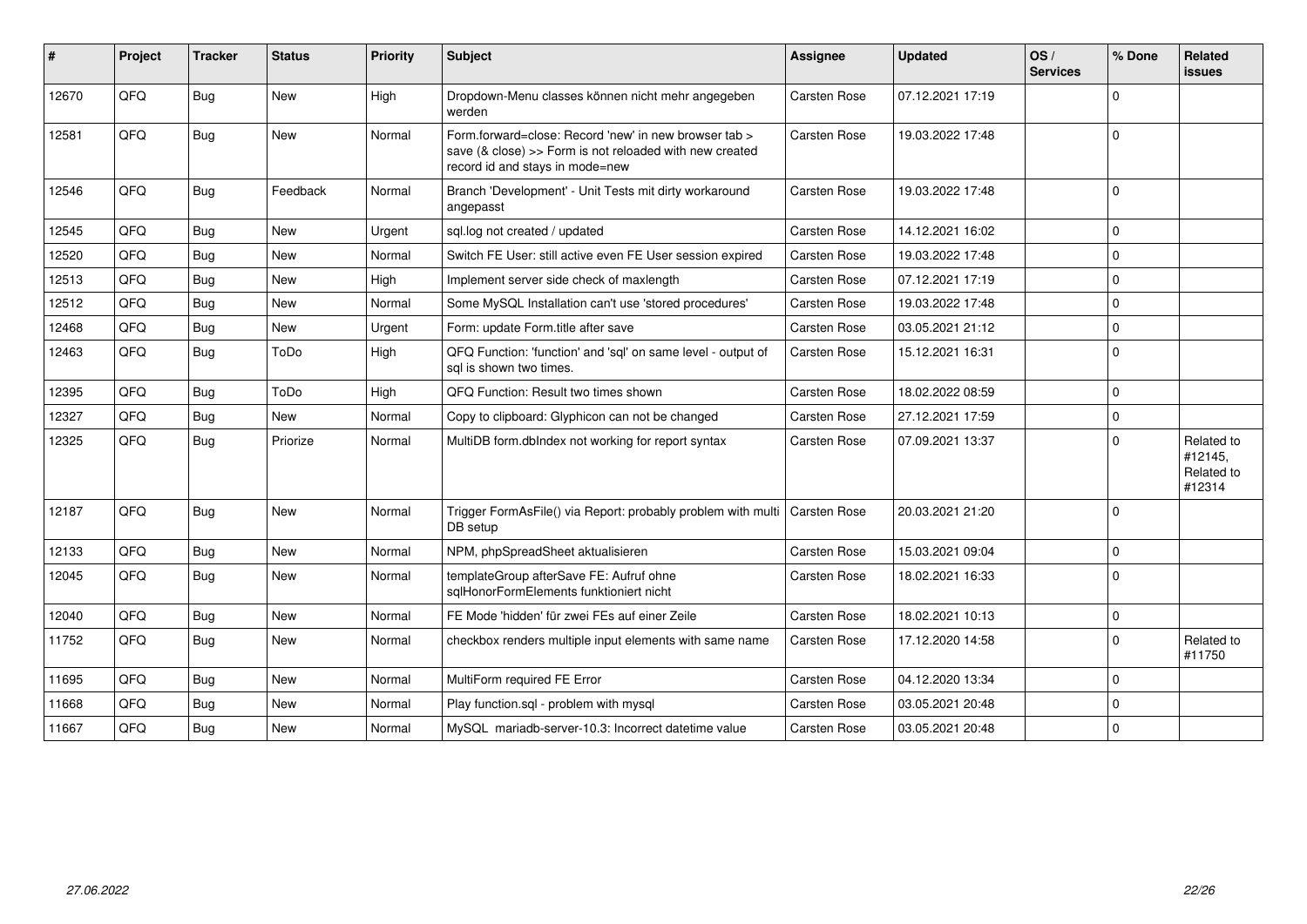| #     | Project | <b>Tracker</b> | <b>Status</b> | <b>Priority</b> | <b>Subject</b>                                                                      | Assignee            | <b>Updated</b>   | OS/<br><b>Services</b> | % Done      | Related<br><b>issues</b>                                                                                                       |
|-------|---------|----------------|---------------|-----------------|-------------------------------------------------------------------------------------|---------------------|------------------|------------------------|-------------|--------------------------------------------------------------------------------------------------------------------------------|
| 11517 | QFQ     | Bug            | In Progress   | Normal          | extraButtonInfo Broken for multiple FormElements                                    | Carsten Rose        | 12.05.2022 13:12 |                        | $\mathbf 0$ | Related to<br>#7890,<br>Related to<br>#3811, Has<br>duplicate<br>#10905, Has<br>duplicate<br>#10553, Has<br>duplicate<br>#6779 |
| 11239 | QFQ     | Bug            | <b>New</b>    | Normal          | Radiobutton (plain): horizontales Rendern abhängig vom<br>Datentyp in der Datenbank | Carsten Rose        | 30.09.2020 18:37 |                        | $\mathbf 0$ |                                                                                                                                |
| 10937 | QFQ     | <b>Bug</b>     | <b>New</b>    | Normal          | Fehler mit abhängigen Select- Feldern beim Positionieren                            | Carsten Rose        | 12.11.2020 23:45 |                        | $\mathbf 0$ |                                                                                                                                |
| 10704 | QFQ     | <b>Bug</b>     | New           | Normal          | wkhtml problem rendering fullCalendar.js / fabric.js >><br>successor: puppeteer     | Carsten Rose        | 12.11.2020 23:45 |                        | $\pmb{0}$   | Related to<br>#5024,<br>Related to<br>#4650,<br>Related to<br>#10715                                                           |
| 10661 | QFQ     | Bug            | In Progress   | Normal          | Typo3 Warnungen                                                                     | <b>Carsten Rose</b> | 07.09.2021 13:23 |                        | $\pmb{0}$   | Related to<br>#12440                                                                                                           |
| 10658 | QFQ     | <b>Bug</b>     | <b>New</b>    | Normal          | processReadOnly broken                                                              | Carsten Rose        | 27.05.2020 17:55 |                        | $\mathbf 0$ |                                                                                                                                |
| 10640 | QFQ     | <b>Bug</b>     | New           | High            | TypeAhead Tag: FE editierbar trotz readOnly                                         | Carsten Rose        | 03.05.2021 21:12 |                        | $\pmb{0}$   |                                                                                                                                |
| 10588 | QFQ     | <b>Bug</b>     | New           | Normal          | typeahed Tag: Doku anpassen                                                         | Carsten Rose        | 12.11.2020 23:45 |                        | $\pmb{0}$   |                                                                                                                                |
| 10508 | QFQ     | <b>Bug</b>     | <b>New</b>    | High            | Multi Form broken on Multi DB Instance                                              | Carsten Rose        | 03.05.2021 21:12 |                        | $\pmb{0}$   |                                                                                                                                |
| 10506 | QFQ     | <b>Bug</b>     | New           | High            | Template Group broken on MultiDB instance                                           | Carsten Rose        | 03.05.2021 21:12 |                        | $\mathbf 0$ | Related to<br>#10505                                                                                                           |
| 10322 | QFQ     | Bug            | <b>New</b>    | Normal          | FormElement / Radio: missing column 'enum' >> FE not<br>reported                    | Carsten Rose        | 07.05.2020 09:37 |                        | $\mathbf 0$ |                                                                                                                                |
| 10082 | QFQ     | <b>Bug</b>     | New           | Normal          | FE.type=SELECT - 'sanatize' Class                                                   | Carsten Rose        | 07.05.2020 09:36 |                        | $\mathbf 0$ | Related to<br>#10081                                                                                                           |
| 10081 | QFQ     | Bug            | New           | High            | Stale record lock after 'forbidden' character                                       | Carsten Rose        | 03.05.2021 21:12 |                        | $\mathbf 0$ | Related to<br>#10082,<br>Related to<br>#9789                                                                                   |
| 9975  | QFQ     | <b>Bug</b>     | Priorize      | Normal          | Dropdown Menu: 'r:3' broken                                                         | Carsten Rose        | 01.02.2020 10:13 |                        | $\pmb{0}$   |                                                                                                                                |
| 9958  | QFQ     | <b>Bug</b>     | Priorize      | Normal          | Broken subrecord query: no error message                                            | <b>Carsten Rose</b> | 05.02.2021 15:15 |                        | $\mathbf 0$ |                                                                                                                                |
| 9947  | QFQ     | <b>Bug</b>     | Priorize      | Normal          | Unwanted error message if missing 'typeAheadSqlPrefetch'                            | Carsten Rose        | 01.02.2020 10:13 |                        | $\mathbf 0$ |                                                                                                                                |
| 9862  | QFQ     | <b>Bug</b>     | Priorize      | Normal          | Failed writing to sql mail qfq.log should throw an exception                        | Carsten Rose        | 01.02.2020 10:13 |                        | $\mathbf 0$ |                                                                                                                                |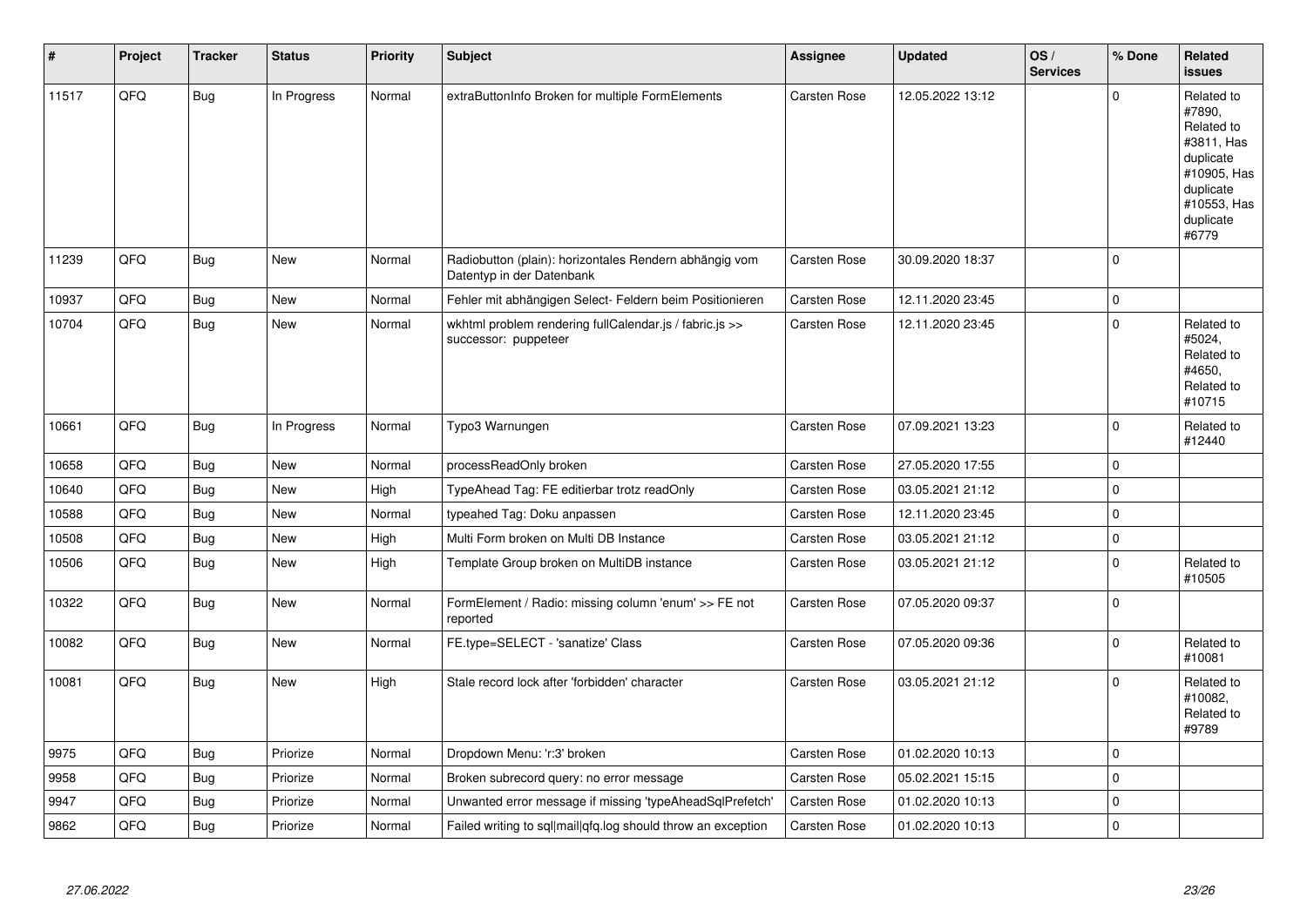| #    | Project | <b>Tracker</b> | <b>Status</b>     | <b>Priority</b> | <b>Subject</b>                                                                                           | Assignee            | <b>Updated</b>   | OS/<br><b>Services</b> | % Done      | Related<br><b>issues</b>                                                |
|------|---------|----------------|-------------------|-----------------|----------------------------------------------------------------------------------------------------------|---------------------|------------------|------------------------|-------------|-------------------------------------------------------------------------|
| 9834 | QFQ     | Bug            | Priorize          | Normal          | Input elements with tag 'disabled' are missing on<br>form-submit: server option 'processReadOnly' broken | Carsten Rose        | 07.12.2021 16:43 |                        | $\Omega$    | Related to<br>#9691,<br>Related to<br>#5305, Has<br>duplicate<br>#12331 |
| 9783 | QFQ     | Bug            | New               | Normal          | Email with special characters                                                                            | Carsten Rose        | 01.02.2020 23:22 |                        | $\Omega$    |                                                                         |
| 9773 | QFQ     | Bug            | <b>New</b>        | Normal          | form.parameter.formModeGlobal=requiredOff                                                                | Carsten Rose        | 01.02.2020 15:56 |                        | $\Omega$    |                                                                         |
| 9669 | QFQ     | Bug            | Some day<br>maybe | Normal          | Checkbox / Template Group: radio/checkbox visible broken<br>after 'add'                                  | Carsten Rose        | 16.06.2021 13:47 |                        | $\mathbf 0$ | Related to<br>#8091                                                     |
| 9534 | QFQ     | <b>Bug</b>     | Priorize          | Urgent          | FE.type=upload: 'Unknown Mode: ID"                                                                       | Carsten Rose        | 03.05.2021 21:14 |                        | $\Omega$    | Related to<br>#9532                                                     |
| 9533 | QFQ     | Bug            | <b>New</b>        | Normal          | FE.type=upload: Check in 'beforeSave' if upload is given                                                 | Carsten Rose        | 01.02.2020 23:22 |                        | $\Omega$    | Related to<br>#11523                                                    |
| 9531 | QFQ     | <b>Bug</b>     | <b>New</b>        | High            | FE File: Dynamic Update / modeSql / required detected<br>even it not set                                 | Carsten Rose        | 11.06.2021 20:32 |                        | $\Omega$    | Related to<br>#12398                                                    |
| 9347 | QFQ     | <b>Bug</b>     | <b>New</b>        | High            | FE.type=upload with dynamic show/hidden: required not<br>detected                                        | Carsten Rose        | 12.06.2021 10:40 |                        | $\Omega$    | Related to<br>#5305,<br>Related to<br>#12398                            |
| 9317 | QFQ     | Bug            | <b>New</b>        | Normal          | FE.type=note: with dynamic show/hidden an empty label<br>causes trouble                                  | Carsten Rose        | 01.02.2020 23:22 |                        | $\Omega$    |                                                                         |
| 9281 | QFQ     | Bug            | Some day<br>maybe | Normal          | Allow STRICT_TRANS_TABLES                                                                                | Carsten Rose        | 02.01.2021 18:43 |                        | $\Omega$    |                                                                         |
| 9177 | QFQ     | <b>Bug</b>     | New               | Normal          | Bug? QFQ tries to save an action FE, which has real<br>existing column name                              | Carsten Rose        | 01.02.2020 23:22 |                        | $\Omega$    |                                                                         |
| 9173 | QFQ     | <b>Bug</b>     | Priorize          | Urgent          | Stale Record Lock: Firefox                                                                               | Carsten Rose        | 03.05.2021 21:14 |                        | $\Omega$    | Related to<br>#9789                                                     |
| 9127 | QFQ     | <b>Bug</b>     | <b>New</b>        | Normal          | Error Message: change 'roll over' color - text not readable                                              | Carsten Rose        | 01.02.2020 23:22 |                        | $\Omega$    |                                                                         |
| 9121 | QFQ     | <b>Bug</b>     | Priorize          | High            | sip links have r and dblndexData set                                                                     | Carsten Rose        | 12.06.2021 10:41 |                        | $\Omega$    |                                                                         |
| 9077 | QFQ     | <b>Bug</b>     | New               | Normal          | typeAheadSql: report broken SQL                                                                          | Carsten Rose        | 01.02.2020 23:22 |                        | $\Omega$    |                                                                         |
| 9013 | QFQ     | <b>Bug</b>     | <b>New</b>        | Normal          | Error in Twig template not handled                                                                       | <b>Carsten Rose</b> | 20.10.2021 13:43 |                        | $\mathbf 0$ |                                                                         |
| 8668 | QFQ     | <b>Bug</b>     | <b>New</b>        | High            | Pill disabled: dyamic mode 'hidden' not respected - FE is still<br>required                              | <b>Carsten Rose</b> | 03.05.2021 21:14 |                        | $\Omega$    |                                                                         |
| 8431 | QFQ     | Bug            | New               | High            | autocron.php with wrong path                                                                             | Carsten Rose        | 03.05.2021 21:14 |                        | $\Omega$    |                                                                         |
| 8106 | QFQ     | <b>Bug</b>     | Some day<br>maybe | Normal          | Dynamic Update: Feld kann nicht auf empty zurückgesetzt<br>werden                                        | Carsten Rose        | 11.12.2019 16:01 |                        | $\Omega$    |                                                                         |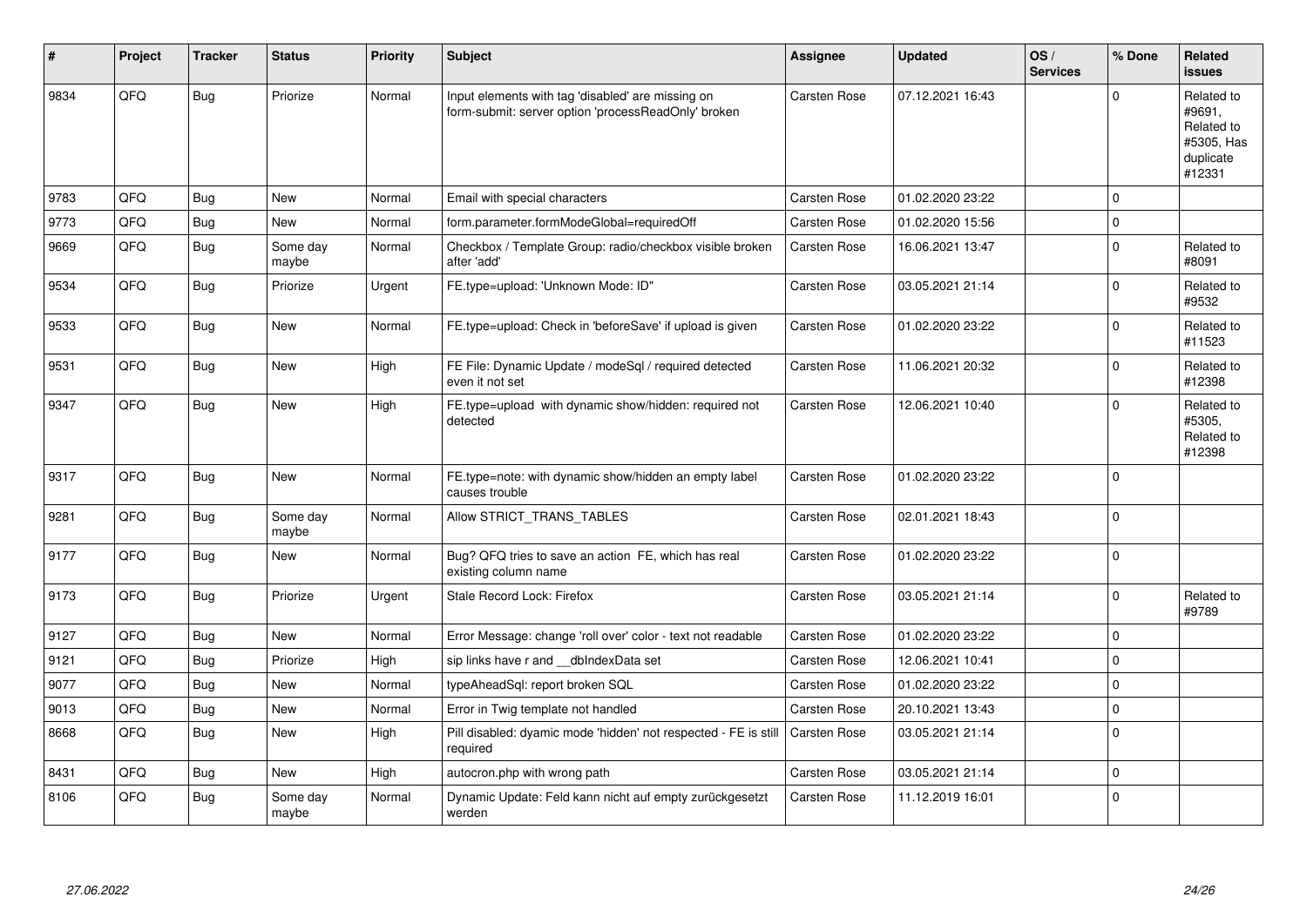| #    | Project | <b>Tracker</b> | <b>Status</b>     | <b>Priority</b> | <b>Subject</b>                                                                                                   | <b>Assignee</b> | <b>Updated</b>   | OS/<br><b>Services</b> | % Done         | Related<br><b>issues</b>  |
|------|---------|----------------|-------------------|-----------------|------------------------------------------------------------------------------------------------------------------|-----------------|------------------|------------------------|----------------|---------------------------|
| 8083 | QFQ     | <b>Bug</b>     | <b>New</b>        | High            | FormEditor: primary table list does not respect<br>'indexDb={{indexData:Y}}'                                     | Carsten Rose    | 03.05.2021 21:14 |                        | $\Omega$       | Has<br>duplicate<br>#6678 |
| 8049 | QFQ     | <b>Bug</b>     | New               | Normal          | FE.type=note, column 'value': text moves some pixel to top<br>after save                                         | Carsten Rose    | 01.02.2020 23:22 |                        | $\overline{0}$ |                           |
| 8037 | QFQ     | Bug            | Priorize          | Normal          | FE.type=upload (advanced mode): {{slaveId:V}} missing<br>during dynamic update                                   | Carsten Rose    | 01.02.2020 10:13 |                        | $\mathbf 0$    |                           |
| 7899 | QFQ     | Bug            | <b>New</b>        | High            | Fe.type=password / retype / required: always complain<br>about missing value                                     | Carsten Rose    | 03.05.2021 21:14 |                        | $\mathbf 0$    |                           |
| 7890 | QFQ     | <b>Bug</b>     | New               | Normal          | FormElement 'required': extraButtonInfo not aligned                                                              | Carsten Rose    | 11.06.2021 21:17 |                        | $\mathbf 0$    | Related to<br>#11517      |
| 7795 | QFQ     | <b>Bug</b>     | <b>New</b>        | Normal          | Readonly Form: Typeahead-Felder                                                                                  | Carsten Rose    | 01.02.2020 23:22 |                        | $\mathbf 0$    |                           |
| 7685 | QFQ     | <b>Bug</b>     | <b>New</b>        | Normal          | Open FormElement from QFQ error message and save<br>modified record: error about missing {{formId:F}}            | Carsten Rose    | 01.02.2020 23:22 |                        | $\Omega$       |                           |
| 7656 | QFQ     | <b>Bug</b>     | Priorize          | Normal          | FE with required, 'pattern' and 'extraButtonLock': always<br>complain about missing value                        | Carsten Rose    | 01.02.2020 10:13 |                        | $\mathbf 0$    |                           |
| 7650 | QFQ     | <b>Bug</b>     | New               | High            | Optional do not show 'required' sign on FormElement                                                              | Carsten Rose    | 03.05.2021 21:14 |                        | $\mathbf 0$    |                           |
| 7616 | QFQ     | <b>Bug</b>     | Priorize          | Normal          | Selectlist with Enum & Dynamic Update                                                                            | Carsten Rose    | 01.02.2020 10:13 |                        | $\mathbf 0$    |                           |
| 7574 | QFQ     | Bug            | <b>New</b>        | Normal          | Substitute error: form element not reported / dont parse<br>Form.note                                            | Carsten Rose    | 01.02.2020 23:21 |                        | $\mathbf 0$    |                           |
| 7547 | QFQ     | <b>Bug</b>     | New               | Normal          | Error Message in afterSave: wrong parameter column<br>reported                                                   | Carsten Rose    | 01.02.2020 23:22 |                        | $\pmb{0}$      |                           |
| 7524 | QFQ     | <b>Bug</b>     | <b>New</b>        | Normal          | QFQ throws a 'General Error' if 'fileadmin/protected/log/' is<br>not writeable                                   | Carsten Rose    | 01.02.2020 23:22 |                        | $\mathbf 0$    |                           |
| 7513 | QFQ     | <b>Bug</b>     | <b>New</b>        | Normal          | Radios not correct aligned                                                                                       | Carsten Rose    | 01.02.2020 23:22 |                        | $\mathbf 0$    |                           |
| 7512 | QFQ     | <b>Bug</b>     | New               | Normal          | FE: inputType=number >> 'pattern' is not respected                                                               | Carsten Rose    | 01.02.2020 23:22 |                        | $\mathbf 0$    |                           |
| 7456 | QFQ     | <b>Bug</b>     | Some day<br>maybe | Low             | Todos in Code: solve or make ticket                                                                              | Carsten Rose    | 16.09.2021 15:10 |                        | $\mathbf 0$    |                           |
| 7261 | QFQ     | <b>Bug</b>     | New               | Normal          | Report pathFilename for user without path, only the filename                                                     | Carsten Rose    | 01.02.2020 23:21 |                        | $\mathbf 0$    |                           |
| 7219 | QFQ     | Bug            | New               | Normal          | typeSheadSql / typeAheadSqlPrefetch: change to curly<br>braces                                                   | Carsten Rose    | 01.02.2020 23:21 |                        | $\overline{0}$ |                           |
| 7014 | QFQ     | <b>Bug</b>     | New               | Normal          | Sending invalid emails succeeds when<br>debug.redirectAllMailTo is set                                           | Carsten Rose    | 01.02.2020 23:21 |                        | $\mathbf{0}$   |                           |
| 7002 | QFQ     | <b>Bug</b>     | New               | Normal          | Dynamic Update: row does not disappear / appear                                                                  | Carsten Rose    | 01.02.2020 23:22 |                        | $\mathbf 0$    |                           |
| 6912 | QFQ     | Bug            | New               | Normal          | error Message Var 'deadline' already set in SIP - in Form<br>with FE.value={{deadline:R:::{{deadlinePeriod:Y}}}} | Carsten Rose    | 01.02.2020 23:21 |                        | $\mathbf 0$    |                           |
| 6677 | QFQ     | Bug            | New               | Normal          | Error message FE Action Element: no/wrong FE reference<br>who cause the problem.                                 | Carsten Rose    | 01.02.2020 23:21 |                        | $\mathbf 0$    |                           |